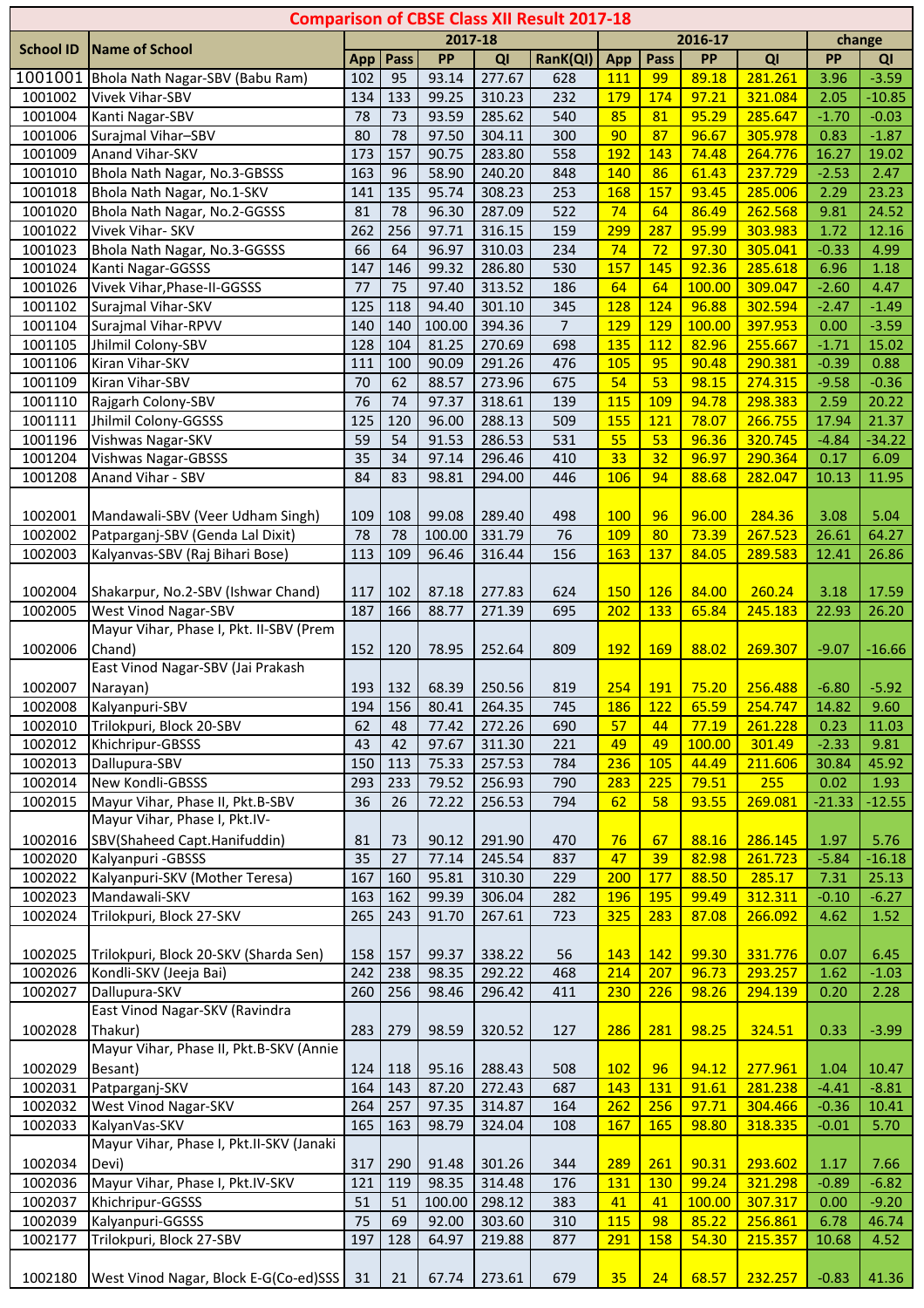|                    |                                          |            |            |                |                  | <b>Comparison of CBSE Class XII Result 2017-18</b> |                   |                   |                 |                    |                 |                   |
|--------------------|------------------------------------------|------------|------------|----------------|------------------|----------------------------------------------------|-------------------|-------------------|-----------------|--------------------|-----------------|-------------------|
| <b>School ID</b>   | <b>Name of School</b>                    |            |            | 2017-18        |                  |                                                    |                   |                   | 2016-17         |                    |                 | change            |
|                    |                                          | App        | Pass       | <b>PP</b>      | QI               | RanK(QI)                                           | App               | Pass              | PP              | QI                 | PP              | QI                |
| 1002181            | Joshi Colony-GBSSS                       | 43         | 38         | 88.37          | 271.81           | 694                                                | 61                | 55                | 90.16           | 274.541            | $-1.79$         | $-2.73$           |
|                    | Mayur Vihar, Phase I, Chilla Gaon-G(Co-  |            |            |                |                  |                                                    |                   |                   |                 |                    |                 |                   |
| 1002182            | ed)SSS                                   | 194        | 181        | 93.30          | 273.72           | 677                                                | 206               | <b>193</b>        | 93.69           | 267.684            | $-0.39$         | 6.04              |
| 1002183<br>1002184 | New Ashok Nagar-SKV<br>Gazipur-SKV       | 217<br>133 | 204<br>123 | 94.01<br>92.48 | 291.05<br>287.05 | 480<br>524                                         | 211<br>124        | 187<br>123        | 88.63<br>99.19  | 266.299<br>303.548 | 5.38<br>$-6.71$ | 24.75<br>$-16.50$ |
| 1002185            | Vasundhra Enclave-GGSSS                  | 220        | 199        | 90.45          | 283.57           | 564                                                | 234               | 219               | 93.59           | 291.496            | $-3.14$         | $-7.93$           |
| 1002186            | New Kondli-GGSSS                         | 487        | 466        | 95.69          | 303.71           | 307                                                | 414               | 402               | 97.10           | 307.087            | $-1.41$         | $-3.37$           |
| 1002187            | New Ashok Nagar-GBSSS                    | 81         | 66         | 81.48          | 259.73           | 770                                                | 121               | 97                | 80.17           | 248.248            | 1.32            | 11.48             |
| 1002190            | Mandawali, No.3 - SKV                    | 102        | 102        | 100.00         | 300.28           | 353                                                | 91                | 88                | 96.70           | 274.571            | 3.30            | 25.71             |
| 1002191            | Shakarpur, School Block-GGSSS            | 70         | 68         | 97.14          | 294.90           | 434                                                | 96                | 91                | 94.79           | 275.385            | 2.35            | 19.52             |
| 1002192            | Shakarpur, No.1-SBV                      | 74         | 66         | 89.19          | 259.38           | 774                                                | 113               | 96                | 84.96           | 256.504            | 4.23            | 2.87              |
| 1002193            | Shakarpur, No.2-SKV                      | 161        | 158        | 98.14          | 312.85           | 199                                                | 185               | 185               | 100.00          | 329.389            | $-1.86$         | $-16.54$          |
| 1002195            | Shakarpur, School Block-SBV              | 44         | 41         | 93.18          | 278.30           | 615                                                | 30                | 30                | 100.00          | 306.367            | $-6.82$         | $-28.07$          |
| 1002196            | Shakarpur, No.1-SKV                      | 104        | 99         | 95.19          | 284.16           | 556                                                | 87                | 84                | 96.55           | 299.149            | $-1.36$         | $-14.99$          |
| 1002198            | Kondli-SBV                               | 84         | 80         | 95.24          | 302.46           | 326                                                | 166               | 139               | 83.74           | 250.91             | 11.50           | 51.55             |
|                    | Preet Vihar, Govt. Co-Ed Senior          |            |            |                |                  |                                                    |                   |                   |                 |                    |                 |                   |
| 1002351            | Secondary School                         | 54         | 54         | 100.00         | 301.96           | 333                                                | 27                | 26                | 96.30           | 302.185            | 3.70            | $-0.22$           |
|                    |                                          |            |            |                |                  |                                                    |                   |                   |                 |                    |                 |                   |
| 1002360<br>1002362 | Khichari Pur Village , J.J Colony - SKV  | 71<br>149  | 68<br>115  | 95.77<br>77.18 | 307.45<br>281.62 | 263<br>590                                         | 70<br>181         | 66<br>146         | 94.29<br>80.66  | 272.614<br>255.602 | 1.49<br>$-3.48$ | 34.84             |
| 1002363            | Vasundhra Enclave-GBSSS<br>Gazipur-GBSSS | 110        | 90         | 81.82          | 256.80           | 791                                                | 134               | 103               | 76.87           | 247.037            | 4.95            | 26.02<br>9.76     |
| 1002367            | Mandawali, No.2 - SBV                    | 30         | 30         | 100.00         | 285.13           | 546                                                | 58                | 41                | 70.69           | 248.638            | 29.31           | 36.50             |
| 1002368            | Mandawali, No.2- SKV                     | 67         | 67         | 100.00         | 307.12           | 266                                                | 59                | 59                | 100.00          | 294.746            | 0.00            | 12.37             |
| 1002369            | Khichripur Village, J.J.Colony-SBV       | 40         | 19         | 47.50          | 205.10           | 883                                                | 60                | 34                | 56.67           | 219                | $-9.17$         | $-13.90$          |
| 1003001            | Laxmi Nagar-SBV                          | 113        | 109        | 96.46          | 289.76           | 492                                                | 125               | 103               | 82.40           | 278.944            | 14.06           | 10.82             |
| 1003002            | Rani Garden-SBV                          | 75         | 65         | 86.67          | 273.96           | 674                                                | 85                | 83                | 97.65           | 300.176            | $-10.98$        | $-26.22$          |
| 1003003            | Jheel Khurenja, No.1-SBV                 | 47         | 39         | 82.98          | 265.32           | 739                                                | 81                | 72                | 88.89           | 263.123            | $-5.91$         | 2.20              |
| 1003004            | Kailash Nagar-SBV                        | 32         | 21         | 65.63          | 275.84           | 653                                                | 38                | 24                | 63.16           | 237.842            | 2.47            | 38.00             |
| 1003007            | <b>Chander Nagar-GBSSS</b>               | 101        | 76         | 75.25          | 265.63           | 737                                                | 98                | 77                | 78.57           | 263.755            | $-3.32$         | 1.88              |
| 1003009            | Geeta Colony, Block 13-GBSSS             | 89         | 75         | 84.27          | 248.24           | 826                                                | 90                | 68                | 75.56           | 236.944            | 8.71            | 11.29             |
| 1003012            | Gandhi Nagar-SBV                         | 68         | 66         | 97.06          | 321.06           | 125                                                | 74                | 68                | 91.89           | 274.608            | 5.17            | 46.45             |
| 1003013            | Krishna Nagar-SBV                        | 113        | 103        | 91.15          | 291.08           | 479                                                | 116               | 111               | 95.69           | 292.621            | $-4.54$         | $-1.54$           |
| 1003024            | Geeta Colony, Block 13-SKV               | 129        | 125        | 96.90          | 297.71           | 389                                                | 155               | 142               | 91.61           | 291.077            | 5.29            | 6.63              |
| 1003025            | Chander Nagar-SKV                        | 144        | 139        | 96.53          | 311.14           | 224                                                | <b>157</b>        | <b>150</b>        | 95.54           | 290.975            | 0.99            | 20.16             |
| 1003026            | Shankar Nagar-SKV                        | 83         | 80         | 96.39          | 316.69           | 152                                                | 92                | 92                | 100.00          | 321.435            | $-3.61$         | $-4.75$           |
| 1003027            | Gandhi Nagar, No.1-SKV                   | 184        | 178        | 96.74          | 317.96           | 141                                                | 209               | 205               | 98.09           | 322.435            | $-1.35$         | $-4.47$           |
| 1003028            | Laxmi Nagar-SKV                          | 254        | 237        | 93.31          | 297.51           | 393                                                | 259               | 256               | 98.84           | 310.938            | $-5.53$         | $-13.43$          |
| 1003030<br>1003033 | Rani Garden-GGSSS<br>Kailash Nagar-GGSSS | 110<br>73  | 104<br>69  | 94.55<br>94.52 | 305.77<br>275.62 | 285<br>654                                         | 108<br>74         | <b>100</b><br>74  | 92.59<br>100.00 | 304.583<br>286.486 | 1.95<br>$-5.48$ | 1.19<br>$-10.87$  |
| 1003034            | Gandhi Nagar, No.2-GGSSS                 | 59         | 59         | 100.00         | 341.73           | 50                                                 | 56                | 55                | 98.21           | 336.179            | 1.79            | 5.55              |
| 1003035            | Gandhi Nagar, No.3-GGSSS                 | 77         | 72         | 93.51          | 291.97           | 469                                                | 86                | 77                | 89.54           | 293.081            | 3.97            | $-1.11$           |
| 1003036            | Krishna Nagar-SKV                        | 177        | 174        | 98.31          | 305.15           | 292                                                | 183               | 177               | 96.72           | 299.486            | 1.58            | 5.66              |
| 1003152            | Radhey Shyam Park-SBV                    | 57         | 43         | 75.44          | 252.53           | 810                                                | 58                | 55                | 94.83           | 287.793            | $-19.39$        | $-35.27$          |
| 1003153            | Radhey Shyam Park- SKV                   | 179        | 167        | 93.30          | 280.87           | 594                                                | 229               | 211               | 92.14           | 283.642            | 1.16            | $-2.77$           |
| 1003204            | Old Seelampur-SKV                        | 28         | 28         | 100.00         | 295.54           | 425                                                | 15                | 15                | 100.00          | 282.133            | 0.00            | 13.40             |
| 1003205            | Shivpuri-G(Co-ed)SSS                     | 48         | 31         | 64.58          | 214.94           | 879                                                | 80                | 52                | 65.00           | 222.513            | $-0.42$         | $-7.58$           |
| 1003260            | Lalita Park-GGSSS                        | 53         | 53         | 100.00         | 268.96           | 712                                                | 55                | 55                | 100.00          | 287.782            | 0.00            | $-18.82$          |
| 1003261            | Gandhi Nagar-RPVV                        | 129        | 129        | 100.00         | 391.84           | 8                                                  | 120               | 120               | 100.00          | 359.675            | 0.00            | 32.16             |
| 1003264            | Lalita Park-GBSSS                        | 82         | 45         | 54.88          | 213.17           | 880                                                | 71                | 59                | 83.10           | 250.845            | $-28.22$        | $-37.67$          |
| 1003265            | Old Seelampur -SBV                       | 15         | 14         | 93.33          | 267.27           | 726                                                | 25                | 18                | 72.00           | 248.8              | 21.33           | 18.47             |
| 1104001            | Yamuna Vihar, Block B, No.1-SBV          | 279        | 234        | 83.87          | 267.05           | 728                                                | 250               | 234               | 93.60           | 285.4              | $-9.73$         | $-18.35$          |
| 1104002            | Khajoori Khas-SBV                        | 258        | 234        | 90.70          | 285.05           | 547                                                | 262               | 210               | 80.15           | 267.672            | 10.54           | 17.38             |
| 1104003            | Yamuna Vihar, Block B, No.2-SBV          | 306        | 265        | 86.60          | 278.08           | 616                                                | 392               | 302               | 77.04           | 251.538            | 9.56            | 26.54             |
| 1104004            | <b>Gokalpur Village-GBSSS</b>            | 260        | 237        | 91.15          | 282.57           | 576                                                | 432               | 352               | 81.48           | 258.623            | 9.67            | 23.94             |
| 1104005<br>1104006 | Gokalpuri-GBSSS<br>Ghonda, No.1-GBSSS    | 216<br>108 | 176        | 81.48          | 258.53<br>292.41 | 779<br>464                                         | 284<br><b>126</b> | 219<br><b>110</b> | 77.11<br>87.30  | 259.099<br>285.937 | 4.37<br>6.22    | $-0.57$<br>6.47   |
| 1104007            | Ghonda, No.2-GBSSS                       | 69         | 101<br>67  | 93.52<br>97.10 | 294.86           | 435                                                | 65                | 48                | 73.85           | 244.646            | 23.26           | 50.21             |
| 1104008            | Yamuna Vihar, Block C, No.2-GBSSS        | 282        | 241        | 85.46          | 275.97           | 649                                                | 237               | 194               | 81.86           | 267.835            | 3.60            | 8.14              |
| 1104009            | Yamuna Vihar, Block C, No.1-GBSSS        | 363        | 325        | 89.53          | 286.41           | 533                                                | 347               | 311               | 89.63           | 277.395            | $-0.09$         | 9.01              |
| 1104010            | Dayalpur-GBSSS                           | 137        | 132        | 96.35          | 291.72           | 472                                                | 153               | <b>150</b>        | 98.04           | 289.529            | $-1.69$         | 2.19              |
| 1104011            | Sabhapur-GGSSS                           | 130        | 117        | 90.00          | 284.86           | 550                                                | 103               | 94                | 91.26           | 295.214            | $-1.26$         | $-10.35$          |
| 1104012            | Bhajanpura-G(Co-ed)SSS (RDJK)            | 141        | 133        | 94.33          | 292.87           | 459                                                | 178               | 156               | 87.64           | 278.815            | 6.69            | 14.06             |
| 1104015            | Khajoori Khas-GBSSS                      | 252        | 229        | 90.87          | 260.78           | 765                                                | 234               | <b>192</b>        | 82.05           | 257.158            | 8.82            | 3.62              |
| 1104018            | Yamuna Vihar, Block C, No.1-SKV          | 620        | 558        | 90.00          | 305.92           | 284                                                | 613               | 547               | 89.23           | 296.274            | 0.77            | 9.65              |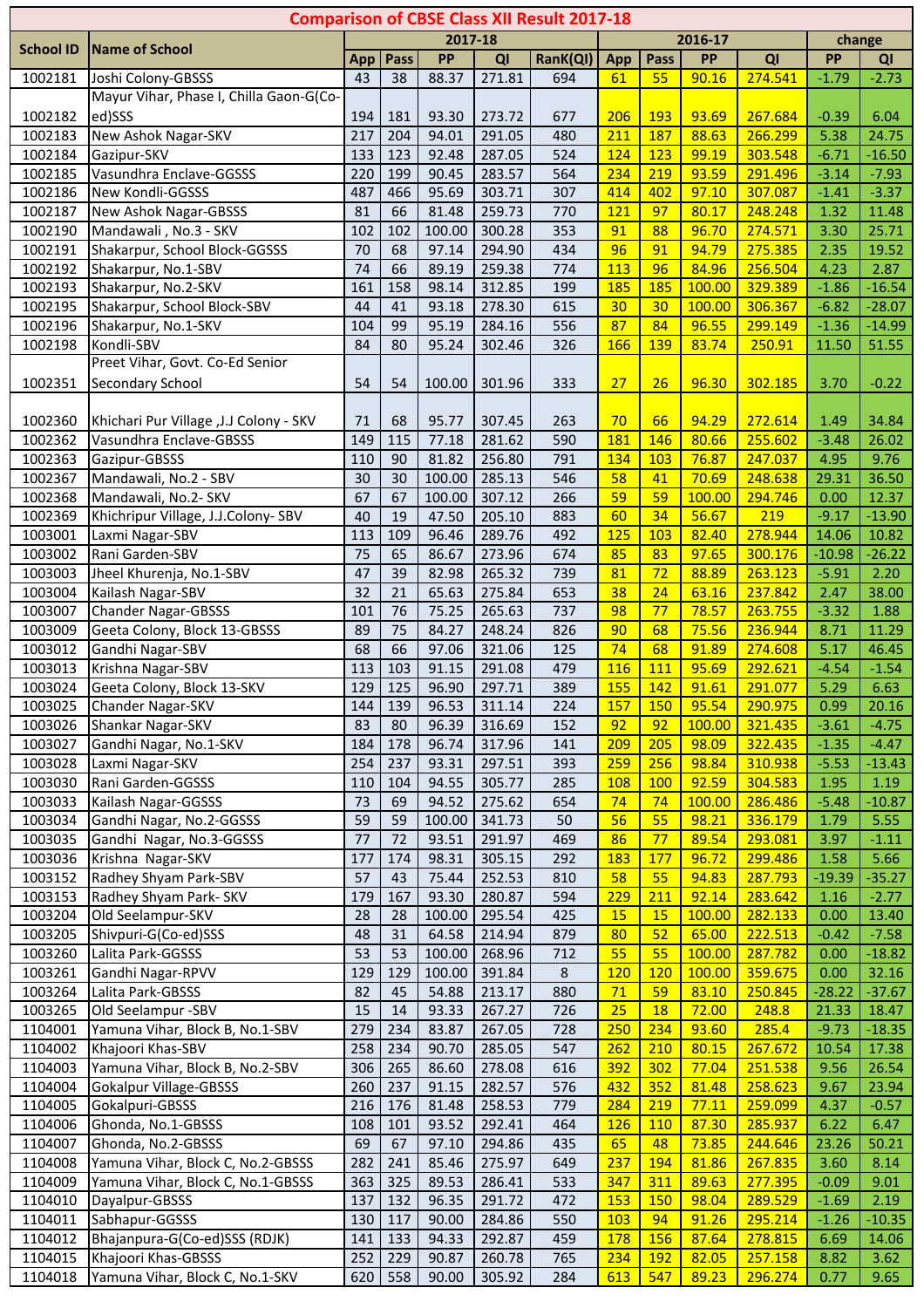|                  |                                                              |                 |                |         |        | <b>Comparison of CBSE Class XII Result 2017-18</b> |                   |                   |                |                    |                    |          |
|------------------|--------------------------------------------------------------|-----------------|----------------|---------|--------|----------------------------------------------------|-------------------|-------------------|----------------|--------------------|--------------------|----------|
| <b>School ID</b> | Name of School                                               |                 |                | 2017-18 |        |                                                    |                   |                   | 2016-17        |                    |                    | change   |
|                  |                                                              | App             | Pass           | PP      | QI     | RanK(QI)                                           | App               | Pass              | PP             | QI                 | PP                 | QI       |
| 1104019          | Ghonda, No.2-SKV                                             | 141             | 140            | 99.29   | 303.70 | 309                                                | 124               | 124               | 100.00         | 316.605            | $-0.71$            | $-12.91$ |
| 1104020          | Gokalpuri-SKV                                                | 366             | 331            | 90.44   | 279.36 | 608                                                | 391               | 328               | 83.89          | 273.54             | 6.55               | 5.82     |
| 1104021          | Gokalpur Village-SKV                                         | 787             | 634            | 80.56   | 256.05 | 796                                                | 374               | 342               | 91.44          | 286.762            | $-10.88$           | $-30.71$ |
| 1104022          | Khajoori Khas-SKV                                            | 453             | 444            | 98.01   | 309.66 | 242                                                | 400               | 347               | 86.75          | 282.615            | 11.26              | 27.05    |
| 1104023          | Yamuna Vihar, Block B, No.1-GGSSS                            | 247             | 237            | 95.95   | 309.42 | 243                                                | 403               | 389               | 96.53          | 300.109            | $-0.57$            | 9.31     |
| 1104024          | Yamuna Vihar, Block C, No.2-SKV                              | 308             | 293            | 95.13   | 289.43 | 496                                                | 434               | 415               | 95.62          | 287.765            | $-0.49$            | 1.67     |
| 1104025          | Ghonda, No.1-GGSSS                                           | 193             | 187            | 96.89   | 297.27 | 396                                                | 228               | 202               | 88.60          | 285.425            | 8.30               | 11.85    |
| 1104026          | Dayalpur-GGSSS                                               | 254             | 237            | 93.31   | 307.17 | 265                                                | 483               | 407               | 84.27          | 263.075            | 9.04               | 44.09    |
| 1104027          | Yamuna Vihar, Block B, No.2-GGSSS                            | 233             | 233            | 100.00  | 361.97 | 25                                                 | 295               | 295               | 100.00         | 354.668            | 0.00               | 7.31     |
| 1104029          | Vijay Park-GGSSS                                             | 154             | 148            | 96.10   | 286.93 | 527                                                | 154               | 147               | 95.46          | 290.344            | 0.65               | $-3.42$  |
| 1104142          | Karawal Nagar-GGSSS                                          | 558             | 536            | 96.06   | 298.33 | 380                                                | 328               | 318               | 96.95          | 303.137            | $-0.89$            | $-4.81$  |
| 1104143          | Karawal Nagar-GBSSS                                          | 413             | 305            | 73.85   | 251.39 | 814                                                | 496               | 375               | 75.61          | 254.835            | $-1.76$            | $-3.45$  |
| 1104149          | Yamuna Vihar, Block B-RPVV                                   | 139             | 139            | 100.00  | 397.08 | 5                                                  | 187               | 187               | 100.00         | 398.909            | 0.00               | $-1.83$  |
| 1104150          | Bhajanpura-GBSSS (RDJK)                                      | 69              | 65             | 94.20   | 273.77 | 676                                                | 80                | 65                | 81.25          | 238.288            | 12.95              | 35.48    |
| 1104151          | Vijay Park-GBSSS                                             | 122             | 91             | 74.59   | 238.42 | 854                                                | 91                | 82                | 90.11          | 278.516            | $-15.52$           | $-40.10$ |
| 1104153          | Khajoori Khas-GGSSS                                          | 434             | 359            | 82.72   | 282.51 | 577                                                | 379               | 322               | 84.96          | 273.343            | $-2.24$            | 9.17     |
| 1104261          | Tukhmirpur-GBSSS                                             | 208             | 178            | 85.58   | 274.78 | 665                                                | 254               | 191               | 75.20          | 249.902            | 10.38              | 24.88    |
| 1104262          | Tukhmirpur-GGSSS                                             | 317             | 272            | 85.80   | 281.64 | 589                                                | 282               | 236               | 83.69          | 265.372            | 2.12               | 16.27    |
| 1104335          | Sonia Vihar-GGSSS                                            | 403             | 367            | 91.07   | 275.54 | 655                                                | 494               | 380               | 76.92          | 259.18             | 14.14              | 16.36    |
| 1104336          | Sonia Vihar-GBSSS                                            | 270             | 222            | 82.22   | 262.02 | 756                                                | 245               | 178               | 72.65          | 246.327            | 9.57               | 15.69    |
| 1104400          | LONI ROAD, EAST GOKULPUR, GGSSS                              | 160             | 154            | 96.25   | 291.20 | 477                                                | 208               | 191               | 91.83          | 285.298            | 4.42               | 5.90     |
|                  | Loni Road, East Gokul Pur, Govt. Boys                        |                 |                |         |        |                                                    |                   |                   |                |                    |                    |          |
| 1104406          | Sr.Sec.School                                                | 270             | 181            | 67.04   | 241.77 | 844                                                | 406               | 222               | 54.68          | 217.882            | 12.36              | 23.89    |
|                  |                                                              |                 |                |         |        |                                                    |                   |                   |                |                    |                    |          |
| 1104417          | SABHAPUR-GOVT. BOYS S.SEC. SCHOOL                            | 89              | 88             | 98.88   | 274.64 | 666                                                | <b>100</b>        | 96                | 96.00          | 301.31             | 2.88               | $-26.67$ |
| 1104418          | Badarpur Khadar -SV                                          | 13              | $\overline{7}$ | 53.85   | 232.92 | 865                                                |                   | #N/A #N/A         | H N/A          | H N/A              | #N/A               | H N/A    |
| 1104419          | Tukhmirpur, No.2 - GGSSS                                     | 561             | 449            | 80.04   | 270.20 | 702                                                | 592               | 484               | 81.76          | 271.733            | $-1.72$            | $-1.53$  |
| 1104420          | Tukhmirpur, No.2- GBSSS                                      | 344             | 215            | 62.50   | 234.74 | 861                                                | 375               | <b>199</b>        | 53.07          | 222.755            | 9.43               | 11.98    |
|                  | Shahadara, G.T. Road-SBV (Gandhi                             |                 |                |         |        |                                                    |                   |                   |                |                    |                    |          |
| 1105001          | Memorial)                                                    | 173             | 169            | 97.69   | 325.55 | 99                                                 | 158               | 154               | 97.47          | 308.247            | 0.22               | 17.31    |
| 1105002          | Gautam Puri-SBV                                              | 144             | 114            | 79.17   | 255.83 | 798                                                | 131               | 112               | 85.50          | 268.809            | $-6.33$            | $-12.98$ |
| 1105003          | Brahmpuri-SBV                                                | 131             | 80             | 61.07   | 238.35 | 855                                                | 166               | 61                | 36.75          | 198.91             | 24.32              | 39.44    |
| 1105004          | New Seelampur, No.1-SBV                                      | 98              | 56             | 57.14   | 240.08 | 849                                                | 108               | 63                | 58.33          | 224.5              | $-1.19$            | 15.58    |
| 1105005          | Shahadara, Shivaji Park-GBSSS                                | 141             | 108            | 76.60   | 265.37 | 738                                                | 107               | 98                | 91.59          | 260.832            | $-14.99$           | 4.54     |
| 1105006          | Shahadara, G.T. Road-GBSSS                                   | 127             | 98             | 77.17   | 267.04 | 729                                                | <b>153</b>        | 114               | 74.51          | 249.752            | 2.66               | 17.29    |
| 1105007          | Babarpur-GBSSS                                               | 119             | 96             | 80.67   | 268.26 | 717                                                | 169               | 142               | 84.02          | 264.178            | $-3.35$            | 4.08     |
| 1105008          | Jafrabad-SBV                                                 | 246             | 138            | 56.10   | 233.92 | 863                                                | 237               | 119               | 50.21          | 219.485            | 5.89               | 14.44    |
| 1105009          | New Seelampur, No.2-GBSSS                                    | $\overline{52}$ | 41             | 78.85   | 260.94 | 763                                                | 57                | 56                | 98.25          | 287.088            | $-19.40$           | $-26.15$ |
| 1105011          | Shastri Park-GBSSS                                           | 124             | 116            | 93.55   | 284.52 | 552                                                | 89                | 88                | 98.88          | 302.708            | $-5.33$            | $-18.18$ |
| 1105017          | Jafrabad Extn.-GBSSS<br>Jafrabad, Zeenat Mahal(Urdu Medium)- | 38              | 36             | 94.74   | 261.71 | 758                                                | 49                | 42                | 85.71          | 266.939            | 9.02               | $-5.23$  |
|                  |                                                              |                 |                |         |        |                                                    |                   |                   |                |                    |                    |          |
| 1105018          | <b>SKV</b>                                                   | 539             | 438            | 81.26   | 285.24 | 544                                                | 555               | 481               | 86.67          | 289.818            | $-5.41$            | $-4.58$  |
| 1105019          | Babarpur-SKV                                                 | 231             | 154            | 66.67   | 241.04 | 845                                                | 237               | 195               | 82.28          | 258.148            | $-15.61$           | $-17.11$ |
|                  |                                                              |                 |                |         |        |                                                    |                   |                   |                |                    |                    |          |
| 1105020          | New Seelampur, No.1-SKV (C.R.Dass)                           | 165             | 157            | 95.15   | 297.06 | 399                                                | 157               | <b>152</b>        | 96.82          | 299.554            | $-1.66$            | $-2.49$  |
| 1105021          | Shastri Park-SKV                                             | 123             | 113<br>152     | 91.87   | 296.63 | 406                                                | 154<br><b>191</b> | 144<br>184        | 93.51<br>96.34 | 290.591<br>293.063 | $-1.64$            | 6.04     |
| 1105022          | Shahadara, Shivaji Park-GGSSS                                | 176             |                | 86.36   | 262.14 | 755                                                |                   |                   |                |                    | $-9.97$            | $-30.93$ |
| 1105023          | Gautam Puri-GGSSS                                            | 122             | 106            | 86.89   | 287.53 | 517                                                | <b>125</b><br>169 | <b>112</b><br>166 | 89.60<br>98.23 | 289.912<br>300.521 | $-2.71$            | $-2.38$  |
| 1105024          | Shahadara, G.T.Road-SKV                                      | 144             | 141            | 97.92   | 314.51 | 174                                                |                   |                   |                | 292.722            | $-0.31$            | 13.99    |
| 1105025          | New Seelampur, No.2-GGSSS                                    | 102             | 100            | 98.04   | 301.38 | 339                                                | <b>108</b>        | <b>100</b>        | 92.59          |                    | 5.45               | 8.66     |
| 1105026          | Brahampuri-GGSSS                                             | 338             | 311            | 92.01   | 298.07 | 385                                                | 275               | 245               | 89.09          | 303.622            | 2.92               | $-5.55$  |
| 1105107          | New Usmanpur(Gautam Puri)-GBSSS                              | 30              | 25             | 83.33   | 267.40 | 725                                                | 93                | 79                | 84.95          | 255.204            |                    | 12.20    |
|                  |                                                              |                 |                |         |        |                                                    |                   |                   |                |                    | $-1.61$            |          |
| 1105109          | West Jyoti Nagar-GBSSS<br>Shahadara, G.T. Road-SKV (Mani Ben | 53              | 53             | 100.00  | 317.47 | 145                                                | 71                | 68                | 95.78          | 274.493            | 4.22               | 42.98    |
| 1105110          | Patel Bharti Mahila)                                         | 232             | 225            | 96.98   | 319.90 |                                                    | 294               | 289               | 98.30          | 309.201            |                    | 10.70    |
| 1105111          | West Jyoti Nagar-GGSSS                                       | 128             | 99             | 77.34   | 269.48 | 131<br>708                                         | 102               | 80                | 78.43          | 274.225            | $-1.32$<br>$-1.09$ | $-4.74$  |
| 1105113          | Brahmpuri-GBSSS                                              | 65              | 49             | 75.38   | 258.49 | 780                                                | 81                | 68                | 83.95          | 263.617            | $-8.57$            | $-5.12$  |
| 1105114          | Jafrabad Extn.-GGSSS                                         | 82              | 78             | 95.12   | 287.10 | 521                                                | 100               | 75                | 75.00          | 235.05             | 20.12              | 52.05    |
| 1105116          | Brahmpuri-GGSSS                                              | 83              | 75             | 90.36   | 262.24 | 754                                                | 86                | 85                | 98.84          | 297.942            | $-8.48$            | $-35.70$ |
|                  |                                                              |                 |                |         |        |                                                    |                   |                   |                |                    |                    |          |
| 1105117          | New Usmanpur (Gautam Puri)-GGSSS                             | 151             | 146            | 96.69   | 289.63 | 493                                                | <b>160</b>        | 146               | 91.25          | 279.138            | 5.44               | 10.49    |
| 1105229          | Brahmpuri, GGSSS Block-X                                     | 106             | 100            | 94.34   | 275.08 | 662                                                | 63                | 52                | 82.54          | 263.254            | 11.80              | 11.82    |
| 1105236          | Shastri Park, Buland Masjid, SKV                             | 58              | 50             | 86.21   | 291.31 | 475                                                | 15                | 11                | 73.33          | 282.467            | 12.87              | 8.84     |
|                  |                                                              |                 |                |         |        |                                                    |                   |                   |                |                    |                    |          |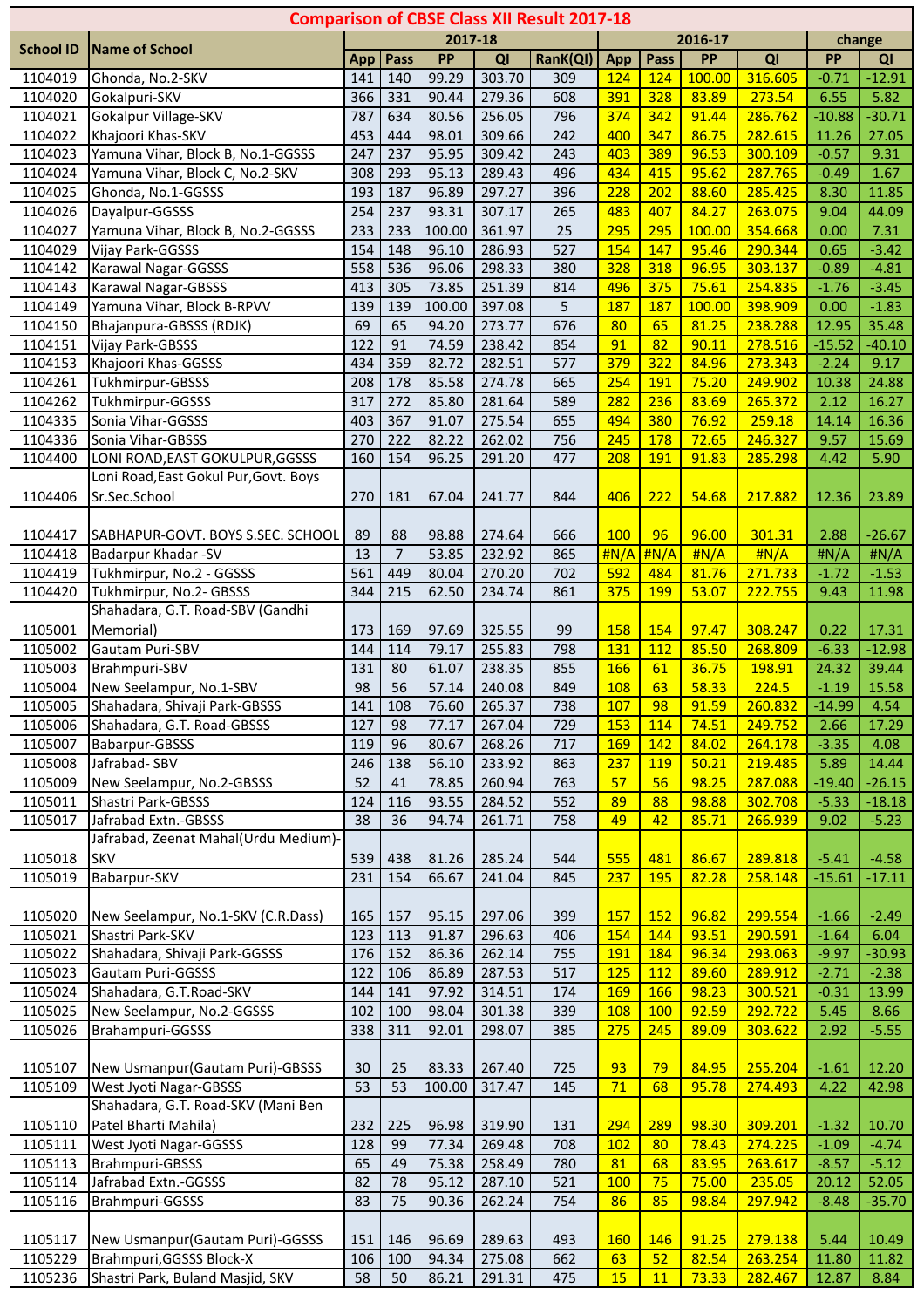|                  |                                                  |     |      |         |        | <b>Comparison of CBSE Class XII Result 2017-18</b> |            |            |             |         |           |          |
|------------------|--------------------------------------------------|-----|------|---------|--------|----------------------------------------------------|------------|------------|-------------|---------|-----------|----------|
| <b>School ID</b> | Name of School                                   |     |      | 2017-18 |        |                                                    |            |            | $2016 - 17$ |         |           | change   |
|                  |                                                  | App | Pass | PP      | QI     | RanK(QI)                                           | App        | Pass       | PP          | QI      | <b>PP</b> | QI       |
| 1105239          | New Jafrabad- GGSSS                              | 19  | 18   | 94.74   | 255.79 | 799                                                | 11         | 10         | 90.91       | 323     | 3.83      | $-67.21$ |
| 1105241          | Brahmpuri, GBSSS, X- BLOCK                       | 18  | 16   | 88.89   | 248.78 | 825                                                | 24         | 22         | 91.67       | 263.083 | $-2.78$   | $-14.31$ |
| 1105242          | Shastri Park, Buland Masjid, SBV                 | 28  | 26   | 92.86   | 313.43 | 190                                                | 35         | 18         | 51.43       | 247.171 | 41.43     | 66.26    |
| 1105247          | New Jafrabad- GBSSS                              | 26  | 18   | 69.23   | 259.08 | 775                                                | 19         | 18         | 94.74       | 276.368 | $-25.51$  | $-17.29$ |
| 1106001          | Nand Nagri, Block B-SBV (B.P)                    | 198 | 167  | 84.34   | 280.62 | 597                                                | 263        | 212        | 80.61       | 253.118 | 3.74      | 27.50    |
| 1106002          | Dilshad Garden, Block C-SBV                      | 174 | 158  | 90.80   | 278.01 | 619                                                | 195        | 169        | 86.67       | 283.01  | 4.14      | $-5.00$  |
| 1106003          | Nand Nagri, Block E-SBV                          | 239 | 201  | 84.10   | 281.50 | 591                                                | 258        | 226        | 87.60       | 277.814 | $-3.50$   | 3.69     |
| 1106004          | Nand Nagri, Janta Flats-GBSSS                    | 142 | 116  | 81.69   | 244.03 | 842                                                | 167        | 127        | 76.05       | 243.15  | 5.64      | 0.88     |
| 1106005          | Mandoli-GBSSS                                    | 262 | 216  | 82.44   | 275.23 | 660                                                | 313        | 194        | 61.98       | 236.61  | 20.46     | 38.62    |
|                  | Shahdara, Mansarovar Park, No.1-                 |     |      |         |        |                                                    |            |            |             |         |           |          |
|                  |                                                  |     |      |         |        |                                                    |            |            |             |         |           |          |
| 1106006          | <b>GBSSS</b><br>Shahdara, Mansarovar Park, No.2- | 166 | 158  | 95.18   | 293.49 | 452                                                | <b>160</b> | <b>129</b> | 80.63       | 263.225 | 14.56     | 30.27    |
|                  |                                                  |     |      |         |        |                                                    |            |            |             |         |           |          |
| 1106007          | <b>GBSSS</b>                                     | 132 | 119  | 90.15   | 283.09 | 572                                                | <b>160</b> | 142        | 88.75       | 273.8   | 1.40      | 9.29     |
| 1106009          | Seemapuri-GBSSS                                  | 287 | 201  | 70.03   | 235.69 | 858                                                | <b>198</b> | 161        | 81.31       | 259.455 | $-11.28$  | $-23.77$ |
| 1106011          | New Seemapuri-GBSSS                              | 118 | 101  | 85.59   | 280.31 | 601                                                | <b>121</b> | 103        | 85.12       | 297.074 | 0.47      | $-16.76$ |
| 1106012          | Dilshad Garden, Block J&K-GBSSS                  | 149 | 146  | 97.99   | 300.72 | 350                                                | 177        | 160        | 90.40       | 286.503 | 7.59      | 14.22    |
| 1106018          | New Seemapuri-SKV                                | 194 | 160  | 82.47   | 264.69 | 742                                                | 236        | 185        | 78.39       | 256.814 | 4.08      | 7.87     |
| 1106019          | Mandoli-SKV                                      | 172 | 158  | 91.86   | 307.68 | 261                                                | 340        | 257        | 75.59       | 258.841 | 16.27     | 48.84    |
|                  |                                                  |     |      |         |        |                                                    |            |            |             |         |           |          |
| 1106020          | Shahdara, Mansarovar Park, No.1-SKV              | 126 | 119  | 94.44   | 300.73 | 349                                                | 170        | <b>130</b> | 76.47       | 261.259 | 17.97     | 39.47    |
| 1106021          | Seemapuri-SKV (Vishwamitra)                      | 455 | 344  | 75.60   | 265.92 | 735                                                | 444        | 315        | 70.95       | 259.466 | 4.66      | 6.45     |
|                  | Nand Nagri, Block B-SKV (Raja Ravi               |     |      |         |        |                                                    |            |            |             |         |           |          |
| 1106022          | Verma)                                           | 327 | 294  | 89.91   | 291.52 | 474                                                | <b>151</b> | <b>118</b> | 78.15       | 283.768 | 11.76     | 7.75     |
|                  | Dilshad Garden, Block J&K-SKV (St.               |     |      |         |        |                                                    |            |            |             |         |           |          |
| 1106023          | Eknath)                                          | 351 | 339  | 96.58   | 297.23 | 398                                                | 448        | 422        | 94.20       | 279.857 | 2.39      | 17.37    |
| 1106024          | East of Loni Road, DDA Flats-SKV                 | 547 | 501  | 91.59   | 288.53 | 506                                                | 574        | 539        | 93.90       | 284.127 | $-2.31$   | 4.40     |
| 1106025          | Dilshad Garden, Block C-GGSSS                    | 327 | 295  | 90.21   | 293.74 | 449                                                | 364        | 297        | 81.59       | 274.426 | 8.62      | 19.32    |
| 1106113          | Nand Nagri, Block E-SKV                          | 297 | 287  | 96.63   | 314.04 | 179                                                | 278        | 273        | 98.20       | 336.712 | $-1.57$   | $-22.67$ |
|                  |                                                  |     |      |         |        |                                                    |            |            |             |         |           |          |
| 1106114          | Shahdara, Mansarover Park, No.2-SKV              | 146 | 140  | 95.89   | 298.25 | 382                                                | 134        | 123        | 91.79       | 294.306 | 4.10      | 3.94     |
| 1106115          | Nand Nagri, Janta Flats-GGSSS                    | 164 | 164  | 100.00  | 316.68 | 153                                                | 236        | 225        | 95.34       | 298.22  | 4.66      | 18.46    |
| 1106116          | Nand Nagri, Block A-GGSSS                        | 251 | 215  | 85.66   | 273.66 | 678                                                | 480        | 378        | 78.75       | 253.854 | 6.91      | 19.80    |
| 1106117          | Saboli- GGSSS                                    | 52  | 39   | 75.00   | 255.48 | 801                                                | 50         | 34         | 68.00       | 249.84  | 7.00      | 5.64     |
| 1106118          | East of Loni Road, DDA Flats-GBSSS               | 321 | 316  | 98.44   | 295.18 | 430                                                | <b>315</b> | 298        | 94.60       | 282.873 | 3.84      | 12.31    |
| 1106119          | Nand Nagri, Block A-GBSSS                        | 185 | 169  | 91.35   | 276.91 | 638                                                | 163        | 145        | 88.96       | 290.19  |           | $-13.28$ |
|                  |                                                  | 51  |      |         |        |                                                    |            |            |             |         | 2.39      |          |
| 1106120          | Saboli- GBSSS                                    |     | 31   | 60.78   | 245.14 | 839                                                | 38         | <b>15</b>  | 39.47       | 202.789 | 21.31     | 42.35    |
| 1106252          | Nand Nagri, Block D-RPVV                         | 100 | 99   | 99.00   | 386.14 | 10                                                 | 89         | 89         | 100.00      | 392.348 | $-1.00$   | $-6.21$  |
| 1106259          | Mandoli Extension-GGSSS                          | 373 | 317  | 84.99   | 279.40 | 606                                                | 298        | 258        | 86.58       | 268.658 | $-1.59$   | 10.74    |
| 1106264          | Sunder Nagri- GGSSS                              | 193 | 140  | 72.54   | 245.93 | 836                                                | 112        | 76         | 67.86       | 237.33  | 4.68      | 8.60     |
| 1106265          | Mandoli Extension-GBSSS                          | 287 | 214  | 74.56   | 249.45 | 823                                                | 293        | 183        | 62.46       | 238.003 | 12.11     | 11.44    |
| 1106279          | Sunder Nagari- GBSSS                             | 240 | 151  | 62.92   | 232.40 | 867                                                | 203        | <b>117</b> | 57.64       | 217.32  | 5.28      | 15.08    |
| 1207004          | Nehru Vihar-SKV                                  | 216 | 207  | 95.83   | 287.20 | 520                                                | 268        | 253        | 94.40       | 287.668 | 1.43      | $-0.47$  |
|                  | Shankaracharya Marg, Shahed Bhai Bal             |     |      |         |        |                                                    |            |            |             |         |           |          |
| 1207008          | Mukand-SV                                        | 173 | 170  | 98.27   | 321.51 | 123                                                | 170        | 147        | 86.47       | 297.724 | 11.79     | 23.79    |
| 1207009          | <b>Burari-SBV</b>                                | 235 | 204  | 86.81   | 281.34 | 592                                                | 291        | 267        | 91.75       | 290.924 | $-4.94$   | $-9.58$  |
|                  | Govt. Sarvodaya Vidyalaya No.3, Shakti           |     |      |         |        |                                                    |            |            |             |         |           |          |
| 1207011          | Nagar                                            | 53  | 48   | 90.57   | 275.13 | 661                                                | 77         | 71         | 92.21       | 272.26  | $-1.64$   | 2.87     |
| 1207012          | Timar Pur-SBV                                    | 145 | 116  | 80.00   | 269.17 | 710                                                | 159        | 94         | 59.12       | 234.465 | 20.88     | 34.71    |
| 1207013          | Roop Nagar, RSV NO-4                             | 88  | 84   | 95.45   | 312.18 | 209                                                | 78         | 76         | 97.44       | 297.115 | $-1.98$   | 15.07    |
| 1207014          | Gokhle Marg-SBV                                  | 80  | 69   | 86.25   | 267.94 | 720                                                | 72         | 59         | 81.94       | 256.361 | 4.31      | 11.58    |
| 1207015          | Roshanara Road-SBV                               | 27  | 25   | 92.59   | 263.26 | 749                                                | 41         | 40         | 97.56       | 284.829 | $-4.97$   | $-21.57$ |
| 1207016          | Roop Nagar, No.2-GBSSS                           | 124 | 122  | 98.39   | 308.97 | 247                                                | 126        | 119        | 94.44       | 300.317 | 3.94      | 8.65     |
| 1207017          | Roop Nagar, No.1-GBSSS                           | 67  | 56   | 83.58   | 274.30 | 670                                                | 134        | 103        | 76.87       | 265.731 | 6.72      | 8.57     |
| 1207019          | Shakti Nagar, No.1-GBSSS                         | 137 | 135  | 98.54   | 305.55 | 287                                                | 166        | 158        | 95.18       | 298.976 | 3.36      | 6.58     |
| 1207022          | Mori Gate, No.1-SBV                              | 101 | 78   | 77.23   | 299.90 | 360                                                | 124        | <b>113</b> | 91.13       | 301.952 | $-13.90$  | $-2.05$  |
| 1207032          | Lancer Road-SV                                   | 173 | 170  | 98.27   | 301.79 | 335                                                | 203        | 198        | 97.54       | 293.345 | 0.73      | 8.44     |
|                  | Sabzi Mandi, Kedar Building, Amar                |     |      |         |        |                                                    |            |            |             |         |           |          |
| 1207033          | Shaheed Matadeen Lodha-SKV                       | 75  | 73   | 97.33   | 283.39 | 566                                                | 73         | 70         | 95.89       | 282.178 | 1.44      | 1.21     |
| 1207034          | Timar Pur-SKV                                    | 139 | 136  | 97.84   | 317.69 | 143                                                | 151        | 142        | 94.04       | 303.503 | 3.80      | 14.19    |
| 1207035          | Malka Ganj-SKV                                   | 42  | 42   | 100.00  | 294.05 | 445                                                | 109        | 103        | 94.50       | 287.817 | 5.51      | 6.23     |
| 1207036          | <b>Burari-SKV</b>                                | 254 | 254  | 100.00  | 334.72 | 67                                                 | 423        | 411        | 97.16       | 301.061 | 2.84      | 33.66    |
| 1207037          | Shakti Nagar, No.1-SKV                           | 186 | 184  | 98.92   | 344.80 | 44                                                 | 233        | 225        | 96.57       | 328.549 | 2.36      | 16.25    |
| 1207038          | Shakti Nagar, No.2-GGSSS                         | 55  | 54   | 98.18   | 325.38 | 101                                                | 52         | 52         | 100.00      | 333.962 | $-1.82$   | $-8.58$  |
| 1207039          | Roop Nagar, No.1-GGSSS                           | 199 | 193  | 96.98   | 326.20 | 96                                                 | 257        | 235        | 91.44       | 318.626 | 5.54      | 7.58     |
|                  |                                                  |     |      |         |        |                                                    |            |            |             |         |           |          |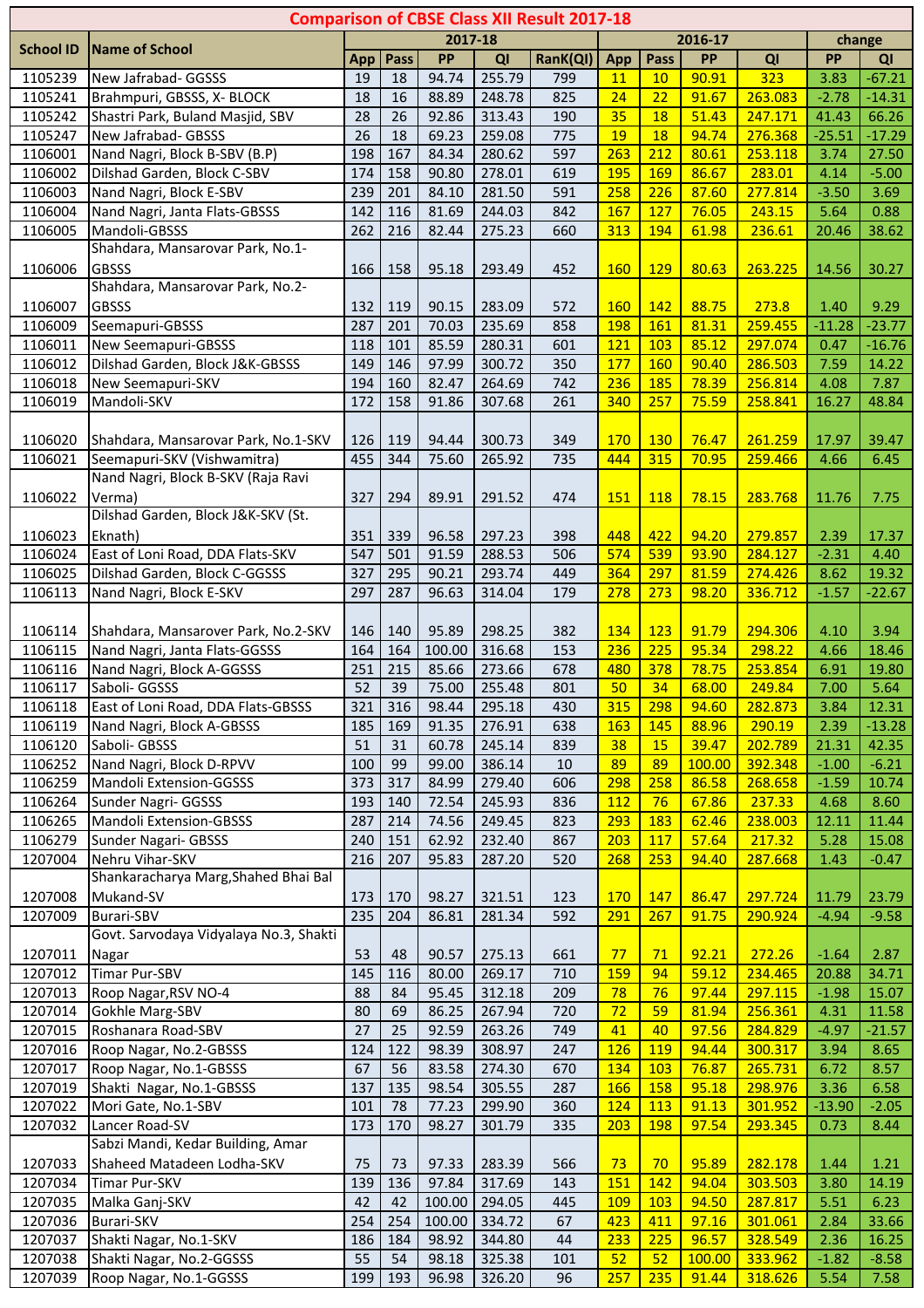|                  |                                     |                 |      |         |        | <b>Comparison of CBSE Class XII Result 2017-18</b> |                 |            |         |         |          |          |
|------------------|-------------------------------------|-----------------|------|---------|--------|----------------------------------------------------|-----------------|------------|---------|---------|----------|----------|
| <b>School ID</b> | <b>Name of School</b>               |                 |      | 2017-18 |        |                                                    |                 |            | 2016-17 |         |          | change   |
|                  |                                     | App             | Pass | PP      | QI     | RanK(QI)                                           | <b>App</b>      | Pass       | PP      | QI      | PP       | QI       |
| 1207041          | Roop Nagar, No.3-GGSSS              | 114             | 110  | 96.49   | 319.24 | 135                                                | 107             | <b>100</b> | 93.46   | 296.458 | 3.03     | 22.78    |
| 1207042          | Chabi Ganj, Kashmiri Gate-GGSSS     | 82              | 80   | 97.56   | 314.50 | 175                                                | 58              | 55         | 94.83   | 306.017 | 2.73     | 8.48     |
| 1207043          | Nicholson Road-GGSSS                | 64              | 60   | 93.75   | 303.80 | 303                                                | 25              | 24         | 96.00   | 278.2   | $-2.25$  | 25.60    |
|                  | Sham Nath Marg, Shaheed Amir Chand- |                 |      |         |        |                                                    |                 |            |         |         |          |          |
| 1207107          | <b>SV</b>                           | 187             | 171  | 91.44   | 316.56 | 155                                                | <b>132</b>      | <b>121</b> | 91.67   | 301.121 | $-0.22$  | 15.44    |
| 1207108          | Raj Niwas Marg, RPVV                | 146             | 146  | 100.00  | 366.94 | 22                                                 | 137             | 134        | 97.81   | 355.504 | 2.19     | 11.43    |
| 1207109          | <b>Magazine Road-GBSSS</b>          | 45              | 44   | 97.78   | 304.47 | 299                                                | 41              | 41         | 100.00  | 296.024 | $-2.22$  | 8.44     |
| 1207110          | Nathupura-GBSSS                     | 68              | 65   | 95.59   | 292.32 | 465                                                | 137             | 115        | 83.94   | 263.964 | 11.65    | 28.36    |
| 1207111          | Nathupura-GGSSS                     | 252             | 236  | 93.65   | 295.09 | 432                                                | 255             | 248        | 97.26   | 297.396 | $-3.60$  | $-2.30$  |
| 1207112          | Magazine Road-SKV                   | 64              | 64   | 100.00  | 316.72 | 151                                                | 93              | 87         | 93.55   | 282.011 | 6.45     | 34.71    |
| 1207113          | Civil Lines, RPVV                   | 149             | 149  | 100.00  | 396.42 | 6                                                  | 133             | 133        | 100.00  | 378.474 | 0.00     | 17.95    |
| 1207114          | Lancer Road-GBSSS                   | 104             | 90   | 86.54   | 276.21 | 646                                                | 68              | 43         | 63.24   | 228.647 | 23.30    | 47.56    |
| 1208001          | Gulabi Bagh-SBV                     | 46              | 40   | 86.96   | 267.52 | 724                                                | 45              | 37         | 82.22   | 272.644 | 4.73     | $-5.12$  |
| 1208002          | Qutab Road-SBV                      | 63              | 59   | 93.65   | 268.63 | 713                                                | 62              | 55         | 88.71   | 250.161 | 4.94     | 18.47    |
| 1208004          | Sarai Rohilla-GBSSS                 | 59              | 57   | 96.61   | 289.24 | 499                                                | 85              | 53         | 62.35   | 248.765 | 34.26    | 40.47    |
| 1208006          | Padam Nagar-GBSSS                   | 44              | 36   | 81.82   | 252.34 | 811                                                | 76              | 55         | 72.37   | 231.974 | 9.45     | 20.37    |
| 1208013          | Gulabi Bagh-SKV                     | 62              | 60   | 96.77   | 319.05 | 137                                                | 76              | 67         | 88.16   | 267.237 | 8.62     | 51.81    |
| 1208014          | Partap Nagar- SKV                   | 24              | 24   | 100.00  | 315.71 | 160                                                | 34              | 27         | 79.41   | 267.912 | 20.59    | 47.80    |
| 1208015          | Sarai Rohilla-SKV                   | 82              | 82   | 100.00  | 294.44 | 442                                                | 97              | 92         | 94.85   | 310.938 | 5.16     | $-16.50$ |
| 1208016          | Idgah Road-SKV                      | 56              | 53   | 94.64   | 297.61 | 391                                                | 82              | 79         | 96.34   | 289.317 | $-1.70$  | 8.29     |
| 1208018          | Padam Nagar-SKV                     | 48              | 47   | 97.92   | 322.96 | 115                                                | 62              | 62         | 100.00  | 340.516 | $-2.08$  | $-17.56$ |
| 1208021          | Tulsi Nagar-GGSSS                   | 32              | 31   | 96.88   | 302.72 | 321                                                | 28              | 27         | 96.43   | 285.5   | 0.45     | 17.22    |
| 1208023          | Kinari Bazar, Gali Barf Wali-GGSSS  | 24              | 22   | 91.67   | 274.58 | 667                                                | $\overline{22}$ | 20         | 90.91   | 297.455 | 0.76     | $-22.87$ |
| 1208025          | Pul Bangash-SKV                     | 20              | 20   | 100.00  | 317.50 | 144                                                | 21              | 21         | 100.00  | 341.048 | 0.00     | $-23.55$ |
| 1208027          | Quresh Nagar, GGSSS                 | $\overline{17}$ | 17   | 100.00  | 351.94 | 34                                                 | 18              | 17         | 94.44   | 302.222 | 5.56     | 49.72    |
| 1208090          | Inder Lok-SKV                       | 65              | 63   | 96.92   | 299.20 | 370                                                | 48              | 48         | 100.00  | 320.979 | $-3.08$  | $-21.78$ |
| 1208092          | Kishan Ganj-RPVV                    | 83              | 83   | 100.00  | 397.31 | 4                                                  | 78              | 78         | 100.00  | 399.744 | 0.00     | $-2.43$  |
| 1208095          | Shastri Nagar-SKV                   | 120             | 120  | 100.00  | 319.88 | 132                                                | 137             | 133        | 97.08   | 296.358 | 2.92     | 23.53    |
| 1208219          | Tulsi Nagar- GBSSS                  | 26              | 26   | 100.00  | 300.04 | 357                                                | 39              | 33         | 84.62   | 256.179 | 15.39    | 43.86    |
| 1208232          | Pratap Nagar-GBSSS                  | 26              | 23   | 88.46   | 250.85 | 816                                                | 38              | 30         | 78.95   | 253.658 | 9.51     | $-2.81$  |
| 1309001          | C.C. Colony-SBV                     | 47              | 36   | 76.60   | 245.49 | 838                                                | 59              | 52         | 88.14   | 255.153 | $-11.54$ | $-9.66$  |
| 1309002          | Shalimar Bagh, Block B(AH)-GBSSS    | 77              | 63   | 81.82   | 267.78 | 721                                                | 53              | 40         | 75.47   | 265.038 | 6.35     | 2.74     |
| 1309003          | Dr. Mukharjee Nagar-GBSSS           | 248             | 212  | 85.48   | 266.74 | 733                                                | 280             | 213        | 76.07   | 254.896 | 9.41     | 11.85    |
| 1309004          | New Police Lines-SV                 | 132             | 119  | 90.15   | 289.03 | 502                                                | <b>197</b>      | 163        | 82.74   | 266.756 | 7.41     | 22.27    |
| 1309005          | Shalimar Bagh, Block BT-SV          | 97              | 97   | 100.00  | 315.40 | 162                                                | 87              | 86         | 98.85   | 299.747 | 1.15     | 15.66    |
| 1309006          | Shalimar Bagh, Block BL-GBSSS       | 82              | 67   | 81.71   | 259.65 | 772                                                | 70              | 61         | 87.14   | 261.443 | $-5.44$  | $-1.80$  |
| 1309007          | Shalimar Bagh, Block AP-GBSSS       | 48              | 41   | 85.42   | 256.75 | 792                                                | 67              | 36         | 53.73   | 214.104 | 31.69    | 42.65    |
| 1309008          | Guru Teg Bahadur Nagar-GBSSS        | 91              | 84   | 92.31   | 277.90 | 622                                                | 69              | 56         | 81.16   | 269.087 | 11.15    | 8.81     |
| 1309009          | Dhakka-GBSSS                        | 116             | 75   | 64.66   | 231.86 | 868                                                | 87              | 52         | 59.77   | 223.977 | 4.89     | 7.89     |
| 1309010          | Model Town, No.1-GBSSS              | 174             | 149  | 85.63   | 274.53 | 668                                                | 141             | 98         | 69.50   | 248.468 | 16.13    | 26.06    |
| 1309011          | Model Town, No.2-GBSSS              | 45              | 42   | 93.33   | 295.36 | 428                                                | 72              | 64         | 88.89   | 301.042 | 4.44     | $-5.69$  |
| 1309012          | Rana Partap Bagh-SBV                | 16              | 9    | 56.25   | 253.56 | 808                                                | 28              | 23         | 82.14   | 260.75  | $-25.89$ | $-7.19$  |
| 1309013          | Adarsh Nagar, No.1-GBSSS            | 126             | 122  | 96.83   | 305.17 | 291                                                | 200             | 176        | 88.00   | 263.62  | 8.83     | 41.55    |
| 1309017          | Kewal Park-G(Co-ed)SSS              | 107             | 102  | 95.33   | 306.12 | 281                                                | 116             | <b>105</b> | 90.52   | 281.776 | 4.81     | 24.35    |
| 1309023          | Shalamar Village-GGSSS              | 144             | 137  | 95.14   | 293.14 | 456                                                | 168             | 149        | 88.69   | 281.702 | 6.45     | 11.44    |
| 1309025          | Dhakka-SKV                          | 169             | 156  | 92.31   | 272.38 | 689                                                | 170             | 154        | 90.59   | 270.029 | 1.72     | 2.35     |
| 1309026          | Model Town, No.1-SKV                | 180             | 174  | 96.67   | 311.91 | 211                                                | 143             | 133        | 93.01   | 295.636 | 3.66     | 16.27    |
| 1309027          | Guru Teg Bahadur Nagar-SKV          | 228             | 204  | 89.47   | 283.65 | 562                                                | 242             | 213        | 88.02   | 264.835 | 1.46     | 18.81    |
| 1309028          | Rana Partap Bagh-SKV                | 71              | 66   | 92.96   | 274.85 | 663                                                | 69              | 46         | 66.67   | 230.899 | 26.29    | 43.95    |
| 1309030          | Shalimar Bagh, Block BL-SKV         | 145             | 136  | 93.79   | 288.08 | 510                                                | 160             | 145        | 90.63   | 279.956 | 3.17     | 8.12     |
| 1309031          | Adarsh Nagar-SKV                    | 217             | 198  | 91.24   | 299.85 | 362                                                | 292             | 273        | 93.49   | 278.599 | $-2.25$  | 21.25    |
| 1309032          | Shalimar Bagh, Block B(AH)-SKV      | 146             | 113  | 77.40   | 275.54 | 656                                                | 140             | 114        | 81.43   | 296.779 | $-4.03$  | $-21.24$ |
| 1309033          | Shalimar Bagh, Block AP-GGSSS       | 107             | 105  | 98.13   | 296.22 | 415                                                | <b>159</b>      | 142        | 89.31   | 285.78  | 8.82     | 10.44    |
| 1309034          | Adarsh Nagar-GGSSS                  | 191             | 189  | 98.95   | 323.82 | 109                                                | 224             | 215        | 95.98   | 285.946 | 2.97     | 37.87    |
| 1309124          | Shalimar Bagh, Block BT-RPVV        | 99              | 99   | 100.00  | 386.62 | 9                                                  | 89              | 89         | 100.00  | 391.112 | 0.00     | $-4.50$  |
| 1309125          | Adarsh Nagar, No.2-GBSSS            | 149             | 121  | 81.21   | 268.13 | 718                                                | <b>135</b>      | 124        | 91.85   | 282.2   | $-10.64$ | $-14.07$ |
| 1309126          | Model Town, No.2-GGSSS              | 61              | 61   | 100.00  | 331.28 | 79                                                 | 75              | 75         | 100.00  | 333.787 | 0.00     | $-2.51$  |
| 1309127          | Azadpur Colony-GGSSS                | 132             | 127  | 96.21   | 269.71 | 705                                                | 133             | 117        | 87.97   | 265.489 | 8.24     | 4.22     |
| 1309128          | Azadpur Colony-GBSSS                | 56              | 52   | 92.86   | 287.25 | 519                                                | 39              | 36         | 92.31   | 307.282 | 0.55     | $-20.03$ |
| 1309167          | Vijay Nagar-SKV                     | 56              | 55   | 98.21   | 306.04 | 283                                                | 44              | 42         | 95.46   | 305.386 | 2.76     | 0.65     |
| 1309253          | Jahangirpuri, Block A-SBV           | 293             | 134  | 45.73   | 211.02 | 881                                                | 316             | <b>117</b> | 37.03   | 186.845 | 8.71     | 24.18    |
| 1309254          | Jahangirpuri, Block A, No.2 - SKV   | 204             | 200  | 98.04   | 304.00 | 302                                                | 232             | 218        | 93.97   | 291.616 | 4.07     | 12.38    |
| 1309255          | Jahangirpuri, Block D-GBSSS         | 218             | 165  | 75.69   | 247.10 | 830                                                | 220             | <b>150</b> | 68.18   | 248.409 | 7.51     | $-1.31$  |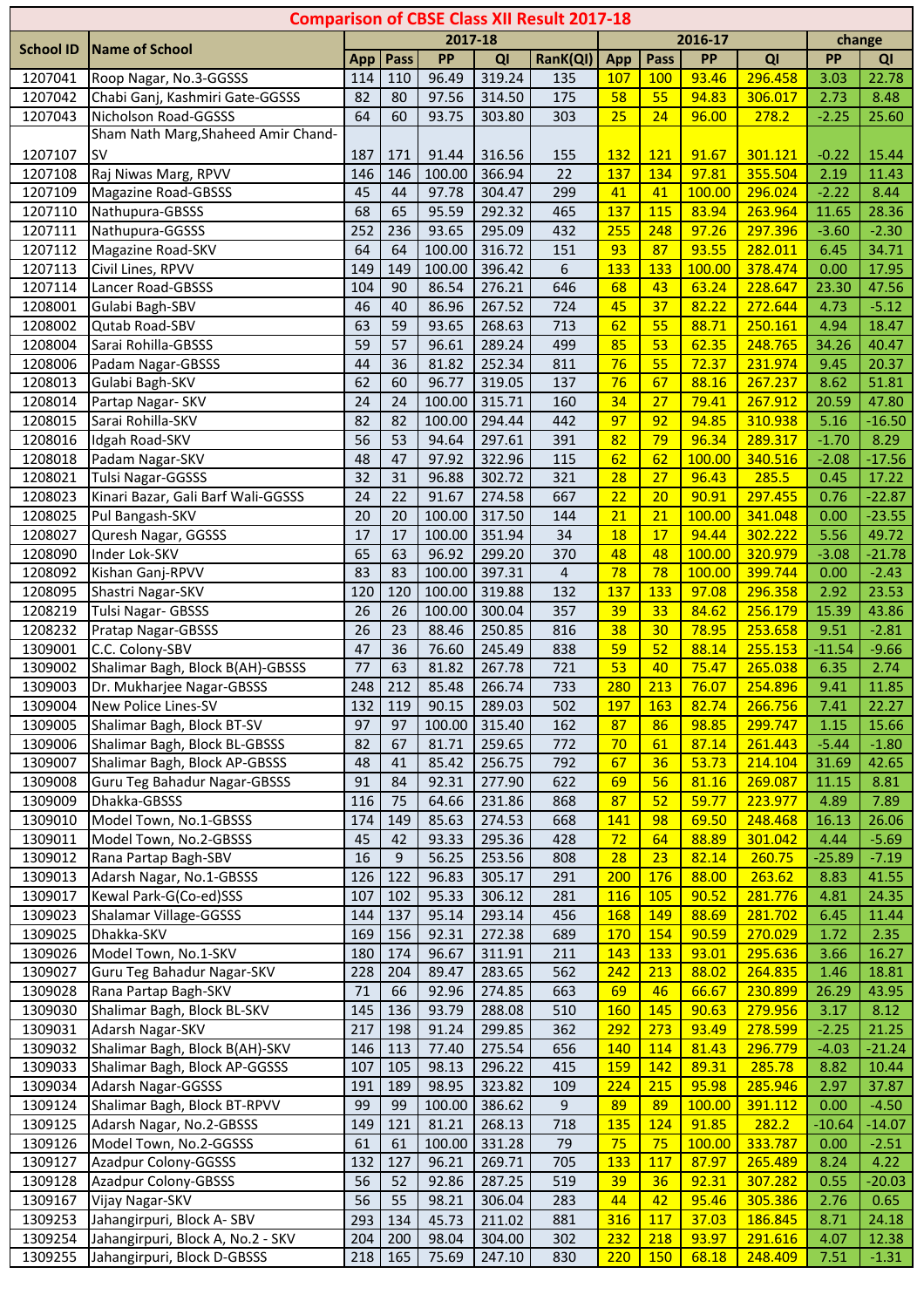|                  |                                        |                 |           |           |        | <b>Comparison of CBSE Class XII Result 2017-18</b> |                 |                                     |               |                |           |               |
|------------------|----------------------------------------|-----------------|-----------|-----------|--------|----------------------------------------------------|-----------------|-------------------------------------|---------------|----------------|-----------|---------------|
|                  |                                        |                 |           | 2017-18   |        |                                                    |                 |                                     | 2016-17       |                |           | change        |
| <b>School ID</b> | <b>Name of School</b>                  | App             | Pass      | <b>PP</b> | QI     | RanK(QI)                                           | App             | Pass                                | PP            | QI             | <b>PP</b> | QI            |
|                  | Jahangirpuri, Block D-SKV (Rani        |                 |           |           |        |                                                    |                 |                                     |               |                |           |               |
| 1309256          | Chennama)                              | 283             | 263       | 92.93     | 286.98 | 526                                                | 359             | 283                                 | 78.83         | 266.518        | 14.10     | 20.46         |
| 1309259          | Jahangirpuri, Block K-GBSSS            | 259             | 187       | 72.20     | 244.63 | 841                                                | 333             | 233                                 | 69.97         | 242.159        | 2.23      | 2.47          |
| 1309260          | Jahangirpuri, Block K-GGSSS            | 403             | 319       | 79.16     | 257.22 | 787                                                | 369             | 309                                 | 83.74         | 261.228        | $-4.58$   | $-4.01$       |
| 1309262          | Libaspur-GBSSS                         | 176             | 138       | 78.41     | 257.29 | 786                                                | 215             | 171                                 | 79.54         | 253.163        | $-1.13$   | 4.13          |
| 1309263          | Libaspur-GGSSS                         | 241             | 231       | 95.85     | 305.42 | 289                                                | 223             | 214                                 | 95.96         | 288.305        | $-0.11$   | 17.11         |
| 1309264          | Qadipur-GBSSS                          | 184             | 145       | 78.80     | 257.48 | 785                                                | <b>165</b>      | 130                                 | 78.79         | 259.158        | 0.02      | $-1.67$       |
| 1309265          | Qadipur-GGSSS                          | 253             | 223       | 88.14     | 285.17 | 545                                                | 237             | 223                                 | 94.09         | 287.354        | $-5.95$   | $-2.19$       |
| 1309266          | Bakhtawarpur-GBSSS                     | 134             | 116       | 86.57     | 277.00 | 635                                                | 130             | 118                                 | 90.77         | 281.846        | $-4.20$   | $-4.85$       |
| 1309267          | Bakhtawarpur-SKV (BMS)                 | 173             | 166       | 95.95     | 316.62 | 154                                                | 206             | 132                                 | 64.08         | 261.136        | 31.88     | 55.48         |
| 1309268          | Singhu-G(Co-Ed)SSS                     | 50              | 50        | 100.00    | 337.08 | 60                                                 | 58              | 58                                  | 100.00        | 329.086        | 0.00      | 7.99          |
| 1309269          | Palla Majra-GBSSS                      | 43              | 40        | 93.02     | 261.37 | 761                                                | 62              | 59                                  | 95.16         | 246.935        | $-2.14$   | 14.44         |
| 1309270          | Mukhmail Pur-G(Co-ed)SSS               | 74              | 61        | 82.43     | 267.65 | 722                                                | 76              | 45                                  | 59.21         | 241.132        | 23.22     | 26.52         |
| 1309273          | <b>Shalamar Village-GBSSS</b>          | 104             | 96        | 92.31     | 250.30 | 820                                                | 173             | 156                                 | 90.17         | 263.11         | 2.13      | $-12.81$      |
|                  |                                        |                 |           |           |        |                                                    |                 |                                     |               |                |           |               |
| 1309279          | Jahangirpuri, Plot No.5, A-Block - SKV | 30              | 30        | 100.00    | 303.70 | 308                                                | 39              | 32                                  | 82.05         | 251.872        | 17.95     | 51.83         |
| 1310002          | Prahalad Pur-SBV                       | 136             | 131       | 96.32     | 260.87 | 764                                                | 117             | 117                                 | 100.00        | 298.983        | $-3.68$   | $-38.12$      |
| 1310004          | Sannoth-SV                             | 40              | 27        | 67.50     | 255.18 | 802                                                | 46              | 38                                  | 82.61         | 275.152        | $-15.11$  | $-19.98$      |
| 1310005          | Tikri Khurd- SKV                       | 64              | 59        | 92.19     | 293.50 | 451                                                | 78              | 47                                  | 60.26         | 254.718        | 31.93     | 38.78         |
|                  | Nangal Thakran-SBV (Ved Pandit         |                 |           |           |        |                                                    |                 |                                     |               |                |           |               |
| 1310007          | Khushi Ram)                            | 74              | 53        | 71.62     | 270.55 | 699                                                | 86              | 69                                  | 80.23         | 280.721        | $-8.61$   | $-10.17$      |
| 1310008          | Pooth Khurd-GBSSS                      | 61              | 60        | 98.36     | 277.21 | 632                                                | $\overline{74}$ | 52                                  | 70.27         | 243.649        | 28.09     | 33.56         |
| 1310009          | <b>Badli-GBSSS</b>                     | 157             | 157       | 100.00    | 289.50 | 494                                                | 197             | 196                                 | 99.49         | 299.168        | 0.51      | $-9.66$       |
| 1310010          | Katewara-GBSSS                         | $\overline{58}$ | 45        | 77.59     | 229.62 | 870                                                | 63              | 60                                  | 95.24         | 248.333        | $-17.65$  | $-18.71$      |
| 1310014          | Alipur-GBSSS                           | 216             | 203       | 93.98     | 270.52 | 700                                                | 211             | 206                                 | 97.63         | 274.483        | $-3.65$   | $-3.96$       |
| 1310015          | Khera Khurd-GBSSS                      | 43              | 42        | 97.67     | 262.30 | 753                                                | 49              | 49                                  | 100.00        | 270.184        | $-2.33$   | $-7.88$       |
| 1310017          | Narela, SBV                            | 241             | 219       | 90.87     | 284.51 | 553                                                | 269             | 257                                 | 95.54         | 281.595        | $-4.67$   | 2.92          |
| 1310019          | Bawana-GBSSS                           | 205             | 174       | 84.88     | 275.87 | 651                                                | 221             | 171                                 | 77.38         | 265.579        | 7.50      | 10.29         |
| 1310022          | Bhorgarh-G(Co-ed)SSS                   | 84              | 79        | 94.05     | 291.86 | 471                                                | 93              | 79                                  | 84.95         | 271.72         | 9.10      | 20.14         |
| 1310025          | Shahabad Dairy- GGSSS                  | 294             | 237       | 80.61     | 251.18 | 815                                                | 241             | 153                                 | 63.49         | 239.357        | 17.13     | 11.82         |
| 1310026          | Harewali-G(Co-ed)SSS                   | 31              | 31        | 100.00    | 272.10 | 692                                                | 35              | 34                                  | 97.14         | 297.057        | 2.86      | $-24.96$      |
| 1310030          | Holambi Kalan-G(CO-ED)SSS              | 42              | 42        | 100.00    | 296.62 | 408                                                | 65              | 61                                  | 93.85         | 261.4          | 6.15      | 35.22         |
| 1310031          | Alipur-SKV                             | 240             | 219       | 91.25     | 276.59 | 642                                                | 202             | 191                                 | 94.55         | 288.936        | $-3.30$   | $-12.35$      |
| 1310032          | Prahalad Pur-SKV                       |                 | 179   178 | 99.44     | 302.53 | 325                                                | <u> 151 </u>    | <u> 151</u>                         | <u>100.00</u> | <u>324.159</u> | $-0.56$   | $-21.63$      |
|                  |                                        |                 |           |           |        |                                                    |                 |                                     |               |                |           |               |
| 1310033          | Dariyapur Kalan-SKV (Updesh Kaur)      | 128             | 101       | 78.91     | 275.34 | 659                                                | <b>131</b>      | <b>117</b>                          | 89.31         | 284.008        | $-10.41$  | $-8.67$       |
| 1310034          | Badli-SKV                              | 226             | 220       | 97.35     | 291.14 | 478                                                | 236             | 232                                 | 98.31         | 296.373        | $-0.96$   | $-5.24$       |
| 1310036          | Narela, No.1-SKV                       | 373             | 366       | 98.12     | 302.95 | 317                                                | 399             | 323                                 | 80.95         | 282.363        | 17.17     | 20.58         |
| 1310039          | Khera Kalan-SKV (Baba Nane Nath)       | 75              | 75        | 100.00    | 345.05 | 42                                                 | 58              | 58                                  | 100.00        | 312.224        | 0.00      | 32.83         |
| 1310041          | Khera Khurd-SKV                        | 45              | 45        | 100.00    | 351.96 | 33                                                 | 48              | 48                                  | 100.00        | 333.604        | 0.00      | 18.35         |
| 1310042          | Bawana-SKV (Ravi Shankar)              | 161             | 159       | 98.76     | 302.91 | 318                                                | 186             | 186                                 | 100.00        | 312.253        | $-1.24$   | $-9.34$       |
|                  | Pooth Khurd-SKV (Raja RamMohan         |                 |           |           |        |                                                    |                 |                                     |               |                |           |               |
| 1310043          | Roy)                                   | 64              | 62        | 96.88     | 319.81 | 133                                                | 52              | 52                                  | 100.00        | 305.192        | $-3.13$   | 14.62         |
| 1310045          | Samaipur-GGSSS                         | 309             | 284       | 91.91     | 283.77 | 559                                                | 260             | 243                                 | 93.46         | 293.581        | $-1.55$   | $-9.81$       |
| 1310049          | Bankner-GGSSS                          | 147             | 139       | 94.56     | 282.27 | 584                                                | 121             | 94                                  | 77.69         | 259.24         | 16.87     | 23.03         |
| 1310157          | Siraspur-GGSSS                         | 134             | 132       | 98.51     | 306.21 | 280                                                | <b>132</b>      | 131                                 | 99.24         | 296.545        | $-0.73$   | 9.66          |
| 1310161          | Barwala-G(Co-ed)SSS                    | 45              | 45        | 100.00    | 303.36 | 313                                                | 36              | 33                                  | 91.67         | 278.722        | 8.33      | 24.63         |
| 1310164          | Narela, Pocket 5 & 6-GGSSS             | 83              | 76        | 91.57     | 279.14 |                                                    | 59              | 59                                  | 100.00        | 274.271        | $-8.43$   |               |
| 1310166          | Narela-GBSSS (Mussadi Lal)             | 152             | 152       | 100.00    | 307.78 | 610<br>260                                         | 153             | 148                                 | 96.73         | 288.941        | 3.27      | 4.87<br>18.84 |
| 1310168          | Bankner-SBV                            | 179             | 130       | 72.63     | 252.06 | 812                                                | 188             | 166                                 | 88.30         | 267.16         | $-15.67$  | $-15.10$      |
|                  |                                        | 107             | 104       | 97.20     |        |                                                    |                 | 96                                  | 84.21         | 290.07         |           |               |
| 1310169          | Holambi Kalan, B-Block GGSSS           | 286             |           |           | 290.21 | 487                                                | 114<br>299      | 286                                 | 95.65         |                | 12.99     | 0.14          |
| 1310170          | Narela, No.2-SKV                       |                 | 273       | 95.45     | 297.05 | 400                                                |                 |                                     |               | 302.234        | $-0.20$   | $-5.18$       |
| 1310395          | Shahabad Dairy-GBSSS                   | 137             | 130       | 94.89     | 276.82 | 639                                                | 151             | 134                                 | 88.74         | 274.762        | 6.15      | 2.06          |
|                  | HOLAMBI KALAN, METRO VIHAR, A-BLK      |                 |           |           |        |                                                    |                 |                                     |               |                |           |               |
| 1310399          | G(CO-ED)SSS                            | 146             | 98        | 67.12     | 227.55 | 875                                                | <b>135</b>      | <b>121</b>                          | 89.63         | 248.719        | $-22.51$  | $-21.17$      |
| 1310400          | GHOGA G(CO-ED)SSS                      | 19              | 13        | 68.42     | 246.74 | 831                                                | 23              | 21                                  | 91.30         | 300.913        | $-22.88$  | $-54.18$      |
|                  | Holambi Kalan, Metro Vihar, C-Block-   |                 |           |           |        |                                                    |                 |                                     |               |                |           |               |
| 1310407          | G(Co-ed)SSS                            | 53              | 53        | 100.00    | 273.34 | 680                                                |                 | $\frac{\text{H N/A}}{\text{H N/A}}$ | H N/A         | H N/A          | #N/A      | #N/A          |
| 1310408          | Narela Sector B-4, SV-1310408          | 46              | 38        | 82.61     | 264.20 | 746                                                | 68              | 55                                  | 80.88         | 245.632        | 1.73      | 18.56         |
| 1310409          | Narela, A-10 Pocket-5, RPVV            | 95              | 94        | 98.95     | 376.52 | 15                                                 | 55              | 55                                  | 100.00        | 402.945        | $-1.05$   | $-26.43$      |
| 1310410          | Narela, Sect. A-6, Pocket-2- GGSSS     | 91              | 81        | 89.01     | 285.01 | 549                                                | 132             | 106                                 | 80.30         | 252.091        | 8.71      | 32.92         |
| 1310411          | Shahbad Daulatpur- GGSSS               | 53              | 52        | 98.11     | 296.89 | 402                                                | 60              | 58                                  | 96.67         | 294.433        | 1.45      | 2.45          |
| 1310414          | Bawana J. J. Colony No.1 GGSSS         | 197             | 180       | 91.37     | 270.76 | 697                                                | 157             | 152                                 | 96.82         | 297.809        | $-5.44$   | $-27.05$      |
| 1310415          | Bawana J. J. Colony No.2 GBSSS         | 170             | 101       | 59.41     | 233.86 | 864                                                | 184             | 105                                 | 57.07         | 220.658        | 2.35      | 13.20         |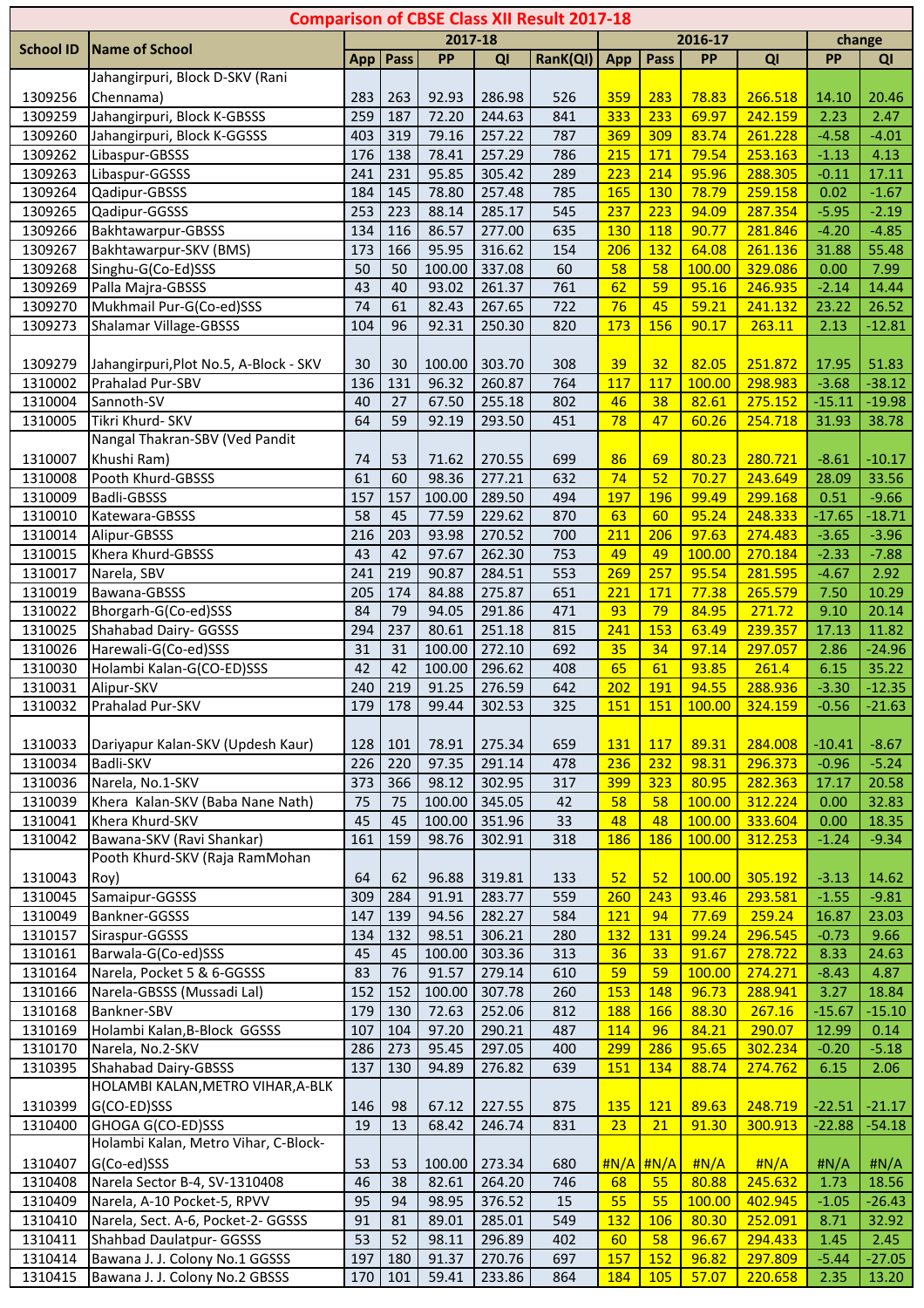|                    |                                              |                 |            |                 |                  | <b>Comparison of CBSE Class XII Result 2017-18</b> |            |            |                |                    |                 |                |
|--------------------|----------------------------------------------|-----------------|------------|-----------------|------------------|----------------------------------------------------|------------|------------|----------------|--------------------|-----------------|----------------|
|                    |                                              |                 |            | 2017-18         |                  |                                                    |            |            | 2016-17        |                    |                 | change         |
| <b>School ID</b>   | <b>Name of School</b>                        | App             | Pass       | PP              | QI               | RanK(QI)                                           | <b>App</b> | Pass       | <b>PP</b>      | QI                 | <b>PP</b>       | QI             |
| 1310420            | Siraspur-GBSSS                               | 45              | 41         | 91.11           | 262.42           | 752                                                | 63         | 59         | 93.65          | 282.81             | $-2.54$         | $-20.39$       |
| 1310429            | Holambi Kalan, B-Block GBSSS                 | 124             | 97         | 78.23           | 267.06           | 727                                                | 125        | 104        | 83.20          | 256.976            | $-4.97$         | 10.09          |
| 1310430            | Narela, Sect. A-6, Pkt-2 - GBSSS             | 80              | 51         | 63.75           | 232.75           | 866                                                | 110        | 78         | 70.91          | 239.809            | $-7.16$         | $-7.06$        |
| 1310431            | <b>Shahbad Daulatpur- GBSSS</b>              | 37              | 33         | 89.19           | 313.89           | 182                                                | 54         | 52         | 96.30          | 290.019            | $-7.11$         | 23.87          |
| 1310458            | Tikri Khurd- SBV                             | $\overline{51}$ | 36         | 70.59           | 268.41           | 716                                                | 69         | 25         | 36.23          | 225.638            | 34.36           | 42.77          |
| 1411001            | Anandwas-SBV                                 | 127             | 111        | 87.40           | 289.50           | 495                                                | 133        | 128        | 96.24          | 289.744            | $-8.84$         | $-0.25$        |
| 1411002            | Shakurpur, No.1-SBV                          | 104             | 100        | 96.15           | 315.26           | 163                                                | 105        | 97         | 92.38          | 281.019            | 3.77            | 34.24          |
| 1411003            | Ashok Vihar, Phase I, Block H-SBV            | 49              | 39         | 79.59           | 260.00           | 768                                                | 68         | 49         | 72.06          | 268.132            | 7.53            | $-8.13$        |
| 1411005            | Kailash Enclave-SV                           | 100             | 97         | 97.00           | 290.17           | 488                                                | 120        | 111        | 92.50          | 295.792            | 4.50            | $-5.62$        |
|                    | Pitampura, Block ZP- Sarvodaya Co-ed         |                 |            |                 |                  |                                                    |            |            |                |                    |                 |                |
| 1411007            | SSS                                          | 90              | 84         | 93.33           | 295.42           | 427                                                | 99         | 96         | 96.97          | 297.848            | $-3.64$         | $-2.43$        |
| 1411008            | Pitampura, Block FU-SV                       | 143             | 118        | 82.52           | 270.52           | 701                                                | 174        | 145        | 83.33          | 273.425            | $-0.82$         | $-2.91$        |
| 1411009            | Keshavpuram, No.1-GBSSS                      | 52              | 49         | 94.23           | 285.65           | 539                                                | 49         | 44         | 89.80          | 282.245            | 4.43            | 3.41           |
| 1411011            | Shakurpur, No.2-GBSSS                        | 77              | 72         | 93.51           | 285.61           | 541                                                | 67         | 66         | 98.51          | 303.224            | $-5.00$         | $-17.61$       |
| 1411014            | Ashok Vihar, Block D-GBSSS                   | 66              | 66         | 100.00          | 303.74           | 306                                                | 56         | 47         | 83.93          | 282.714            | 16.07           | 21.03          |
| 1411015            | Ashok Vihar, Phase II-GBSSS                  | 89<br>45        | 78         | 87.64           | 279.53           | 604                                                | 95<br>57   | 65<br>49   | 68.42          | 260.074            | 19.22           | 19.45          |
| 1411016<br>1411017 | Rani Bagh-GBSSS<br>Pitampura, Block SU-GBSSS | 67              | 43<br>66   | 95.56           | 275.91           | 650                                                |            |            | 85.97<br>95.73 | 277.018            | 9.59            | $-1.11$        |
| 1411019            | <b>Bharat Nagar-GBSSS</b>                    | 23              | 23         | 98.51<br>100.00 | 319.06<br>330.17 | 136<br>83                                          | 117<br>23  | 112<br>17  | 73.91          | 301.966<br>247.609 | 2.78<br>26.09   | 17.09<br>82.56 |
| 1411021            | Keshavpuram, Block A-SKV                     | 28              | 27         | 96.43           | 317.21           |                                                    | 56         | 54         | 96.43          | 279.607            | 0.00            | 37.61          |
| 1411022            | Wazirpur, J.J. Colony-GBSSS                  | 77              | 72         | 93.51           | 285.32           | 148<br>543                                         | 106        | 94         | 88.68          | 276.802            | 4.83            | 8.52           |
| 1411026            | Ashok Vihar, Phase I, Block H-SKV            | 149             | 147        | 98.66           | 312.95           | 198                                                | 138        | 126        | 91.30          | 297.594            | 7.35            | 15.36          |
| 1411027            | Ashok Vihar, Phase II-SKV                    | 107             | 106        | 99.07           | 302.14           | 330                                                | 136        | 128        | 94.12          | 291.081            | 4.95            | 11.06          |
| 1411028            | Keshavpuram, No.1-SKV                        | 95              | 92         | 96.84           | 313.03           | 194                                                | 64         | 62         | 96.88          | 308.313            | $-0.03$         | 4.72           |
| 1411029            | Keshavpuram-SBV                              | 75              | 49         | 65.33           | 264.91           | 740                                                | 87         | 80         | 91.95          | 310.31             | $-26.62$        | $-45.40$       |
| 1411030            | Shakurpur, No.2-SKV                          | 73              | 72         | 98.63           | 336.27           | 64                                                 | 91         | 85         | 93.41          | 299.703            | 5.22            | 36.57          |
| 1411031            | <b>Bharat Nagar-SKV</b>                      | 60              | 58         | 96.67           | 302.53           | 324                                                | 77         | 73         | 94.81          | 281.195            | 1.86            | 21.34          |
|                    | Rampura- Govt. Co-ed Sarvodaya               |                 |            |                 |                  |                                                    |            |            |                |                    |                 |                |
| 1411032            | Vidyalaya                                    | 52              | 50         | 96.15           | 298.12           | 384                                                | 43         | 42         | 97.67          | 306.651            | $-1.52$         | $-8.54$        |
| 1411034            | Wazirpur, J.J. Colony-SKV                    | 126             | 123        | 97.62           | 310.51           | 227                                                | 106        | 104        | 98.11          | 291.604            | $-0.49$         | 18.90          |
| 1411035            | Wazirpur Village-SV                          | 40              | 38         | 95.00           | 302.15           | 329                                                | 41         | 40         | 97.56          | 292.317            | $-2.56$         | 9.83           |
|                    | Tri Nagar, Narang Colony- Govt. Co-ed        |                 |            |                 |                  |                                                    |            |            |                |                    |                 |                |
| 1411037            | SSS                                          | 100             | 87         | 87.00           | 274.40           | 669                                                | 58         | 49         | 84.48          | 278.379            | 2.52            | $-3.98$        |
| 1411038            | Anandwas-GGSSS                               | 70              | 68         | 97.14           | 328.56           | 89                                                 | 84         | 70         | 83.33          | <u>299.095</u>     | 13.81           | 29.46          |
| 1411040            | Ashok Vihar, Block D-GGSSS                   | 54              | 53         | 98.15           | 300.91           | 348                                                | 55         | 54         | 98.18          | 277.473            | $-0.03$         | 23.43          |
| 1411041            | Pitampura, Block SU-GGSSS                    | 103             | 94         | 91.26           | 289.43           | 497                                                | <b>118</b> | 117        | 99.15          | 304.085            | $-7.89$         | $-14.66$       |
| 1411042            | Saraswati Vihar, Block A-GGSSS               | 108             | 104        | 96.30           | 321.62           | 122                                                | 102        | 96         | 94.12          | 305.794            | 2.18            | 15.83          |
| 1411043            | Rani Bagh-GGSSS                              | 124             | 119        | 95.97           | 306.22           | 278                                                | 142        | 133        | 93.66          | 290.113            | 2.31            | 16.10          |
| 1411046            | Anandwas- GGSSS                              | 71              | 71         | 100.00          | 314.85           | 165                                                | 106        | 96         | 90.57          | 281.472            | 9.43            | 33.37          |
| 1411123            | Saraswati Vihar, Block C-SV                  | 161             | 153        | 95.03           | 324.23           | 107                                                | 133        | 122        | 91.73          | 304.812            | 3.30            | 19.42          |
| 1411124            | Sharda Niketan-SV                            | 58              | 58         | 100.00          | 303.45           | 311                                                | 62         | 61         | 98.39          | 301.968            | 1.61            | 1.48           |
| 1411125            | Shakurpur, No.1-GGSSS                        | 85              | 84         | 98.82           | 289.15           | 501                                                | <b>111</b> | <b>109</b> | 98.20          | 327.333            | 0.63            | $-38.18$       |
| 1411178            | Sainik Vihar-G(Co-ed)SSS                     | 23              | 23         | 100.00          | 313.70           | 183                                                | 27         | 21         | 77.78          | 261                | 22.22           | 52.70          |
|                    | Sultanpuri, Block-C, Sarvodaya Sr. Sec.      |                 |            |                 |                  |                                                    |            |            |                |                    |                 |                |
| 1412001            | Vidyalaya                                    | 193             | 166        | 86.01           | 276.93           | 637                                                | 288        | 244        | 84.72          | 255.306            | 1.29            | 21.63          |
| 1412002            | Mangolpuri, Block K-SBV                      | 173             | 132        | 76.30           | 280.58           | 598                                                | 236        | <b>183</b> | 77.54          | 286.653            | $-1.24$         | $-6.07$        |
| 1412005            | Sultanpuri, Block C-SBV                      | 127             | 91         | 71.65           | 238.79           | 852                                                | 184        | 93         | 50.54          | 214.761            | 21.11           | 24.03          |
| 1412006            | Sultanpuri, Block BC-GBSSS                   | 51              | 43         | 84.31           | 240.67           | 846                                                | 81         | 49         | 60.49          | 207.543            | 23.82           | 33.12          |
| 1412007            | Pooth Kalan-SBV                              | 170             | 145        | 85.29           | 294.81           | 436                                                | 220        | 173        | 78.64          | 265.018            | 6.66            | 29.79          |
| 1412008            | Sultanpuri, Block H-SBV                      | 170             | 124        | 72.94           | 270.09           | 703                                                | 123        | 111        | 90.24          | 250.764            | $-17.30$        | 19.33          |
| 1412009            | Mangolpuri, Block U-GBSSS                    | 129             | 119        | 92.25           | 277.13           | 634                                                | 151        | <b>126</b> | 83.44          | 255.636            | 8.80            | 21.50          |
| 1412011            | Mangolpuri, Block R-SBV                      | 139             | 116        | 83.45           | 275.49           | 657                                                | 189        | 165        | 87.30          | 264.37             | $-3.85$         | 11.12          |
| 1412013            | Mangolpuri, Plot II, Kamdhenu-SBV            | 55              | 50         | 90.91           | 264.64           | 743                                                | 77         | 69         | 89.61          | 261.364            | 1.30            | 3.27           |
| 1412014            | Mangolpuri, Block O- SBV                     | 64              | 64         | 100.00          | 312.59           | 202                                                | 85         | 74         | 87.06          | 271.141            | 12.94           | 41.45          |
| 1412018            | Mangolpuri, Block Y-SBV                      | 83              | 63         | 75.90           | 236.66           | 857                                                | 17         | 13         | 76.47          | 245.294            | $-0.57$         | $-8.63$        |
| 1412019            | Sultanpuri, P-Block - GGSSS                  | 62              | 58         | 93.55           | 278.05           | 618                                                | 58         | 44         | 75.86          | 239.483            | 17.69           | 38.57          |
|                    | Mangolpuri, Block-C, S(Co-ed)Sr. Sec.        |                 |            |                 |                  |                                                    |            |            |                |                    |                 |                |
| 1412022            | Vidyalaya                                    | 229             | 180        | 78.60           | 247.93           | 828                                                | 233        | <b>189</b> | 81.12          | 256.026            | $-2.51$         | $-8.10$        |
| 1412024            | Mangolpuri, Block H-SKV                      | 186             | 166        | 89.25           | 277.87           | 623                                                | 209        | <b>180</b> | 86.12          | 263.44             | 3.12            | 14.43          |
|                    |                                              |                 |            |                 |                  |                                                    |            |            |                |                    |                 |                |
| 1412025            | Mangolpuri, Block D-SKV (Kamdhenu)           | 151             | 145        | 96.03           | 311.67           | 216                                                | 227        | 223        | 98.24          | 320.326            | $-2.21$         | $-8.66$        |
| 1412026<br>1412027 | Sultanpuri, Block C-SKV<br>Pooth Kalan-SKV   | 175<br>291      | 167        | 95.43<br>95.88  | 294.75           | 437                                                | <b>197</b> | <b>182</b> | 92.39<br>94.94 | 292.269            | 3.04            | 2.49           |
| 1412029            | Sultanpuri, Block H-SKV                      | 295             | 279<br>280 | 94.92           | 302.95<br>305.13 | 316<br>293                                         | 336<br>264 | 319<br>259 | 98.11          | 280.381<br>297.027 | 0.94<br>$-3.19$ | 22.57<br>8.10  |
|                    |                                              |                 |            |                 |                  |                                                    |            |            |                |                    |                 |                |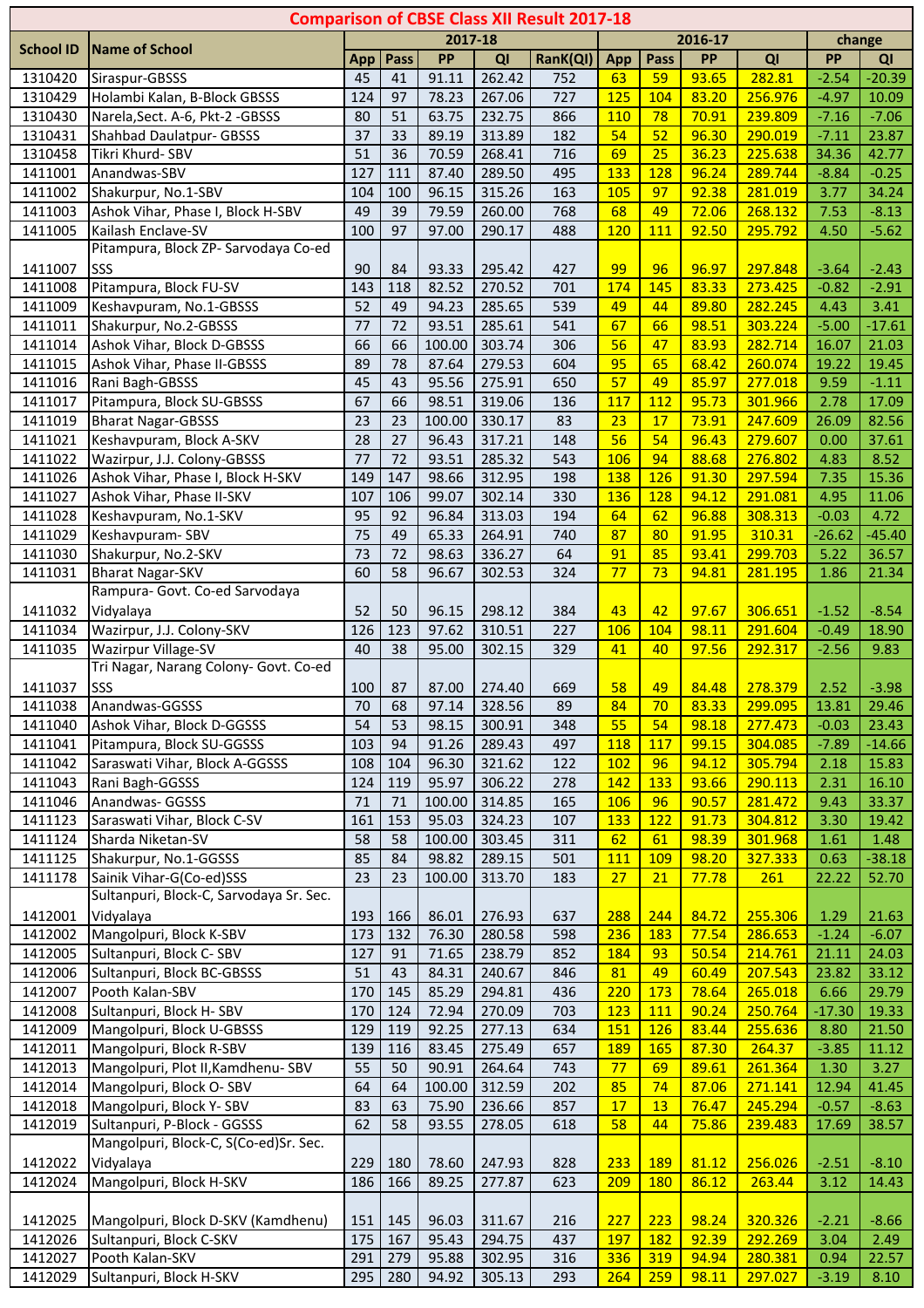|                    |                                                              |                        |            |                 |                  | <b>Comparison of CBSE Class XII Result 2017-18</b> |            |            |                 |                    |                  |                   |
|--------------------|--------------------------------------------------------------|------------------------|------------|-----------------|------------------|----------------------------------------------------|------------|------------|-----------------|--------------------|------------------|-------------------|
| <b>School ID</b>   | <b>Name of School</b>                                        |                        |            | 2017-18         |                  |                                                    |            |            | 2016-17         |                    |                  | change            |
|                    |                                                              | App                    | Pass       | PP              | QI               | RanK(QI)                                           | App        | Pass       | <b>PP</b>       | QI                 | <b>PP</b>        | QI                |
| 1412030            | Mangolpuri, Block U-SKV                                      | 166                    | 154        | 92.77           | 286.24           | 536                                                | 207        | <b>198</b> | 95.65           | 289.309            | $-2.88$          | $-3.07$           |
| 1412031            | Mangolpuri, Block O-SKV                                      | 140                    | 118        | 84.29           | 295.85           | 421                                                | 227        | 210        | 92.51           | 279.229            | $-8.23$          | 16.62             |
| 1412033            | Mangolpur Kalan-G(co-ed)sss                                  | 70                     | 61         | 87.14           | 290.10           | 489                                                | 90         | 84         | 93.33           | 258.511            | $-6.19$          | 31.59             |
| 1412035            | Sultanpuri, Block BC-GGSSS                                   | 117                    | 113        | 96.58           | 287.91           | 513                                                | 85         | 61         | 71.77           | 250.694            | 24.82            | 37.22             |
| 1412079            | Mangolpur Khrud- GBSSS                                       | $\overline{57}$<br>158 | 55         | 96.49<br>91.77  | 272.86           | 682                                                | 111        | 89<br>183  | 80.18           | 250.838            | 16.31            | 22.02             |
| 1412080<br>1412082 | Mangolpuri, Block Q-SKV<br>Mangolpuri, Block-K-2,SV          | 169                    | 145<br>125 | 73.96           | 282.48<br>257.07 | 580<br>789                                         | 202<br>188 | 141        | 90.59<br>75.00  | 279.975<br>233.218 | 1.18<br>$-1.04$  | 2.51<br>23.85     |
| 1412083            | Sultanpuri, F-Block, GBSSS                                   | 49                     | 43         | 87.76           | 283.51           | 565                                                | 61         | 39         | 63.93           | 210.967            | 23.82            | 72.54             |
|                    | Pooth Kalan, Rohini Extn., Sector 20-                        |                        |            |                 |                  |                                                    |            |            |                 |                    |                  |                   |
| 1412084            | <b>SKV</b>                                                   | 209                    | 204        | 97.61           | 296.80           | 404                                                | 236        | 201        | 85.17           | 259.958            | 12.44            | 36.85             |
| 1412085            | Sultanpuri, D-Block, GBSSS                                   | 33                     | 30         | 90.91           | 282.94           | 573                                                | 63         | 37         | 58.73           | 216.238            | 32.18            | 66.70             |
| 1412086            | Sultanpuri, E-Block, GBSSS                                   | 106                    | 54         | 50.94           | 227.94           | 874                                                | 42         | 30         | 71.43           | 246.262            | $-20.49$         | $-18.32$          |
| 1412087            | Sultanpuri, A-Block-SBV                                      | 69                     | 40         | 57.97           | 240.26           | 847                                                | 73         | 46         | 63.01           | 237.89             | $-5.04$          | 2.37              |
| 1412088            | Sultanpuri, D-Block, GGSSS                                   | 99                     | 97         | 97.98           | 267.02           | 730                                                | 87         | 84         | 96.55           | 300.874            | 1.43             | $-33.85$          |
| 1412089            | Sultanpuri, Block F-GGSSS                                    | 60                     | 58         | 96.67           | 295.85           | 421                                                | 106        | 103        | 97.17           | 285.019            | $-0.50$          | 10.83             |
| 1412090            | Mangolpuri, Block P-SBV                                      | 82                     | 64         | 78.05           | 258.73           | 777                                                | 72         | 49         | 68.06           | 234.847            | 9.99             | 23.88             |
| 1412091            | Mubarkpur Dabas, No.1-GBSSS                                  | 123                    | 99         | 80.49           | 248.80           | 824                                                | 137        | 112        | 81.75           | 259.599            | $-1.26$          | $-10.79$          |
| 1412092            | Nithari Village-SBV<br>Nithari-SKV                           | 387<br>513             | 292<br>500 | 75.45<br>97.47  | 259.65           | 771<br>228                                         | 342        | 202<br>348 | 59.06<br>95.08  | 238.722            | 16.39<br>2.38    | 20.93             |
| 1412093<br>1412095 | Rani Khera-S(Co-ed)V                                         | 106                    | 105        | 99.06           | 310.47<br>317.85 | 142                                                | 366<br>140 | 110        | 78.57           | 293.612<br>272.914 | 20.49            | 16.86<br>44.94    |
| 1412130            | Mongolpuri, Block D GBSSS                                    | 91                     | 84         | 92.31           | 254.30           | 806                                                | 128        | 112        | 87.50           | 260.859            | 4.81             | $-6.56$           |
| 1412131            | Nithari-GGSSS                                                | 280                    | 255        | 91.07           | 297.65           | 390                                                | 393        | 366        | 93.13           | 283.234            | $-2.06$          | 14.42             |
| 1412132            | Nithari-GBSSS                                                | 308                    | 287        | 93.18           | 290.81           | 482                                                | 333        | 294        | 88.29           | 281.805            | 4.89             | 9.00              |
| 1412133            | Mubarikpur Dabas-GGSSS                                       | 267                    | 207        | 77.53           | 272.40           | 688                                                | 225        | 196        | 87.11           | 288.493            | $-9.58$          | $-16.09$          |
|                    | Pooth Kalan, Rohini Extn., Sector 20-                        |                        |            |                 |                  |                                                    |            |            |                 |                    |                  |                   |
| 1412248            | SBV                                                          | 176                    | 140        | 79.55           | 256.06           | 795                                                | 121        | 103        | 85.12           | 261.587            | $-5.58$          | $-5.53$           |
|                    | Mubarakpur Dabas, No-2,GGSSS-                                |                        |            |                 |                  |                                                    |            |            |                 |                    |                  |                   |
| 1412253            | 1412253                                                      | 117                    | 111        | 94.87           | 293.64           | 450                                                | 123        | 98         | 79.68           | 259.244            | 15.20            | 34.40             |
| 1412254            | Mubarkpur Dabas, No.2-GBSSS                                  | 54                     | 50         | 92.59           | 272.56           | 685                                                | 73         | 54         | 73.97           | 261.329            | 18.62            | 11.23             |
| 1412288            | Sultanpuri, P-Block - GBSSS                                  | 59                     | 51         | 86.44           | 259.76           | 769                                                | <b>109</b> | 61         | 55.96           | 213.358            | 30.48            | 46.40             |
| 1413001            | Chandpur Majra-SV                                            | 27                     | 25         | 92.59           | 289.96           | 491                                                | 29         | 23         | 79.31           | 263.724            | 13.28            | 26.24             |
| 1413002            | Rohini, Sector 3-SV                                          | 374                    | 306        | 81.82           | 276.74           | 641                                                | 289        | 267        | 92.39           | 296.322            | $-10.57$         | $-19.58$          |
| 1413003            | Ghevra-SV                                                    | 46                     | 45         | 97.83           | 295.89           | 420                                                | 63         | 59         | 93.65           | 270.286            | 4.18             | 25.61             |
| 1413004            | Rohini, Sector 6-SV<br>Rohini, Sector 2 - G(Co-ed) Sarvodaya | 264                    | 222        | 84.09           | 277.59           | 629                                                | 261        | <b>218</b> | 83.53           | 279.333            | 0.57             | $-1.74$           |
| 1413006            | Vidyalaya                                                    | 268                    | 252        | 94.03           | 296.24           | 414                                                | 311        | 284        | 91.32           | 280.305            | 2.71             | 15.94             |
| 1413009            | Nizam Pur-G(Co-Ed)SSS                                        | 26                     | 26         | 100.00          | 350.42           | 37                                                 | 29         | 27         | 93.10           | 317.31             | 6.90             | 33.11             |
|                    | Rohini, Sector 9-SV (shaheed capt.                           |                        |            |                 |                  |                                                    |            |            |                 |                    |                  |                   |
| 1413010            | Sanjeev Dahiya)                                              | 234                    | 225        | 96.15           | 309.75           | 240                                                | 223        | 209        | 93.72           | 313.296            | 2.43             | $-3.54$           |
|                    |                                                              |                        |            |                 |                  |                                                    |            |            |                 |                    |                  |                   |
| 1413011            | Rohini, Avantika, Sector 1, No.1-GBSSS                       | 127                    | 118        | 92.91           | 281.66           | 588                                                | <b>108</b> | 82         | 75.93           | 266.889            | 16.99            | 14.77             |
| 1413013            | Rithala-GBSSS                                                | 173                    | 139        | 80.35           | 261.84           | 757                                                | 179        | <b>160</b> | 89.39           | 270.799            | $-9.04$          | $-8.96$           |
| 1413016            | Parshant Vihar-GBSSS                                         | 185                    | 136        | 73.51           | 277.96           | 620                                                | 177        | 150        | 84.75           | 274.678            | $-11.23$         | 3.28              |
|                    |                                                              |                        |            |                 |                  |                                                    |            |            |                 |                    |                  |                   |
| 1413019            | Rohini, Avantika, Sector 1, No.2- GBSSS                      | 88                     | 77         | 87.50           | 251.95           | 813                                                | 74         | 72         | 97.30           | 288.432            | $-9.80$          | $-36.48$          |
| 1413023            | Rohini, Sector 11-G(Co-ed)SSS                                | 99                     | 94         | 94.95           | 287.67           | 515                                                | 101        | 98         | 97.03           | 295.376            | $-2.08$          | $-7.71$           |
| 1413025<br>1413026 | Kanjhawala-SKV<br>Rithala-SKV                                | 87<br>257              | 86<br>250  | 98.85<br>97.28  | 333.85<br>302.11 | 70<br>331                                          | 89<br>299  | 83<br>295  | 93.26<br>98.66  | 328.292<br>303.545 | 5.59<br>$-1.39$  | 5.56<br>$-1.44$   |
|                    | Sarvodaya Co-ed Vidyalaya Sec. 8                             |                        |            |                 |                  |                                                    |            |            |                 |                    |                  |                   |
| 1413027            | Rohini                                                       | 166                    | 162        | 97.59           | 323.21           | 113                                                | 182        | 180        | 98.90           | 340.203            | $-1.31$          | $-16.99$          |
| 1413028            | Qutabgarh-SKV                                                | $\overline{71}$        | 71         | 100.00          | 332.30           | 74                                                 | 121        | 120        | 99.17           | 338.099            | 0.83             | $-5.80$           |
| 1413030            | Rohini, Avantika, Sector 1-SKV                               | 146                    | 143        | 97.95           | 313.54           | 185                                                | 194        | <b>191</b> | 98.45           | 309.464            | $-0.51$          | 4.08              |
| 1413067            | Prashant Vihar-SKV                                           | 113                    | 103        | 91.15           | 312.30           | 205                                                | 107        | 107        | 100.00          | 330.168            | $-8.85$          | $-17.87$          |
| 1413069            | Rohini, Avantika, Sector 1-GGSSS                             | 228                    | 225        | 98.68           | 299.29           | 368                                                | 149        | 147        | 98.66           | 290.698            | 0.03             | 8.59              |
| 1413070            | Rohini, Sector 16, Pocket A-SKV                              | 85                     | 85         | 100.00          | 339.24           | 51                                                 | 123        | 119        | 96.75           | 304.276            | 3.25             | 34.96             |
| 1413071            | Rohini, Sector 15-G(Co-ed)SSS                                | 129                    | 115        | 89.15           | 285.04           | 548                                                | 219        | 183        | 83.56           | 276.79             | 5.59             | 8.25              |
| 1413074            | Rohini, Sector 7-SV                                          | 135                    | 129        | 95.56           | 301.01           | 346                                                | 242        | 231        | 95.46           | 294.24             | 0.10             | 6.77              |
| 1413076            | Rohini, Sector 11-RPVV                                       | 133                    | 133        | 100.00          | 402.11           | 3                                                  | <b>121</b> | <b>121</b> | 100.00          | 386.537            | 0.00             | 15.58             |
| 1413077            | Begumpur-GBSSS                                               | 104                    | 99         | 95.19           | 284.57           | 551                                                | 123        | 111        | 90.24           | 271.268            | 4.95             | 13.30             |
| 1413078<br>1413079 | Karala-SKV<br>Karala-GBSSS                                   | 148<br>113             | 148<br>91  | 100.00<br>80.53 | 356.06<br>258.66 | 26                                                 | 146<br>104 | 146<br>98  | 100.00<br>94.23 | 344.075<br>286.75  | 0.00<br>$-13.70$ | 11.99<br>$-28.09$ |
| 1413181            | Jaunti-SV                                                    | 47                     | 47         | 100.00          | 298.68           | 778<br>375                                         | 54         | 53         | 98.15           | 287.5              | 1.85             | 11.18             |
|                    |                                                              |                        |            |                 |                  |                                                    |            |            |                 |                    |                  |                   |
| 1413266            | Sawada(Ghevra) Colony, A-Block- SKV                          | 38                     | 37         | 97.37           | 272.16           | 691                                                | 54         | 45         | 83.33           | 268.648            | 14.04            | 3.51              |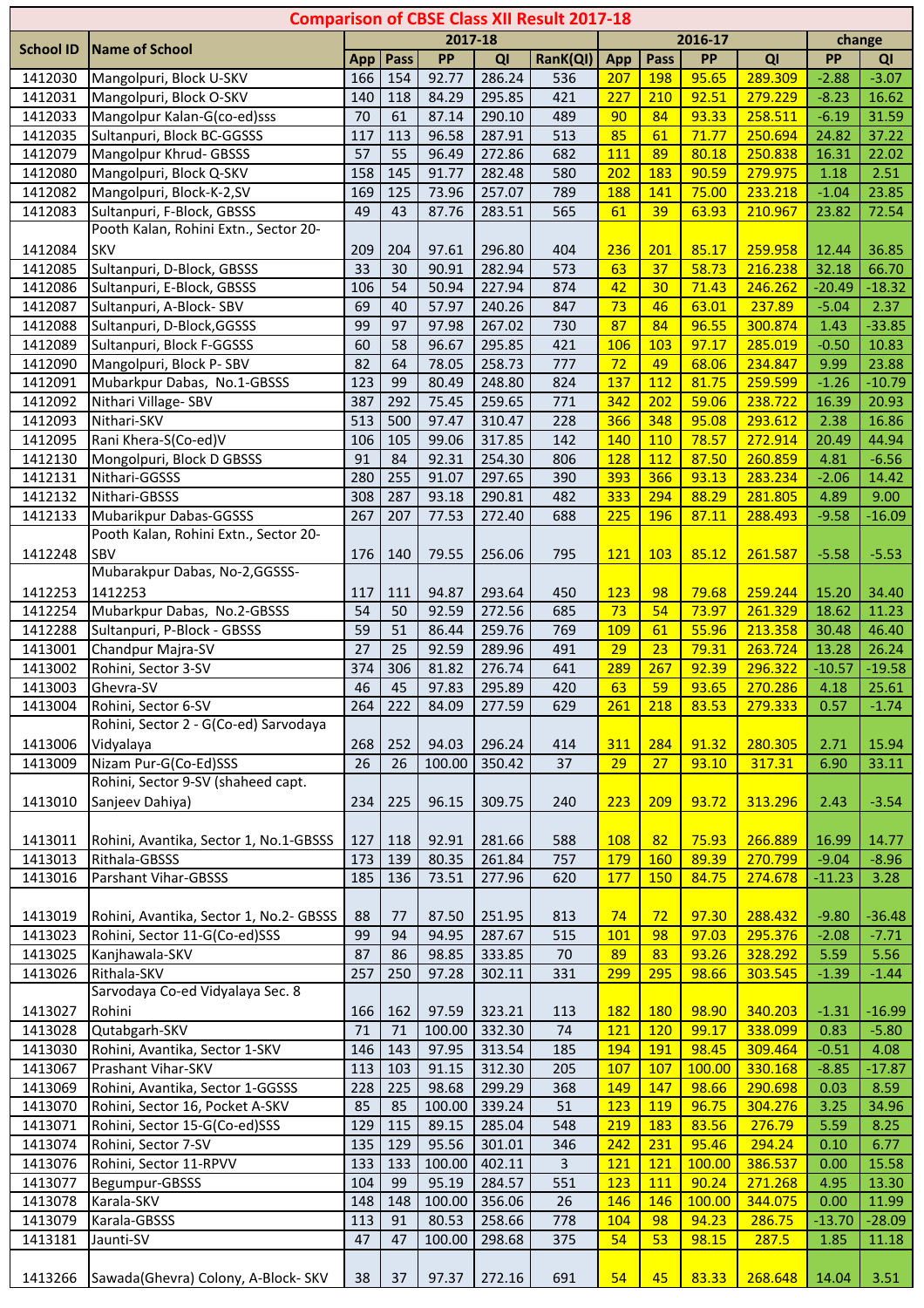|                    |                                                                   |              |          |                 |                  | <b>Comparison of CBSE Class XII Result 2017-18</b> |             |                  |                 |                    |                 |                  |
|--------------------|-------------------------------------------------------------------|--------------|----------|-----------------|------------------|----------------------------------------------------|-------------|------------------|-----------------|--------------------|-----------------|------------------|
| <b>School ID</b>   | <b>Name of School</b>                                             |              |          | 2017-18         |                  |                                                    |             |                  | 2016-17         |                    |                 | change           |
|                    |                                                                   | App          | Pass     | PP              | QI               | RanK(QI)                                           | App         | Pass             | PP              | QI                 | PP              | QI               |
|                    |                                                                   |              |          |                 |                  |                                                    |             |                  |                 |                    |                 |                  |
| 1413267            | Sawada(Ghevra) Colony H-Block-SV                                  | 39           | 37       | 94.87           | 268.46           | 715                                                | 35          | 34               | 97.14           | 290.286            | $-2.27$         | $-21.82$         |
| 1413268            | Begampur, GGSSS                                                   | 201          | 196      | 97.51           | 320.10           | 128                                                | 288         | 270              | 93.75           | 296.944            | 3.76            | 23.16            |
| 1413284            | Rohini, Sector 16, Pocket A-GBSSS                                 | 76           | 69       | 90.79           | 283.09           | 571                                                | <b>100</b>  | 97               | 97.00           | 291.4              | $-6.21$         | $-8.31$          |
|                    |                                                                   |              |          |                 |                  |                                                    |             |                  |                 |                    |                 |                  |
| 1413323            | Sawada(Ghevra) Colony, B-Block-SBV                                | 35           | 33       | 94.29           | 290.49           | 484                                                | 57          | 47               | 82.46           | 262.526            | 11.83           | 27.96            |
| 1514003            | Khyala, J.J. Colony, No.1-GBSSS                                   | 50           | 49       | 98.00           | 314.74           | 167                                                | 62          | 62               | 100.00          | 319.242            | $-2.00$         | $-4.50$          |
| 1514004            | Khyala, No.2-GBSSS                                                | 51           | 49       | 96.08           | 313.65           | 184                                                | 62          | 53               | 85.48           | 292.194            | 10.59           | 21.45            |
| 1514005            | Tilak Nagar, No.1-SBV                                             | 51           | 50       | 98.04           | 299.73           | 364                                                | 65          | 57               | 87.69           | 275.985            | 10.35           | 23.74            |
| 1514006            | Tilak Nagar, No.2-SBV                                             | 134          | 129      | 96.27           | 299.89           | 361                                                | <b>115</b>  | <b>108</b>       | 93.91           | 300.557            | 2.36            | $-0.67$          |
|                    | Janakpuri, Block B, No.2-SBV (Shaheed                             |              |          |                 |                  |                                                    |             |                  |                 |                    |                 |                  |
| 1514008            | Capt. Anuj Nayyar)                                                | 122          | 120      | 98.36           | 302.74           | 320                                                | 106         | 97               | 91.51           | 322.425            | 6.85            | $-19.69$         |
| 1514011            | Chand Nagar, No.1-SKV                                             | 187          | 181      | 96.79           | 319.58           | 134                                                | 240         | 205              | 85.42           | 281.217            | 11.37           | 38.36            |
| 1514012            | Khyala, No.1-GGSSS                                                | 161          | 157      | 97.52           | 294.12           | 444                                                | 140         | 137              | 97.86           | 293.329            | $-0.34$         | 0.80             |
| 1514013            | Khyala, No.2-SKV                                                  | 62           | 58       | 93.55           | 293.79           | 448                                                | <b>100</b>  | 94               | 94.00           | 290.18             | $-0.45$         | 3.61             |
| 1514014            | Tilak Nagar, No.1-GGSSS                                           | 145          | 143      | 98.62           | 330.36           | 82                                                 | 158         | 148              | 93.67           | 313.886            | 4.95            | 16.47            |
| 1514016            | Tilak Nagar, No.3-SKV                                             | 127          | 123      | 96.85           | 314.83           | 166                                                | <b>150</b>  | 135              | 90.00           | 302.2              | 6.85            | 12.63            |
| 1514017            | Vikas Puri, Distt. Centre-SKV                                     | 116          | 114      | 98.28           | 314.09           | 178                                                | 126         | 126              | 100.00          | 320.929            | $-1.72$         | $-6.83$          |
| 1514018            | Ashok Nagar-GGSSS                                                 | 67           | 63       | 94.03           | 312.67           | 201                                                | 92          | 80               | 86.96           | 285.598            | 7.07            | 27.07            |
| 1514019            | Janakpuri, Block B SKV                                            | 112          | 111      | 99.11           | 333.29           | 71                                                 | 114         | 109              | 95.61           | 332.956            | 3.49            | 0.33             |
| 1514021            | Hari Nagar, Clock Tower- SKV                                      | 89           | 86       | 96.63           | 313.47           | 187                                                | 79          | 73               | 92.41           | 314.519            | 4.22            | $-1.05$          |
| 1514022            | Hari Nagar, Block-L S(Co-ed)V                                     | 119          | 117      | 98.32           | 306.56           | 272                                                | 146         | 138              | 94.52           | 285.041            | 3.80            | 21.52            |
| 1514023            | Hari Nagar, Block BE-RPVV                                         | 98           | 97       | 98.98           | 352.18           | 32                                                 | 89          | 88               | 98.88           | 361.944            | 0.10            | $-9.76$          |
| 1514110            | Chand Nagar-SBV                                                   | 75           | 73       | 97.33           | 275.97           | 648                                                | <b>119</b>  | 96               | 80.67           | 241.689            | 16.66           | 34.28            |
|                    |                                                                   |              |          |                 |                  |                                                    |             |                  |                 |                    |                 |                  |
| 1514112            | Hari Nagar, Clock Tower, Site-2-GBSSS                             | 71           | 65       | 91.55           | 275.39           | 658                                                | 85          | 80               | 94.12           | 297.047            | $-2.57$         | $-21.65$         |
| 1515001            | Jaidev Park-SV                                                    | 125          | 112      | 89.60           | 298.71           | 374                                                | 156         | 144              | 92.31           | 307.051            | $-2.71$         | $-8.34$          |
| 1515002            | <b>Ashok Nagar-SBV</b>                                            | 114          | 112      | 98.25           | 317.11           | 149                                                | 101         | 86               | 85.15           | 289.723            | 13.10           | 27.39            |
| 1515003            | Subhash Nagar-SBV                                                 | 39           | 37       | 94.87           | 308.21           | 255                                                | 71          | 65               | 91.55           | 290.423            | 3.32            | 17.78            |
| 1515004            | East Punjabi Bagh-SV                                              | 87           | 82       | 94.25           | 277.21           | 633                                                | 94          | 89               | 94.68           | 284.766            | $-0.43$         | $-7.56$          |
| 1515005            | Rajouri Garden Main-GBSSS                                         | 48           | 45       | 93.75           | 290.94           | 481                                                | 61          | 57               | 93.44           | 299.131            | 0.31            | $-8.19$          |
| 1515006            | Rajouri Garden Extn.-GBSSS                                        | 103          | 94       | 91.26           | 304.75           | 296                                                | 121         | 111              | 91.74           | 288.636            | $-0.47$         | 16.11            |
| 1515007            | Madipur, No.1-SBV                                                 | 55           | 54       | 98.18           | 312.29           | 206                                                | 45          | 45               | 100.00          | 314.822            | $-1.82$         | $-2.53$          |
| 1515010            | Punjabi Bagh, No.1-GBSSS                                          | 95           | 76       | 80.00           | 293.04           | 457                                                | 105         | 89               | 84.76           | 283.381            | $-4.76$         | 9.66             |
| 1515018            | Rajouri Garden Extn., GBSSS<br>Raghubir Nagar, J.J. Colony- G(Co- | 19           | 19       | 100.00          | 286.37           | 534                                                | 23          | 22               | 95.65           | 273.261            | 4.35            | 13.11            |
|                    |                                                                   |              |          |                 |                  |                                                    |             |                  |                 |                    |                 |                  |
| 1515019            | ed)SSS                                                            | 23           | 23       | 100.00          | 293.35           | 453                                                | <b>19</b>   | <b>19</b>        | 100.00          | 266                | 0.00            | 27.35            |
| 1515021            | Rajouri Garden Extn.-SKV                                          | 171          | 162      | 94.74           | 304.63           | 298                                                | 164         | 156              | 95.12<br>98.23  | 295.22             | $-0.39$         | 9.41             |
| 1515022            | Rajouri Garden Main-SKV                                           | 60<br>62     | 60<br>62 | 100.00          | 334.60           | 69                                                 | <b>113</b>  | <b>111</b><br>77 |                 | 316.018            | 1.77            | 18.58            |
| 1515023            | Punjabi Bagh, No.2-SKV                                            |              |          | 100.00          | 331.77           | 77                                                 | 81          |                  | 95.06           | 320.802            | 4.94            | 10.97            |
| 1515024            | Madipur, No.2-SKV                                                 | 62           | 62       | 100.00          | 343.05           | 48                                                 | 62          | 60               | 96.77           | 318.774<br>312.978 | 3.23            | 24.27            |
| 1515025            | Tagore Garden, No.2-SKV                                           | 74<br>77     | 74<br>74 | 100.00          | 317.34           | 146                                                | 93<br>131   | 92<br><b>128</b> | 98.93           |                    | 1.08            | 4.36             |
| 1515026            | Tagore Garden, No.1-GGSSS                                         | 70           |          | 96.10           | 311.84           | 212                                                | 73          |                  | 97.71<br>100.00 | 312.397            | $-1.61$         | $-0.55$          |
| 1515028            | Madipur, No.1-GGSSS                                               |              | 70       | 100.00          | 329.47           | 85                                                 |             | 73<br>86         |                 | 292.973            | 0.00            | 36.50            |
| 1515029            | Subhash Nagar, No.1-GGSSS<br>Raghubir Nagar, J.J. Colony-GGSSS    | $71\,$<br>77 | 69<br>74 | 97.18           | 313.96           | 181<br>706                                         | 94<br>H N/A | H N/A            | 91.49<br>H N/A  | 284.894<br>H N/A   | 5.69            | 29.06<br>H N/A   |
| 1515030<br>1515139 | Tagore Garden-GBSSS                                               | 72           | 70       | 96.10           | 269.61<br>292.58 |                                                    | 89          | 87               | 97.75           | 300.27             | #N/A<br>$-0.53$ | $-7.69$          |
|                    | Ramesh Nagar-SBV                                                  | 146          | 139      | 97.22<br>95.21  | 283.73           | 463<br>560                                         | 202         | <b>159</b>       | 78.71           | 259.347            |                 |                  |
| 1516002<br>1516003 | Mansarovar Garden-SV                                              | 56           | 56       |                 | 311.82           |                                                    | <b>111</b>  | <b>110</b>       | 99.10           | 320.459            | 16.49           | 24.38<br>$-8.64$ |
| 1516010            | Moti Nagar SBV                                                    | 130          | 109      | 100.00<br>83.85 | 262.87           | 213                                                | 138         | 113              | 81.88           | 264.196            | 0.90<br>1.96    | $-1.33$          |
| 1516011            | Shadi Khampur-GBSSS                                               | 52           | 29       | 55.77           | 235.48           | 750<br>859                                         | 66          | 32               | 48.49           | 220.788            | 7.28            | 14.69            |
| 1516013            | Prem Nagar-GBSSS                                                  | 31           | 31       | 100.00          | 308.58           | 250                                                | 44          | 31               | 70.46           | 261.864            | 29.55           | 46.72            |
| 1516018            | Moti Nagar SKV                                                    | 121          | 121      | 100.00          | 336.87           | 62                                                 | 131         | 128              | 97.71           | 319.695            | 2.29            | 17.17            |
| 1516019            | Basai Darapur-SKV                                                 | 39           | 39       | 100.00          | 332.87           | 72                                                 | 40          | 39               | 97.50           | 293.95             | 2.50            | 38.92            |
| 1516021            | Ranjit Nagar-SKV                                                  | 54           | 54       | 100.00          | 312.81           | 200                                                | 59          | 59               | 100.00          | 285                | 0.00            | 27.81            |
| 1516022            | Shadi Khampur-SKV                                                 | 28           | 28       | 100.00          | 339.11           | 52                                                 | 41          | 41               | 100.00          | 315.146            | 0.00            | 23.96            |
| 1516025            | Kirti Nagar-GGSSS                                                 | 81           | 81       | 100.00          | 304.10           | 301                                                | 74          | 73               | 98.65           | 299.189            | 1.35            | 4.91             |
| 1516027            | Ramesh Nagar-SKV                                                  | 63           | 63       | 100.00          | 336.98           | 61                                                 | 98          | 93               | 94.90           | 317.959            | 5.10            | 19.03            |
| 1516030            | Prem Nagar-GGSSS                                                  | 129          | 127      | 98.45           | 303.75           | 305                                                | 86          | 85               | 98.84           | 296.86             | $-0.39$         | 6.89             |
|                    | Karampura, Industrial Area-G(Co-                                  |              |          |                 |                  |                                                    |             |                  |                 |                    |                 |                  |
| 1516068            | ed)SSS                                                            | 39           | 35       | 89.74           | 277.74           | 625                                                | 36          | 36               | 100.00          | 260.389            | $-10.26$        | 17.35            |
|                    | Karampura, Block H- G(Co-ed)                                      |              |          |                 |                  |                                                    |             |                  |                 |                    |                 |                  |
| 1516104            | Sarvodaya Vidyalaya                                               | 99           | 90       | 90.91           | 287.08           | 523                                                | <b>101</b>  | 87               | 86.14           | 283.832            | 4.77            | 3.25             |
| 1516140            | <b>West Patel Nagar-GBSSS</b>                                     | 119          | 107      | 89.92           | 269.59           | 707                                                | 218         | 181              | 83.03           | 267.023            | 6.89            | 2.57             |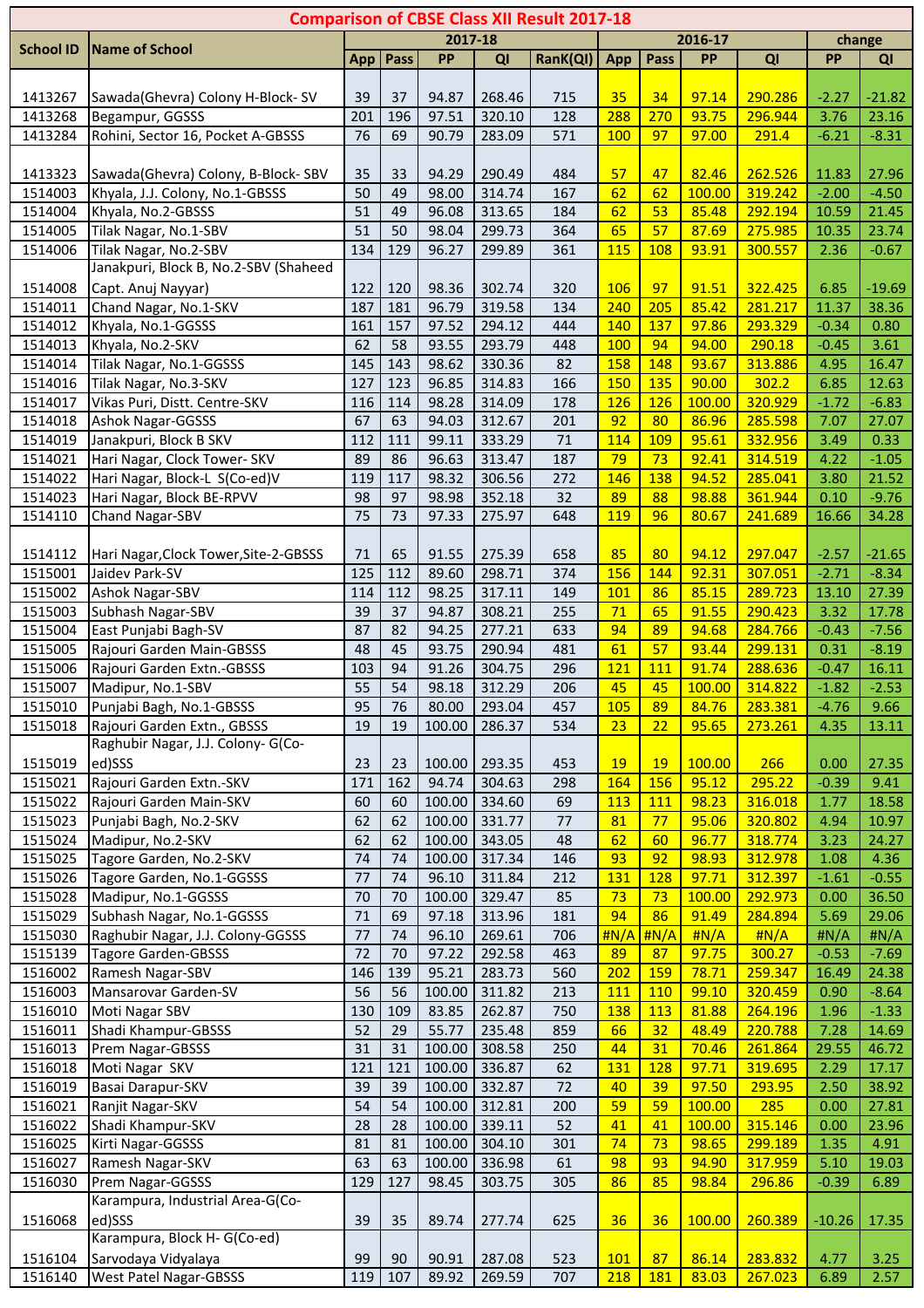|                    |                                       |            |            |                |                  | <b>Comparison of CBSE Class XII Result 2017-18</b> |            |            |                 |                    |                 |              |
|--------------------|---------------------------------------|------------|------------|----------------|------------------|----------------------------------------------------|------------|------------|-----------------|--------------------|-----------------|--------------|
|                    |                                       |            |            | 2017-18        |                  |                                                    |            |            | 2016-17         |                    |                 | change       |
| <b>School ID</b>   | <b>Name of School</b>                 | App        | Pass       | PP             | QI               | RanK(QI)                                           | App        | Pass       | PP              | QI                 | <b>PP</b>       | QI           |
| 1516141            | West Patel Nagar-GGSSS                | 126        | 122        | 96.83          | 296.60           | 409                                                | 116        | 114        | 98.28           | 305.543            | $-1.45$         | $-8.95$      |
| 1516142            | West Patel Nagar-SKV                  | 191        | 182        | 95.29          | 296.34           | 413                                                | 176        | 170        | 96.59           | 291.517            | $-1.30$         | 4.82         |
| 1516143            | West Patel Nagar-SBV                  | 245        | 153        | 62.45          | 235.44           | 860                                                | 155        | 92         | 59.36           | 242.084            | 3.09            | $-6.64$      |
| 1617001            | Tikri Kalan- GBSSS                    | 110        | 82         | 74.55          | 279.49           | 605                                                | 115        | 95         | 82.61           | 277.304            | $-8.06$         | 2.19         |
| 1617002            | Nangloi-SBV                           | 279        | 275        | 98.57          | 310.28           | 230                                                | 274        | 262        | 95.62           | 297.752            | 2.95            | 12.53        |
| 1617003            | Paschim Vihar, A 2-SV(Co-ed)          | 176        | 155        | 88.07          | 254.85           | 804                                                | 147        | 116        | 78.91           | 247.789            | 9.16            | 7.06         |
|                    |                                       |            |            |                |                  |                                                    |            |            |                 |                    |                 |              |
| 1617004            | Nangloi, Kavita Colony-G(Co-ed)SSS    | 178        | 178        | 100.00         | 303.16           | 315                                                | <b>139</b> | 135        | 97.12           | 297.288            | 2.88            | 5.87         |
| 1617005            | Ranhaula-SKV                          | 250        | 244        | 97.60          | 310.22           | 233                                                | 166        | 163        | 98.19           | 297.729            | $-0.59$         | 12.49        |
| 1617006            | Hiran Kudna-SV(Co-ed)                 | 27         | 27         | 100.00         | 282.70           | 575                                                | 30         | 29         | 96.67           | 262.333            | 3.33            | 20.37        |
| 1617007            | New Multan Nagar-SV(Co-ed)            | 174        | 165        | 94.83          | 306.78           | 270                                                | 189        | 181        | 95.77           | 303.286            | $-0.94$         | 3.49         |
| 1617008            | Paschim Vihar, B 4-SV(Co-ed)          | 191        | 187        | 97.91          | 317.01           | 150                                                | 176        | 161        | 91.48           | 302.71             | 6.43            | 14.30        |
| 1617009            | Paschim Vihar, A 6-RPVV               | 134<br>263 | 134        | 100.00         | 383.31           | 11                                                 | 113<br>320 | 113<br>318 | 100.00<br>99.38 | 390.752<br>320.984 | 0.00<br>$-0.14$ | $-7.44$      |
| 1617010<br>1617011 | Nangloi-SKV<br>Paschim Vihar, B 3-SKV | 200        | 261<br>192 | 99.24<br>96.00 | 324.44<br>327.87 | 106<br>91                                          | 208        | <b>199</b> | 95.67           | 322.327            | 0.33            | 3.45<br>5.54 |
| 1617012            | Tikri Kalan-SKV                       | 98         | 98         | 100.00         | 328.27           | 90                                                 | 88         | 87         | 98.86           | 327.659            | 1.14            | 0.61         |
| 1617013            | Nangloi, Sultanpuri Road-SKV          | 181        | 181        | 100.00         | 343.57           | 47                                                 | 235        | 226        | 96.17           | 311.294            | 3.83            | 32.28        |
| 1617014            | Mundka Village-SKV                    | 231        | 230        | 99.57          | 322.55           | 117                                                | 249        | 245        | 98.39           | 298.112            | 1.17            | 24.43        |
| 1617015            | Amalwas, Jawalapuri-GBSSS             | 108        | 107        | 99.07          | 301.65           | 336                                                | 90         | 89         | 98.89           | 301.544            | 0.19            | 0.10         |
| 1617017            | Nangloi, Sultanpuri Road-GBSSS        | 89         | 85         | 95.51          | 282.21           | 585                                                | 138        | 122        | 88.41           | 277.391            | 7.10            | 4.82         |
| 1617018            | Mundka Village-GBSSS                  | 94         | 85         | 90.43          | 315.57           | 161                                                | 101        | 91         | 90.10           | 288.287            | 0.33            | 27.29        |
| 1617021            | Nangloi-GGSSS                         | 134        | 134        | 100.00         | 354.57           | 28                                                 | 142        | 141        | 99.30           | 324.465            | 0.70            | 30.11        |
| 1617024            | Nangloi, Phase II-GBSSS               | 112        | 108        | 96.43          | 261.26           | 762                                                | 127        | 106        | 83.47           | 254.496            | 12.96           | 6.76         |
| 1617025            | Nangloi, Phase I-GBSSS                | 27         | 27         | 100.00         | 322.22           | 119                                                | 46         | 38         | 82.61           | 274.261            | 17.39           | 47.96        |
| 1617026            | Nilothi-SKV                           | 107        | 107        | 100.00         | 337.37           | 59                                                 | 103        | 103        | 100.00          | 336.728            | 0.00            | 0.65         |
| 1617027            | Punjabi Basti-G(Co-ed)SSS             | 47         | 46         | 97.87          | 308.96           | 248                                                | 75         | 68         | 90.67           | 297.413            | 7.21            | 11.54        |
| 1617028            | Peera Garhi Village- SKV              | 47         | 46         | 97.87          | 348.45           | 40                                                 | 64         | 62         | 96.88           | 300.703            | 1.00            | 47.74        |
| 1617029            | Bakkarwala-G(Co-ed)SSS                | 116        | 116        | 100.00         | 304.63           | 297                                                | 149        | 145        | 97.32           | 277.262            | 2.69            | 27.37        |
| 1617030            | Baprola-G(Co-ed)SSS                   | 404        | 378        | 93.56          | 298.29           | 381                                                | 475        | 450        | 94.74           | 293.051            | $-1.17$         | 5.24         |
| 1617032            | Paschim Vihar, A 6-G(Co-ed)SSS        | 109        | 108        | 99.08          | 313.47           | 188                                                | 93         | 92         | 98.93           | 315.925            | 0.16            | $-2.46$      |
| 1617033            | Ambika Vihar-GGSSS                    | 126        | 124        | 98.41          | 311.77           | 214                                                | 138        | 138        | 100.00          | 302.79             | $-1.59$         | 8.98         |
| 1617035            | Nangloi, J.J. Colony-GGSSS            | 208        | 208        | 100.00         | 325.71           | 97                                                 | 294        | 288        | 97.96           | 305.912            | 2.04            | 19.79        |
| 1617036            | Amalwas, Jawalapuri-SKV               | 241        | 239        | 99.17          | 314.41           | 177                                                | 254        | 246        | 96.85           | 300.89             | 2.32            | 13.52        |
| 1617037            | Nangloi, J.J. Colony-GBSSS            | 204        | 180        | 88.24          | 295.85           | 423                                                | 227        | 217        | 95.60           | 296.471            | $-7.36$         | $-0.62$      |
| 1617137            | Paschim Vihar, B 3-G(Co-ed)SSS        | 124        | 121        | 97.58          | 277.68           | 627                                                | 122        | <b>111</b> | 90.98           | 264.238            | 6.60            | 13.44        |
| 1617219            | Nilothi-SBV                           | 61         | 61         | 100.00         | 297.51           | 394                                                | 83         | 82         | 98.80           | 292.627            | 1.21            | 4.88         |
|                    | Govt. Sarvodaya Kanya Vidyalaya, Shiv |            |            |                |                  |                                                    |            |            |                 |                    |                 |              |
| 1617222            | Ram Park, Nangloi                     | 55         | 41         | 74.55          | 279.36           | 607                                                | 38         | 35         | 92.11           | 295.711            | $-17.56$        | $-16.35$     |
|                    | Govt. Sarvodaya Bal Vidyalaya, Nihal  |            |            |                |                  |                                                    |            |            |                 |                    |                 |              |
| 1617223            | Vihar, Nangloi                        | 62         | 58         | 93.55          | 301.37           | 340                                                | 41         | 37         | 90.24           | 302.61             | 3.30            | $-1.24$      |
| 1617227            | Ranhaula-SBV                          | 189        | 188        | 99.47          | 300.21           | 355                                                | 134        | 126        | 94.03           | 318.724            | 5.44            | $-18.52$     |
| 1617254            | Peera Garhi Village- SBV              | 176        | 168        | 95.45          | 302.03           | 332                                                | 213        | <b>192</b> | 90.14           | 291.188            | 5.31            | 10.85        |
| 1618001            | Matiala-SBV                           | 125        | 120        | 96.00          | 285.50           | 542                                                | <b>129</b> | 124        | 96.12           | 301.55             | $-0.12$         | $-16.05$     |
| 1618002            | Vikas Puri, Block A-SBV               | 244        | 216        | 88.52          | 278.44           | 613                                                | 218        | 208        | 95.41           | 307.069            | $-6.89$         | $-28.63$     |
| 1618003            | Janakpuri, Possangipur B1-SV(Co-ed)   | 129        | 124        | 96.12          | 287.57           | 516                                                | <b>183</b> | 176        | 96.18           | 295.76             | $-0.05$         | $-8.19$      |
| 1618004            | Uttam Nagar, No.2-GBSSS               | 49         | 49         | 100.00         | 351.41           | 35                                                 | 65         | 64         | 98.46           | 336.723            | 1.54            | 14.69        |
| 1618005            | Janakpuri, Block C, No.2-SBV          | 96         | 90         | 93.75          | 264.63           | 744                                                | 89         | 73         | 82.02           | 271.933            | 11.73           | $-7.31$      |
| 1618006            | Janakpuri, Block C, No.1-GBSSS        | 130        | 118        | 90.77          | 277.32           | 630                                                | 124        | 116        | 93.55           | 293.96             | $-2.78$         | $-16.64$     |
| 1618008            | <b>Uttam Nagar-SBV</b>                | 96         | 94         | 97.92          | 278.60           | 612                                                | 78         | 75         | 96.15           | 288.667            | 1.76            | $-10.06$     |
| 1618009            | Kakrola-SBV                           | 120        | 112        | 93.33          | 286.93           | 528                                                | 158        | 141        | 89.24           | 285.943            | 4.09            | 0.98         |
| 1618010            | Vikas Puri, Block G-GBSSS             | 89         | 88         | 98.88          | 309.93           | 236                                                | <b>117</b> | 110        | 94.02           | 306.179            | 4.86            | 3.75         |
| 1618015            | Vikas Puri, KG-I/II-GBSSS             | 38         | 35         | 92.11          | 280.76           | 596                                                | 26         | 22         | 84.62           | 259.5              | 7.49            | 21.26        |
| 1618017            | Janakpuri - SKV No.1, C-Block         | 176        | 173        | 98.30          | 331.03           | 80                                                 | <b>118</b> | 117        | 99.15           | 325.466            | $-0.86$         | 5.56         |
| 1618018            | Janakpuri, Block A-SKV                | 201        | 197        | 98.01          | 324.96           | 102                                                | <b>190</b> | 185        | 97.37           | 334.032            | 0.64            | $-9.07$      |
| 1618019            | Vikas Puri, Block G-SKV               | 183        | 161        | 87.98          | 278.08           | 617                                                | 157        | 137        | 87.26           | 288.274            | 0.72            | $-10.20$     |
| 1618020            | Kakrola-SKV                           | 269        | 266        | 98.88          | 309.30           | 244                                                | 335        | 317        | 94.63           | 289.504            | 4.26            | 19.79        |
| 1618021            | Uttam Nagar, No.2-GGSSS               | 109        | 107        | 98.17          | 302.33           | 327                                                | <b>128</b> | 126        | 98.44           | 308.797            | $-0.27$         | $-6.47$      |
| 1618022            | Janakpuri C-Block, SKV No.2           | 143        | 133        | 93.01          | 281.73           | 587                                                | <b>161</b> | 154        | 95.65           | 276.199            | $-2.65$         | 5.54         |
| 1618057            | Uttam Nagar-SKV                       | 177        | 160        | 90.40          | 275.86           | 652                                                | 206        | <b>179</b> | 86.89           | 286.607            | 3.50            | $-10.75$     |
| 1618058            | Hastsal-GBSSS                         | 229        | 220        | 96.07          | 313.16           | 193                                                | 231        | 224        | 96.97           | 307.238            | $-0.90$         | 5.92         |
| 1618059            | Bindapur-GBSSS                        | 107        | 107        | 100.00         | 311.39           | 219                                                | <b>109</b> | <b>109</b> | 100.00          | 305.055            | 0.00            | 6.34         |
| 1618060            | Bindapur-GGSSS                        | 269        | 261        | 97.03          | 289.23           | 500                                                | 234        | 215        | 91.88           | 282.5              | 5.15            | 6.73         |
| 1618061            | HASTSAL-SKV                           | 314        | 301        | 95.86          | 296.97           | 401                                                | 362        | 353        | 97.51           | 289.925            | $-1.65$         | 7.05         |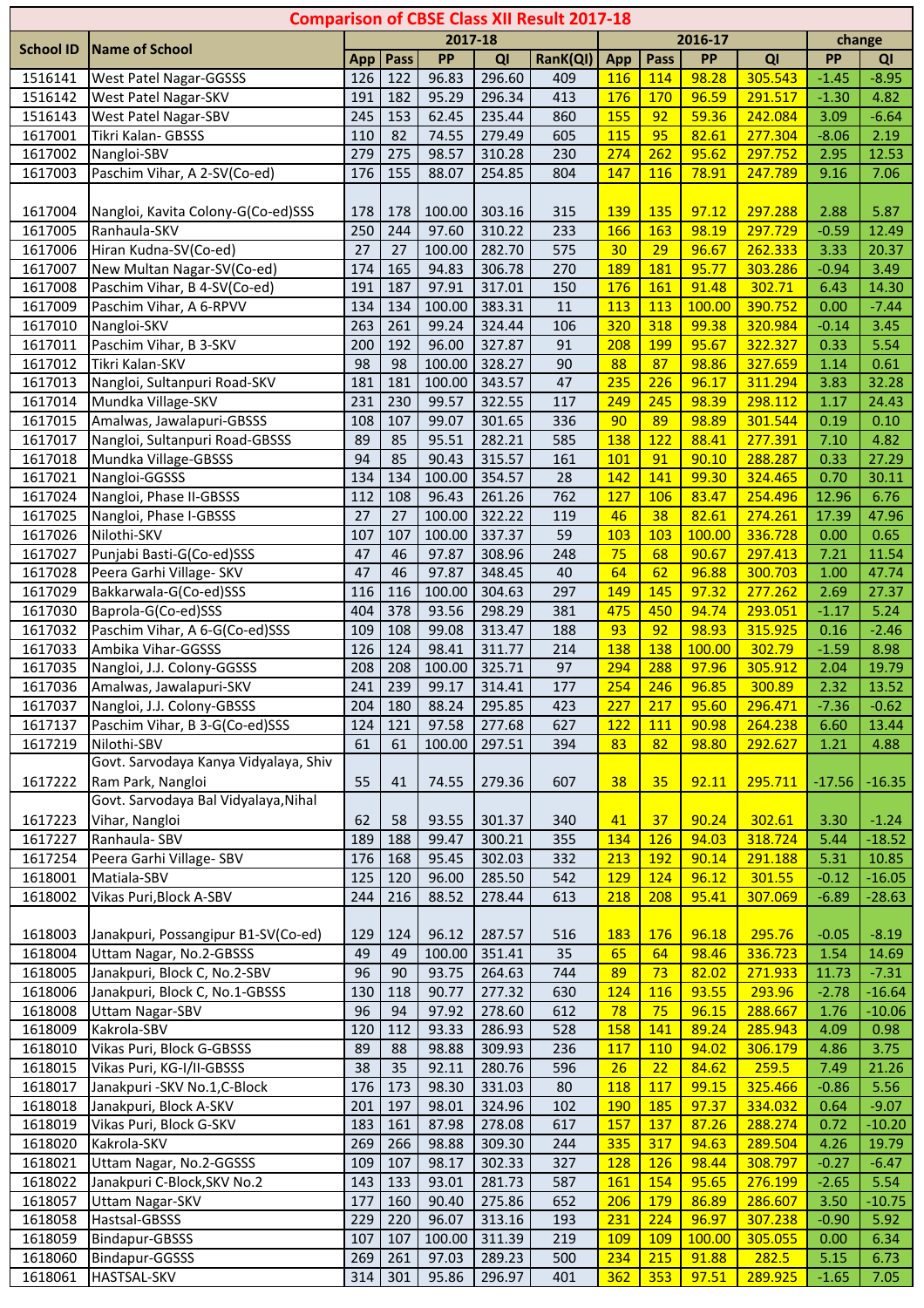|                    |                                                        |            |           |                 |                  | <b>Comparison of CBSE Class XII Result 2017-18</b> |             |                  |                 |                  |                  |                  |
|--------------------|--------------------------------------------------------|------------|-----------|-----------------|------------------|----------------------------------------------------|-------------|------------------|-----------------|------------------|------------------|------------------|
| <b>School ID</b>   | <b>Name of School</b>                                  |            |           | 2017-18         |                  |                                                    |             |                  | 2016-17         |                  |                  | change           |
|                    |                                                        | App        | Pass      | PP              | QI               | RanK(QI)                                           | App         | Pass             | PP              | QI               | <b>PP</b>        | QI               |
| 1618062            | Vikas Puri, Block A-SKV                                | 243        | 236       | 97.12           | 312.33           | 204                                                | 315         | 313              | 99.37           | 324.168          | $-2.25$          | $-11.84$         |
| 1618063            | Mohan Garden-SKV                                       | 396        | 383       | 96.72           | 303.24           | 314                                                | 344         | 337              | 97.97           | 312.663          | $-1.25$          | $-9.43$          |
| 1618064            | Janakpuri, Block A, No.2-GGSSS                         | 155        | 153       | 98.71           | 295.34           | 429                                                | 177         | 176              | 99.44           | 313.859          | $-0.73$          | $-18.52$         |
| 1618065            | Janakpuri, Block A-GBSSS                               | 91         | 89        | 97.80           | 321.84           | 121                                                | 94          | 92               | 97.87           | 319.34           | $-0.07$          | 2.50             |
| 1618070            | Matiala-SKV                                            | 145        | 144       | 99.31           | 327.71           | 92                                                 | 230         | 227              | 98.70           | 302.178          | 0.61             | 25.53            |
| 1618072            | Mohan Garden-GBSSS No.1                                | 195        | 180       | 92.31           | 287.73           | 514                                                | 220         | 202              | 91.82           | 274.323          | 0.49             | 13.41            |
| 1618191            | Bindapur-G(co-ed)SSS                                   | 235        | 214       | 91.06           | 273.27           | 681                                                | 331         | 305              | 92.15           | 269.118          | $-1.08$          | 4.15             |
| 1618193            | Shiv Vihar- GGSSS                                      | 222        | 216       | 97.30           | 288.53           | 505                                                | 128         | 127              | 99.22           | 303.648          | $-1.92$          | $-15.12$         |
| 1618264            | Mohan Garden-GGSSS                                     | 144        | 144       | 100.00          | 352.72           | 30                                                 | <b>169</b>  | 168              | 99.41           | 330.485          | 0.59             | 22.23            |
| 1618277            | Mohan Garden-GBSSS No.2                                | 55         | 47        | 85.45           | 295.98           | 417                                                | 79          | 74               | 93.67           | 305.38           | $-8.22$          | $-9.40$          |
| 1618278            | <b>HASTSAL- GGSSS</b>                                  | 182<br>164 | 180       | 98.90           | 300.49           | 352                                                | 221<br>143  | 200<br>141       | 90.50<br>98.60  | 284.24<br>287.07 | 8.40             | 16.25            |
| 1618281<br>1618314 | Hastsal, Janta Flats-SBV<br>Bindapur, No.2- GBSSS      | 41         | 149<br>37 | 90.85<br>90.24  | 280.58<br>274.15 | 599<br>672                                         | H N/A       | #N/A             | H N/A           | H N/A            | $-7.75$<br>H N/A | $-6.49$<br>H N/A |
|                    |                                                        |            |           |                 |                  |                                                    |             |                  |                 |                  |                  |                  |
| 1719001            | R.K. Puram, Sector 12-SV (Jose Marti)                  | 117        | 113       | 96.58           | 299.95           | 358                                                | 102         | 92               | 90.20           | 289.922          | 6.39             | 10.03            |
|                    | Sarojini Nagar, No.1-SBV (Ganesh                       |            |           |                 |                  |                                                    |             |                  |                 |                  |                  |                  |
| 1719002            | Shankar Vidyarthi)                                     | 105        | 105       | 100.00          | 332.26           | 75                                                 | 103         | 102              | 99.03           | 330.961          | 0.97             | 1.30             |
| 1719005            | Sarojini Nagar, No.3-GBSSS                             | 56         | 43        | 76.79           | 276.75           | 640                                                | 57          | 50               | 87.72           | 279.14           | $-10.93$         | $-2.39$          |
| 1719006            | Sarojini Nagar, No.4-GBSSS                             | 109        | 108       | 99.08           | 305.06           | 294                                                | <b>115</b>  | 99               | 86.09           | 282.348          | 13.00            | 22.72            |
| 1719010            | Moti Bagh I-GBSSS                                      | 74         | 61        | 82.43           | 286.34           | 535                                                | 81          | 65               | 80.25           | 266.037          | 2.19             | 20.30            |
|                    | R.K. Puram, Sector 2-Sarvodaya Co-ed                   |            |           |                 |                  |                                                    |             |                  |                 |                  |                  |                  |
| 1719013            | Vidyalaya                                              | 38         | 35        | 92.11           | 276.45           | 645                                                | 51          | 37               | 72.55           | 263.412          | 19.56            | 13.04            |
| 1719022            | R.K. Puram, Sector 7, No.3-SV                          | 127        | 124       | 97.64           | 305.54           | 288                                                | 113         | 107              | 94.69           | 285.504          | 2.95             | 20.04            |
| 1719027            | Sarojini Nagar, No.3-GGSSS                             | 56         | 55        | 98.21           | 309.18           | 246                                                | 77          | 74               | 96.10           | 304.234          | 2.11             | 4.94             |
| 1719029            | Sarojini Nagar, No.1-SKV                               | 107        | 100       | 93.46           | 306.79           | 269                                                | 94          | 89               | 94.68           | 312.915          | $-1.22$          | $-6.13$          |
| 1719030            | R.K. Puram, Sector 4- GGSSS                            | 31         | 31        | 100.00          | 311.00           | 226                                                | 19          | 19               | 100.00          | 343.316          | 0.00             | $-32.32$         |
| 1719069            | R.K. Puram, Sector 2, No.1-SV                          | 91         | 85        | 93.41           | 269.80           | 704                                                | <b>101</b>  | 95               | 94.06           | 289.396          | $-0.65$          | $-19.59$         |
|                    | R.K.Puram, Sector-6, Govt. S.(Co-ed)                   |            |           |                 |                  |                                                    |             |                  |                 |                  |                  |                  |
| 1719070            | SSS                                                    | 131        | 127       | 96.95           | 301.35           | 342                                                | <b>130</b>  | <b>125</b>       | 96.15           | 294.862          | 0.79             | 6.49             |
| 1719073            | Moti Bagh I-SKV                                        | 86         | 85        | 98.84           | 312.97           | 197                                                | 85          | 84               | 98.82           | 312.553          | 0.01             | 0.41             |
| 1719101            | Laxmi Bai Nagar(Co-Ed)-SSS                             | 41         | 41        | 100.00          | 307.80           | 259                                                | 70          | 68               | 97.14           | 264.043          | 2.86             | 43.76            |
| 1719102            | Netaji Nagar(Co-Ed)-SV                                 | 42         | 42        | 100.00          | 311.52           | 218                                                | 40          | 37               | 92.50           | 297.375          | 7.50             | 14.15            |
| 1719103            | R. K. Puram, Sec-3-GBSSS                               | 65         | 50        | 76.92           | 255.85           | 797                                                | 70          | 49               | 70.00           | 253.371          | 6.92             | 2.48             |
| 1719104            | R. K. Puram, Sec-5(Co-Ed)-GSSS                         | 138        | 120       | 86.96           | 279.93           | 603                                                | 157         | $\overline{144}$ | 91.72           | 281.58           | $-4.76$          | $-1.65$          |
| 1719105            | Moti Bagh-II, Nanakpura-(Co-Ed)SV                      | 67         | 64        | 95.52           | 268.63           | 714                                                | 59          | 55               | 93.22           | 277.729          | 2.30             | $-9.10$          |
|                    | Safdarjung Enclave-Sarvodaya(Co-                       |            |           |                 |                  |                                                    |             |                  |                 |                  |                  |                  |
| 1719106            | Ed)SSS                                                 | 20         | 20        | 100.00          | 327.05           | 93                                                 | 56          | 55               | 98.21           | 289.464          | 1.79             | 37.59            |
| 1719125            | Munirka, Sarvodaya(Co-ed) SSS                          | 39         | 39        | 100.00          | 295.49           | 426                                                | 39          | 39               | 100.00          | 303.744          | 0.00             | $-8.26$          |
| 1719130            | R.K. Puram, Sector-13 G(Co-ed)SV                       | 59         | 53        | 89.83           | 285.83           | 538                                                | 42          | 39               | 92.86           | 283.881          | $-3.03$          | 1.95             |
| 1720001            | Delhi Cantt.-SBV                                       | 83         | 77        | 92.77           | 282.49           | 578                                                | 78          | 75               | 96.15           | 291.372          | $-3.38$          | $-8.88$          |
| 1720002            | Naraina, Ist Shift-SBV                                 | 98         | 84        | 85.71           | 274.81           | 664                                                | <b>169</b>  | 120              | 71.01           | 245.337          | 14.71            | 29.47            |
| 1720003            | Mehram Nagar-S(Co-ed)V<br>Pusa, IARI, 2nd Shift- GBSSS | 20<br>30   | 20<br>26  | 100.00<br>86.67 | 318.15<br>301.47 | 140<br>338                                         | 31<br>H N/A | 31<br>H N/A      | 100.00<br>H N/A | 312.839<br>H N/A | 0.00             | 5.31             |
| 1720005            | Janak Puri, Block D, No.2-GBSSS-                       |            |           |                 |                  |                                                    |             |                  |                 |                  | H N/A            | H N/A            |
| 1720008            | 1720008                                                | 36         | 34        | 94.44           | 280.97           | 593                                                | 40          | 40               | 100.00          | 303.075          | $-5.56$          | $-22.10$         |
| 1720010            | Naraina, 2nd Shift-GBSSS                               | 19         | 18        | 94.74           | 297.26           | 397                                                | 38          | 33               | 86.84           | 262.026          | 7.89             | 35.24            |
| 1720014            | Janak Puri, Block D, No.1-SKV                          | 119        | 119       | 100.00          | 311.61           | 217                                                | 139         | 137              | 98.56           | 317.662          | 1.44             | $-6.05$          |
|                    |                                                        |            |           |                 |                  |                                                    |             |                  |                 |                  |                  |                  |
| 1720015            | Inderpuri, Budh Nagar, F- Block- SKV                   | 40         | 40        | 100.00          | 352.58           | 31                                                 | 56          | 56               | 100.00          | 369.589          | 0.00             | $-17.01$         |
| 1720017            | Pusa, IARI-SKV                                         | 104        | 103       | 99.04           | 297.95           | 387                                                | 106         | 104              | 98.11           | 307.396          | 0.93             | $-9.44$          |
| 1720018            | Delhi Cantt.-SKV                                       | 61         | 61        | 100.00          | 338.05           | 57                                                 | 35          | 33               | 94.29           | 319.743          | 5.71             | 18.31            |
| 1720021            | Janak Puri, Block D, No.2-GGSSS                        | 57         | 56        | 98.25           | 291.61           | 473                                                | 73          | 67               | 91.78           | 276.575          | 6.46             | 15.04            |
| 1720022            | Naraina-SKV                                            | 196        | 192       | 97.96           | 306.21           | 279                                                | 189         | 185              | 97.88           | 300.646          | 0.08             | 5.57             |
|                    |                                                        |            |           |                 |                  |                                                    |             |                  |                 |                  |                  |                  |
| 1720023            | GBSSS, F Block, Budh Nagar, InderPuri                  | 28         | 28        | 100.00          | 304.79           | 295                                                | 42          | 40               | 95.24           | 292.952          | 4.76             | 11.83            |
| 1720024            | Vasant Vihar, SV                                       | 165        | 162       | 98.18           | 286.04           | 537                                                | 243         | 168              | 69.14           | 236.922          | 29.05            | 49.11            |
| 1720026            | <b>VASANT KUNJ- GGSSS</b>                              | 73         | 73        | 100.00          | 282.49           | 579                                                | 85          | 85               | 100.00          | 296.824          | 0.00             | $-14.33$         |
| 1720027            | Janak Puri, Block D-SBV                                | 98         | 97        | 98.98           | 306.37           | 276                                                | 96          | 90               | 93.75           | 302.479          | 5.23             | 3.89             |
| 1720028            | Rajokari-GBSSS                                         | 99         | 84        | 84.85           | 283.32           | 568                                                | 63          | 58               | 92.06           | 294.714          | $-7.21$          | $-11.39$         |
| 1720029            | <b>Mahipal Pur-GBSSS</b>                               | 88         | 88        | 100.00          | 330.95           | 81                                                 | 83          | 83               | 100.00          | 299.651          | 0.00             | 31.30            |
| 1720030            | Rajokari-SKV                                           | 62         | 61        | 98.39           | 331.69           | 78                                                 | 93          | 93               | 100.00          | 332.602          | $-1.61$          | $-0.91$          |
| 1720031            | Vasant Kunj, B1-RPVV                                   | 84         | 84        | 100.00          | 380.80           | 12                                                 | 106         | 106              | 100.00          | 354.104          | 0.00             | 26.69            |
|                    | Mahipal Pur- Amar Shaheed Major                        |            |           |                 |                  |                                                    |             |                  |                 |                  |                  |                  |
| 1720032            | Sehrawat SKV                                           |            | 173 166   | 95.95           | 305.23           | 290                                                | 217         | 209              | 96.31           | 316.083          | $-0.36$          | $-10.85$         |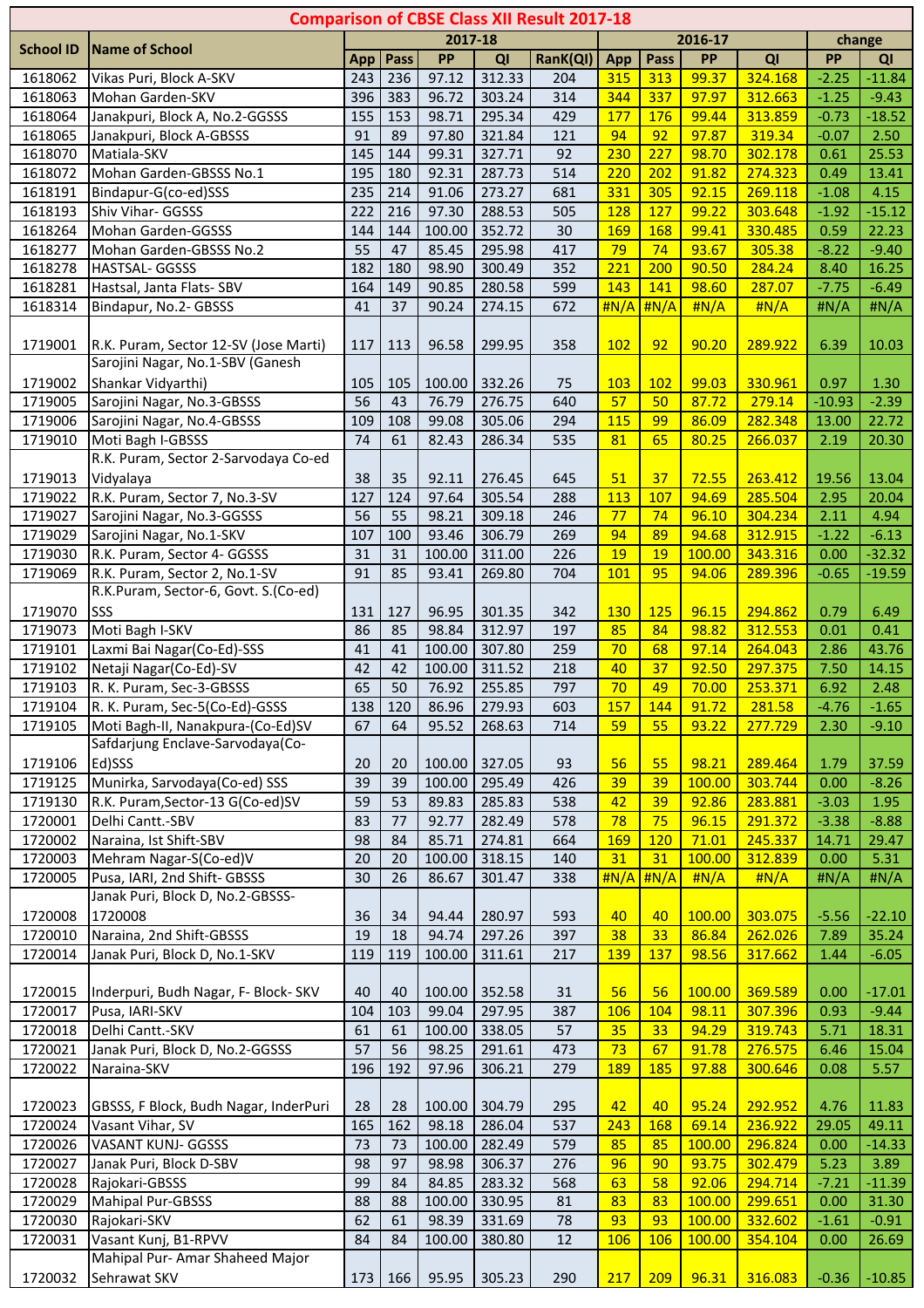|                    |                                                      |           |          |                  |                  | <b>Comparison of CBSE Class XII Result 2017-18</b> |                 |                  |                 |                    |                 |                     |
|--------------------|------------------------------------------------------|-----------|----------|------------------|------------------|----------------------------------------------------|-----------------|------------------|-----------------|--------------------|-----------------|---------------------|
| <b>School ID</b>   | <b>Name of School</b>                                |           |          | 2017-18          |                  |                                                    |                 |                  | 2016-17         |                    |                 | change              |
|                    |                                                      | App       | Pass     | PP               | QI               | RanK(QI)                                           | <b>App</b>      | Pass             | PP              | QI                 | <b>PP</b>       | QI                  |
| 1720033            | Ghitorni-SKV                                         | 113       | 113      | 100.00           | 334.96           | 66                                                 | 114             | 114              | 100.00          | 313.237            | 0.00            | 21.73               |
| 1720034            | Ghitorni-GBSSS                                       | 41        | 41       | 100.00           | 294.20           | 443                                                | 37              | 36               | 97.30           | 276.784            | 2.70            | 17.41               |
|                    |                                                      |           |          |                  |                  |                                                    |                 |                  |                 |                    |                 |                     |
|                    | Inder Puri, Shahid Captain Amit Verma                |           |          |                  |                  |                                                    |                 |                  |                 |                    |                 |                     |
| 1720121            | Govt. Sarvodaya (Co-ed) Vidyalaya                    | 111       | 111      | 100.00           | 302.81           | 319                                                | <b>110</b>      | 106              | 96.36           | 293.345            | 3.64            | 9.47                |
| 1720173            | <b>VASANT KUNJ- GBSSS</b>                            | 27        | 27       | 100.00           | 324.70           | 104                                                | 42              | 42               | 100.00          | 314.619            | 0.00            | 10.08               |
| 1720181<br>1821001 | Vasant Kunj, D-Block-RPVV<br>Palam Enclave, No.2-SBV | 21<br>103 | 21<br>99 | 100.00<br>96.12  | 338.95<br>313.17 | 53<br>192                                          | 30<br>114       | 30<br>98         | 100.00<br>85.97 | 322.667<br>299.474 | 0.00            | 16.29               |
|                    | Palam Village, Raj Nagar Extn., Part 2-              |           |          |                  |                  |                                                    |                 |                  |                 |                    | 10.15           | 13.70               |
| 1821003            | <b>GBSSS</b>                                         | 77        | 76       | 98.70            | 300.57           | 351                                                | 56              | 55               | 98.21           | 324.125            | 0.49            | $-23.55$            |
| 1821004            | Palam Village, No.1- SBV                             | 85        | 83       | 97.65            | 308.02           | 257                                                | 103             | 99               | 96.12           | 303.67             | 1.53            | 4.35                |
| 1821005            | Samalka, No.1- GBSSS                                 | 44        | 42       | 95.45            | 307.61           | 262                                                | 60              | 60               | 100.00          | 299.233            | $-4.55$         | 8.38                |
| 1821006            | Sagarpur, No.1-GBSSS                                 | 88        | 88       | 100.00           | 336.43           | 63                                                 | 122             | 117              | 95.90           | 303.639            | 4.10            | 32.79               |
| 1821007            | Sagarpur, No.2-GBSSS                                 | 88        | 81       | 92.05            | 286.44           | 532                                                | 142             | 132              | 92.96           | 277.88             | $-0.91$         | 8.56                |
| 1821010            | Palam Enclave, No.3-GBSSS                            | 92        | 89       | 96.74            | 311.29           | 222                                                | <b>101</b>      | 99               | 98.02           | 304.406            | $-1.28$         | 6.89                |
|                    |                                                      |           |          |                  |                  |                                                    |                 |                  |                 |                    |                 |                     |
| 1821014            | Palam Village, Raj Nagar, Part 1-GBSSS               | 57        | 56       | 98.25            | 282.75           | 574                                                | 68              | 67               | 98.53           | 288.412            | $-0.28$         | $-5.66$             |
| 1821015            | Palam Village, No.2-SKV                              | 121       | 118      | 97.52            | 298.85           | 373                                                | 141             | 132              | 93.62           | 280.262            | 3.90            | 18.59               |
| 1821016            | Sagarpur, No.1-SKV                                   | 243       | 230      | 94.65            | 320.04           | 129                                                | 247             | 239              | 96.76           | 314.692            | $-2.11$         | 5.35                |
| 1821017            | Sagarpur, No.2-SKV                                   | 212       | 208      | 98.11            | 302.55           | 323                                                | 222             | 220              | 99.10           | 304.955            | $-0.99$         | $-2.40$             |
| 1821018            | Palam Enclave, No.1-SKV                              | 162       | 162      | 100.00           | 326.85           | 94                                                 | <b>199</b>      | <b>199</b>       | 100.00          | 326.899            | 0.00            | $-0.05$             |
| 1821020            | Raj Nagar-II SKV                                     | 86        | 86       | 100.00           | 344.92           | 43                                                 | 174             | 174              | 100.00          | 322.138            | 0.00            | 22.78               |
| 1821022            | Samalka-SKV                                          | 234       | 230      | 98.29            | 305.71           | 286                                                | 251             | 250              | 99.60           | 317.873            | $-1.31$         | $-12.16$            |
| 1821024            | Palam Enclave, No.3-GGSSS                            | 90        | 88       | 97.78            | 324.87           | 103                                                | 109             | 106              | 97.25           | 323.394            | 0.53            | 1.47                |
| 1821025            | Vijay Enclave-SKV                                    | 95        | 94       | 98.95            | 312.25           | 207                                                | 139             | <b>139</b>       | 100.00          | 304.59             | $-1.05$         | 7.66                |
| 1821026            | Chhawla-SKV                                          | 102       | 101      | 99.02            | 334.64           | 68                                                 | 133             | 133              | 100.00          | 349.135            | $-0.98$         | $-14.50$            |
| 1821027            | Raj Nagar-I SKV                                      | 102       | 101      | 99.02            | 311.20           | 223                                                | <b>111</b>      | 108              | 97.30           | 302.189            | 1.72            | 9.01                |
| 1821028            | Vijay Enclave-SBV                                    | 76        | 71       | 93.42            | 298.36           | 379                                                | 74              | 66               | 89.19           | 293.608            | 4.23            | 4.75                |
| 1821029            | Dwarka, Sector II-G(Co-ed)SSS                        | 174       | 173      | 99.43            | 323.61           | 111                                                | 208             | 206              | 99.04           | 314.212            | 0.39            | 9.40                |
| 1821030            | Dwarka, Sector-I, Pkt-7-SKV                          | 133       | 132      | 99.25            | 314.52           | 172                                                | 87              | 87               | 100.00          | 306.943            | $-0.75$         | 7.58                |
| 1821031            | Dwarka, Sector-VI, G(Co-ed)SSS                       | 168       | 168      | 100.00           | 326.43           | 95                                                 | 144             | 142              | 98.61           | 306.556            | 1.39            | 19.87               |
| 1821032<br>1821033 | Bijwasan(Bharthal)SBV<br>Shahabad Mohammadpur- SKV   | 71<br>32  | 71<br>32 | 100.00<br>100.00 | 313.01<br>379.28 | 195<br>13                                          | 115<br>35       | 113<br>34        | 98.26<br>97.14  | 303.93<br>336.829  | 1.74<br>2.86    | 9.08<br>42.45       |
| 1821034            | Kangan Heri-G(Co-ed)SSS                              | 32        | 32       | 100.00           | 314.66           | 169                                                | 20              | 20               | 100.00          | 275.7              | 0.00            | 38.96               |
| 1821035            | Bijwasan, Bharthal Road, GGSSS                       | 191       | 183      | 95.81            | 325.59           | 98                                                 | 164             | 154              | 93.90           | 319.604            | 1.91            | 5.99                |
| 1821036            | Chhawla-GBSSS                                        | 26        | 26       | 100.00           | 292.65           | 462                                                | 36              | 29               | 80.56           | 248.639            | 19.44           | 44.01               |
| 1821037            | Pochanpur-G(Co-ed)SSS                                | 102       | 102      | 100.00           | 314.52           | 171                                                | 86              | 85               | 98.84           | 312.442            | 1.16            | 2.08                |
|                    | Bamnoli, Dhulsiras -G(Co-ed)                         |           |          |                  |                  |                                                    |                 |                  |                 |                    |                 |                     |
| 1821039            | Sr.Sec.School                                        | 40        | 40       | 100.00           | 325.48           | 100                                                | 36              | 36               | 100.00          | 334.278            | 0.00            | $-8.80$             |
| 1821041            | Shahabad Mohammadpur- SBV                            | 25        | 25       | 100.00           | 295.92           | 419                                                | 43              | 41               | 95.35           | 296.605            | 4.65            | $-0.69$             |
| 1821137            | Dwarka Sector-10, RPVV                               | 135       | 135      | 100.00           | 424.84           | $\mathbf{1}$                                       | 103             | 103              | 100.00          | 415.505            | 0.00            | 9.33                |
| 1821203            | Dwarka, Sector III(Ist Site)-GGSSS                   | 134       | 134      | 100.00           | 307.45           | 264                                                | <b>113</b>      | <b>113</b>       | 100.00          | 314.257            | 0.00            | $-6.81$             |
| 1821204            | Dwarka Sector-22, G(Co-ed)SSS                        | 91        | 91       | 100.00           | 374.60           | 16                                                 | 89              | 79               | 88.76           | 326.719            | 11.24           | 47.89               |
|                    | Dwarka Sector-6, Govt. (Co-ed) SSS                   |           |          |                  |                  |                                                    |                 |                  |                 |                    |                 |                     |
| 1821206            | (Site-I)                                             | 178       | 173      | 97.19            | 309.85           | 238                                                | 253             | 233              | 92.10           | 296.759            | 5.10            | 13.09               |
| 1821234            | Dwarka, Sector-I, Pkt-7- SBV                         | 84        | 79       | 94.05            | 300.27           | 354                                                | 99              | 98               | 98.99           | 312.222            | $-4.94$         | $-11.95$            |
| 1821237            | Dwarka, Sector III(Ist Site)-GBSSS                   | 83        | 82       | 98.80            | 272.61           | 684                                                | 53              | 52               | 98.11           | 321.17             | 0.68            | $-48.56$            |
| 1821244            | Samalka, No.2- GBSSS                                 | 45        | 45       | 100.00           | 299.11           | 371                                                | 49              | 48               | 97.96           | 302.796            | 2.04            | $-3.68$             |
| 1821280            | Samalka- GGSSS                                       | 56        | 56       | 100.00           | 314.54           | 170                                                | H N/A           | H N/A            | H N/A           | H N/A              | H N/A           | #N/A                |
| 1822002            | Najafgarh-S(Co-ed)V                                  | 91        | 90       | 98.90            | 369.75           | 19                                                 | 84              | 84               | 100.00          | 374.619            | $-1.10$         | $-4.87$             |
| 1822003            | Surhera-SV                                           | 125       | 125      | 100.00           | 374.49           | 17                                                 | <b>116</b>      | <b>115</b>       | 99.14           | 354.336            | 0.86            | 20.15               |
| 1822004            | Mundela Kalan-Govt.(Co-ed)SSS                        | 18        | 18       | 100.00           | 323.44           | 112                                                | 25              | 25               | 100.00          | 325.84             | 0.00            | $-2.40$             |
| 1822005            | Pandwala Kalan-SV                                    | 17        | 16       | 94.12            | 320.76           | 126                                                | 36              | 27               | 75.00           | 288.694            | 19.12           | 32.07               |
| 1822006            | Daulat Pur-SV                                        | 22        | 20       | 90.91            | 277.91           | 621                                                | 26              | 25               | 96.15           | 270.231            | $-5.24$         | 7.68                |
| 1822007            | Shikar Pur-SV                                        | 32        | 22       | 68.75            | 282.41           | 582                                                | 23              | 22               | 95.65           | 304.957            | $-26.90$        | $-22.55$            |
| 1822009<br>1822010 | Najafgarh, No.2-GBSSS                                | 136       | 107<br>9 | 78.68            | 264.72           | 741                                                | <b>163</b>      | <b>132</b><br>17 | 80.98<br>94.44  | 262.466            | $-2.31$         | 2.25                |
| 1822012            | Ghumanhera-GBSSS<br>Kair-GBSSS                       | 10<br>20  | 20       | 90.00<br>100.00  | 280.10<br>296.15 | 602<br>416                                         | <b>18</b><br>17 | 17               | 100.00          | 300.278<br>296.294 | $-4.44$<br>0.00 | $-20.18$<br>$-0.14$ |
| 1822013            | Ujwa-GBSSS                                           | 13        | 13       | 100.00           | 295.15           | 431                                                | 16              | <b>16</b>        | 100.00          | 292.125            | 0.00            | 3.03                |
| 1822014            | Dhansa-GBSSS                                         | 27        | 27       | 100.00           | 309.93           | 237                                                | 15              | 14               | 93.33           | 310.267            | 6.67            | $-0.34$             |
| 1822015            | Dichaon Kalan-GBSSS                                  | 32        | 32       | 100.00           | 309.69           | 241                                                | 28              | 23               | 82.14           | 252.714            | 17.86           | 56.97               |
| 1822024            | Rawta-G(Co-ed)SSS                                    | 15        | 13       | 86.67            | 296.87           | 403                                                | 29              | 26               | 89.66           | 302.31             | $-2.99$         | $-5.44$             |
| 1822025            | Jhatikara-G(Co-ed)SSS                                | 21        | 21       | 100.00           | 298.00           | 386                                                | 15              | 15               | 100.00          | 298                | 0.00            | 0.00 <sub>1</sub>   |
| 1822027            | Paprawat-GGSSS                                       | 63        | 49       | 77.78            | 280.38           | 600                                                | 45              | 42               | 93.33           | 333.044            | $-15.56$        | $-52.66$            |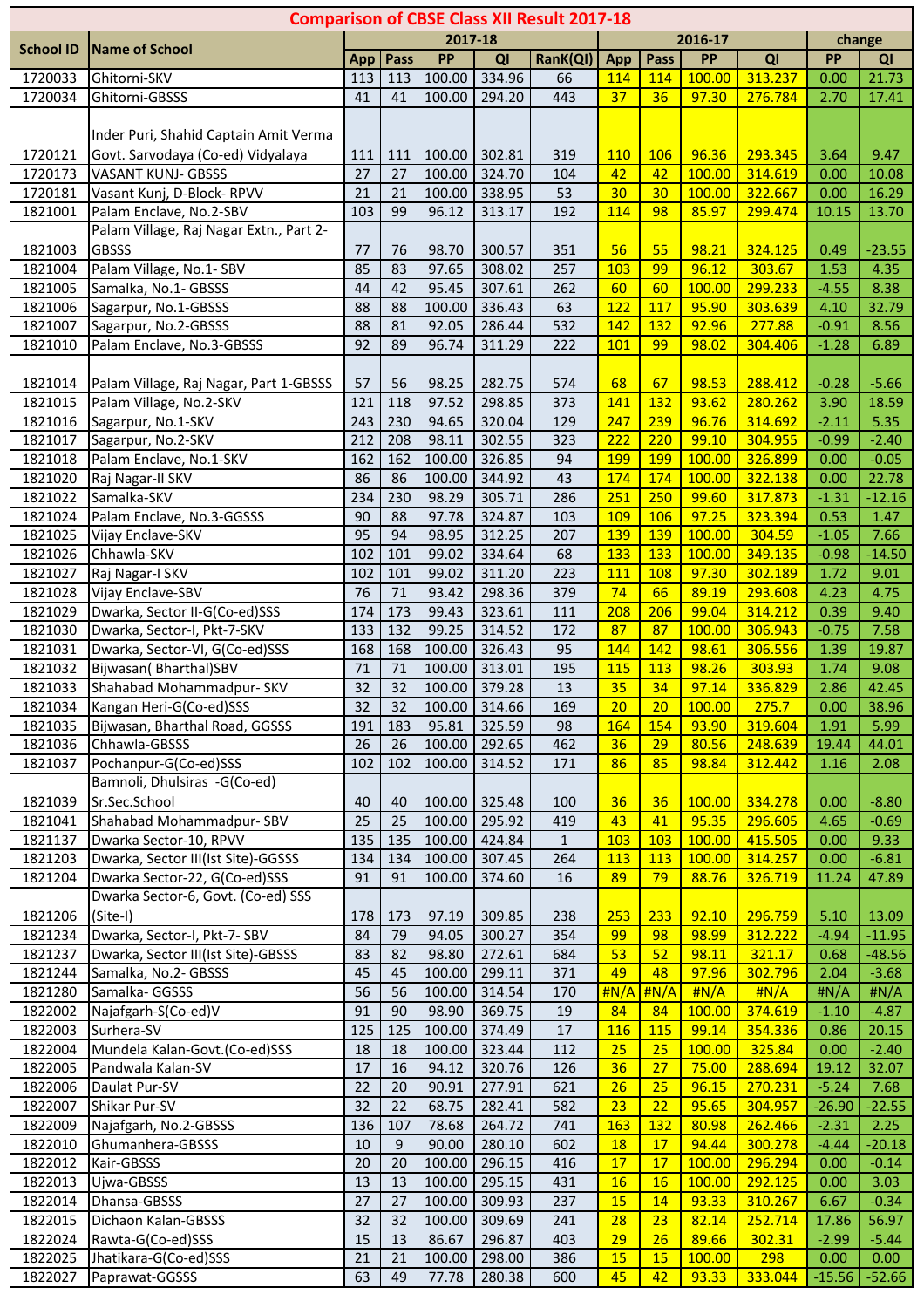| <b>Comparison of CBSE Class XII Result 2017-18</b> |                                                              |                 |                    |        |        |                 |            |            |        |         |           |          |  |
|----------------------------------------------------|--------------------------------------------------------------|-----------------|--------------------|--------|--------|-----------------|------------|------------|--------|---------|-----------|----------|--|
|                                                    |                                                              |                 | 2017-18<br>2016-17 |        |        |                 |            |            |        |         | change    |          |  |
| <b>School ID</b>                                   | <b>Name of School</b>                                        | App             | Pass               | PP     | QI     | RanK(QI)        | App        | Pass       | PP     | QI      | <b>PP</b> | QI       |  |
| 1822028                                            | Goela Khurd-GGSSS                                            | 93              | 89                 | 95.70  | 311.02 | 225             | 90         | 90         | 100.00 | 326.767 | $-4.30$   | $-15.75$ |  |
| 1822031                                            | Khera Dabar-G(Co-ed)SSS                                      | 22              | 22                 | 100.00 | 369.27 | 20              | 25         | 25         | 100.00 | 331.24  | 0.00      | 38.03    |  |
| 1822033                                            | Kazipur-G(Co-ed)SSS                                          | 31              | 26                 | 83.87  | 257.87 | 782             | 33         | 32         | 96.97  | 307.333 | $-13.10$  | $-49.46$ |  |
| 1822037                                            | Hasanpur Village- G(Co-ed)SSS                                | 19              | 19                 | 100.00 | 297.58 | 392             | H N/A      | H N/A      | H N/A  | H N/A   | H N/A     | H N/A    |  |
| 1822039                                            | Dhansa-SKV                                                   | $\overline{35}$ | 35                 | 100.00 | 328.80 | 86              | 35         | 35         | 100.00 | 342.114 | 0.00      | $-13.31$ |  |
| 1822040                                            | Kair-SKV                                                     | 19              | 19                 | 100.00 | 355.68 | 27              | 10         | 10         | 100.00 | 347.8   | 0.00      | 7.88     |  |
| 1822044                                            | Najafgarh, No.1-GGSSS                                        | 321             | 293                | 91.28  | 306.56 | 273             | 341        | 320        | 93.84  | 308.774 | $-2.56$   | $-2.22$  |  |
| 1822047                                            | Najafgarh, No.2-GGSSS                                        | 188             | 161                | 85.64  | 296.65 | 405             | <b>195</b> | 188        | 96.41  | 318.303 | $-10.77$  | $-21.65$ |  |
| 1822048                                            | Ujwa-GGSSS                                                   | 28              | 28                 | 100.00 | 370.96 | 18              | 24         | 24         | 100.00 | 387.958 | 0.00      | $-16.99$ |  |
| 1822050                                            | Dichaon Kalan-GGSSS                                          | 35              | 35                 | 100.00 | 343.71 | 46              | 37         | 37         | 100.00 | 367     | 0.00      | $-23.29$ |  |
| 1822051                                            | Ghumanhera-GGSSS                                             | 22              | 22                 | 100.00 | 376.59 | 14              | 37         | 36         | 97.30  | 336.676 | 2.70      | 39.91    |  |
| 1822055                                            | Jaffarpur Kalan-S(Co-ed)V                                    | 81              | 81                 | 100.00 | 347.31 | 41              | 87         | 84         | 96.55  | 331.563 | 3.45      | 15.75    |  |
| 1822056                                            | Khaira-GGSSS                                                 | 69              | 69                 | 100.00 | 366.62 | 23              | 60         | 60         | 100.00 | 342.75  | 0.00      | 23.87    |  |
| 1822057                                            | Najafgarh, No.3-GBSSS                                        | 140             | 138                | 98.57  | 308.44 | 252             | 175        | 171        | 97.71  | 309.48  | 0.86      | $-1.04$  |  |
| 1822058                                            | Pandawala Khurd-GGSSS                                        | 31              | 31                 | 100.00 | 348.71 | 39              | 34         | 29         | 85.29  | 340.706 | 14.71     | 8.00     |  |
| 1822059                                            | Malikpur-G(Co-ed)SSS                                         | 44              | 41                 | 93.18  | 303.39 | 312             | 32         | 31         | 96.88  | 315.844 | $-3.69$   | $-12.46$ |  |
| 1822060                                            | Najafgarh, No.3-GGSSS                                        | 171             | 170                | 99.42  | 344.80 | 45              | 175        | 171        | 97.71  | 322.531 | 1.70      | 22.26    |  |
| 1822061                                            | Najafgarh, Dharampura-SKV                                    | 156             | 156                | 100.00 | 348.97 | $\overline{38}$ | 118        | <b>116</b> | 98.31  | 342.466 | 1.69      | 6.51     |  |
| 1822063                                            | Najafgarh, No.1-GBSSS                                        | 111             | 87                 | 78.38  | 286.82 | 529             | <b>128</b> | 97         | 75.78  | 301.656 | 2.60      | $-14.84$ |  |
| 1822064                                            | Khaira-GBSSS                                                 | 37              | 37                 | 100.00 | 313.30 | 191             | 27         | 27         | 100.00 | 353.852 | 0.00      | $-40.55$ |  |
| 1822065                                            | Najafgarh, Jharoda Kalan-GBSSS                               | 119             | 106                | 89.08  | 282.41 | 581             | 94         | 87         | 92.55  | 268.117 | $-3.48$   | 14.29    |  |
| 1822066                                            | Najafgarh, Jharoda Kalan-GGSSS                               | 69              | 69                 | 100.00 | 366.51 | 24              | 79         | 79         | 100.00 | 375.962 | 0.00      | $-9.45$  |  |
|                                                    |                                                              |                 |                    |        |        |                 |            |            |        |         |           |          |  |
| 1822176                                            | Deendar Pur-Sarvodaya Kanya Vidalaya                         | 109             | 107                | 98.17  | 328.60 | 88              | 93         | 92         | 98.93  | 322.441 | $-0.76$   | 6.16     |  |
| 1822177                                            | Najafgarh Stadium-GGSSS                                      | 70              | 70                 | 100.00 | 342.84 | 49              | 93         | 91         | 97.85  | 325.462 | 2.15      | 17.38    |  |
| 1822178                                            | Mitraon-G(Co-ed)SSS                                          | 22              | 21                 | 95.45  | 299.23 | 369             | 41         | 38         | 92.68  | 293.415 | 2.77      | 5.81     |  |
| 1822247                                            | Deendar Pur - SBV                                            | 46              | 46                 | 100.00 | 300.15 | 356             | 68         | 67         | 98.53  | 278.368 | 1.47      | 21.78    |  |
| 1822249                                            | Najafgarh-GBSSS(Stadium)                                     | 96              | 94                 | 97.92  | 308.52 | 251             | 90         | 88         | 97.78  | 314.467 | 0.14      | $-5.95$  |  |
| 1822257                                            | Goela Khurd-GBSSS                                            | 112             | 104                | 92.86  | 276.49 | 644             | 118        | 115        | 97.46  | 291.008 | $-4.60$   | $-14.52$ |  |
| 1822258                                            | Najafgarh, Dharampura-GBSSS                                  | 146             | 142                | 97.26  | 306.45 | 275             | 164        | 160        | 97.56  | 302.457 | $-0.30$   | 4.00     |  |
| 1822263                                            | Paprawat- GBSSS                                              | 86              | 84                 | 97.67  | 290.08 | 490             | 42         | 35         | 83.33  | 282.405 | 14.34     | 7.68     |  |
| 1923003                                            | Jonapur- Baba Neem Karoli, SKV                               | 49              | 49                 | 100.00 | 329.94 | 84              | 64         | 63         | 98.44  | 309.578 | 1.56      | 20.36    |  |
|                                                    | Mehrauli Qutab, Sarvodaya Bal Sr. Sec.                       |                 |                    |        |        |                 |            |            |        |         |           |          |  |
| 1923004                                            | Vidyalaya                                                    | 48              | 43                 | 89.58  | 260.31 | 766             | 41         | 37         | 90.24  | 249     | $-0.66$   | 11.31    |  |
|                                                    | Dr. Ambedkar Nagar, Sector IV, No.1-                         |                 |                    |        |        |                 |            |            |        |         |           |          |  |
| 1923005                                            | SBV (Yogi Arvind)                                            | 187             | 170                | 90.91  | 257.91 | 781             | 282        | 234        | 82.98  | 259.986 | 7.93      | $-2.07$  |  |
|                                                    | Dr. Ambedkar Nagar, Sector IV, No.1-                         |                 |                    |        |        |                 |            |            |        |         |           |          |  |
| 1923008                                            | <b>GBSSS</b>                                                 | 169             | 135                | 79.88  | 245.08 | 840             | 208        | 174        | 83.65  | 263.399 | $-3.77$   | $-18.32$ |  |
|                                                    | Dr. Ambedkar Nagar, Sector IV, No.2-                         |                 |                    |        |        |                 |            |            |        |         |           |          |  |
| 1923009                                            | <b>GBSSS</b>                                                 | 46              | 41                 | 89.13  | 283.72 | 561             | 78         | 57         | 73.08  | 245.603 | 16.05     | 38.11    |  |
| 1923010                                            | Malviya Nagar-GBSSS                                          | 60              | 57                 | 95.00  | 259.38 | 773             | 52         | 51         | 98.08  | 285.808 | $-3.08$   | $-26.42$ |  |
|                                                    | Dr. Ambedkar Nagar, Sector V-GBSSS                           |                 |                    |        |        |                 |            |            |        |         |           |          |  |
| 1923011                                            | (Shaheed Anushuya Prasad)                                    | 107             | 102                | 95.33  | 295.94 | 418             | <b>170</b> | <b>119</b> | 70.00  | 254.282 | 25.33     | 41.66    |  |
| 1923012                                            | Chirag Delhi-GBSSS                                           | 70              | 48                 | 68.57  | 246.33 | 833             | 67         | 61         | 91.05  | 256.448 | $-22.47$  | $-10.12$ |  |
| 1923013                                            | Begumpur-GBSSS                                               | 60              | 59                 | 98.33  | 287.95 | 512             | 67         | 55         | 82.09  | 270.672 | 16.24     | 17.28    |  |
| 1923014                                            | Fatehpur Beri-SBV                                            | 79              | 74                 | 93.67  | 274.03 | 673             | 134        | 117        | 87.31  | 274.157 | 6.36      | $-0.13$  |  |
| 1923015                                            | Mehrauli, No.2-GBSSS                                         | 118             | 94                 | 79.66  | 248.03 | 827             | 157        | 117        | 74.52  | 244.274 | 5.14      | 3.76     |  |
|                                                    | Dr. Ambedkar Nagar, Sector-1, Tigri-                         |                 |                    |        |        |                 |            |            |        |         |           |          |  |
| 1923017                                            | <b>GBSSS</b>                                                 | 65              | 63                 | 96.92  | 299.69 | 365             | 92         | 81         | 88.04  | 257.587 | 8.88      | 42.11    |  |
| 1923018                                            | Deoli-GBSSS                                                  | 175             | 172                | 98.29  | 290.29 | 486             | 240        | 208        | 86.67  | 260.238 | 11.62     | 30.05    |  |
| 1923020                                            | Khanpur, No.1-GBSSS                                          | 83              | 76                 | 91.57  | 262.60 | 751             | 90         | 77         | 85.56  | 256.689 | 6.01      | 5.91     |  |
| 1923021                                            | Hauz Rani-GBSSS                                              | 30              | 26                 | 86.67  | 250.70 | 817             | 61         | 57         | 93.44  | 276.836 | $-6.78$   | $-26.14$ |  |
| 1923023                                            | Dera-GGSSS                                                   | 37              | 37                 | 100.00 | 306.32 | 277             | 35         | 35         | 100.00 | 307     | 0.00      | $-0.68$  |  |
| 1923026                                            | Bhatti Mines-G(Co-ed)SSS                                     | 70              | 67                 | 95.71  | 306.56 | 274             | 89         | 85         | 95.51  | 291.753 | 0.21      | 14.80    |  |
| 1923027                                            | Sangam Vihar-GBSSS<br>Ishani Govt. Sarvodaya Kanya Vidyalaya | 213             | 208                | 97.65  | 299.64 | 366             | 154        | 153        | 99.35  | 304.052 | $-1.70$   | $-4.41$  |  |
|                                                    |                                                              |                 |                    |        |        |                 |            |            |        |         |           |          |  |
| 1923036                                            | <b>G-BLOCK SAKET</b>                                         | 199             | 198                | 99.50  | 312.19 | 208             | 229        | 222        | 96.94  | 307.703 | 2.55      | 4.48     |  |
| 1923037                                            | Chirag Delhi-SKV                                             | 95              | 91                 | 95.79  | 301.92 | 334             | <b>105</b> | 105        | 100.00 | 298.467 | $-4.21$   | 3.45     |  |
| 1923038                                            | Mehrauli Ramanujan-SKV                                       | 121             | 121                | 100.00 | 319.95 | 130             | <b>179</b> | 172        | 96.09  | 307.419 | 3.91      | 12.53    |  |
|                                                    | Hauz Rani-Sr.Sec.SKV (Raja RamMohan                          |                 |                    |        |        |                 |            |            |        |         |           |          |  |
| 1923041                                            | Roy)                                                         | 64              | 64                 | 100.00 | 335.08 | 65              | 66         | 66         | 100.00 | 356.924 | 0.00      | $-21.85$ |  |
| 1923042                                            | Deoli-SKV (Bachhan Prasad)                                   | 369             | 362                | 98.10  | 294.56 | 440             | 382        | 368        | 96.34  | 301.573 | 1.77      | $-7.01$  |  |
|                                                    | Dr. Ambedkar Nagar, Sector IV, No.1-                         |                 |                    |        |        |                 |            |            |        |         |           |          |  |
| 1923044                                            | GGSSS                                                        |                 | 140 125            | 89.29  | 288.46 | 507             | 227        | 218        | 96.04  | 292.154 | $-6.75$   | $-3.70$  |  |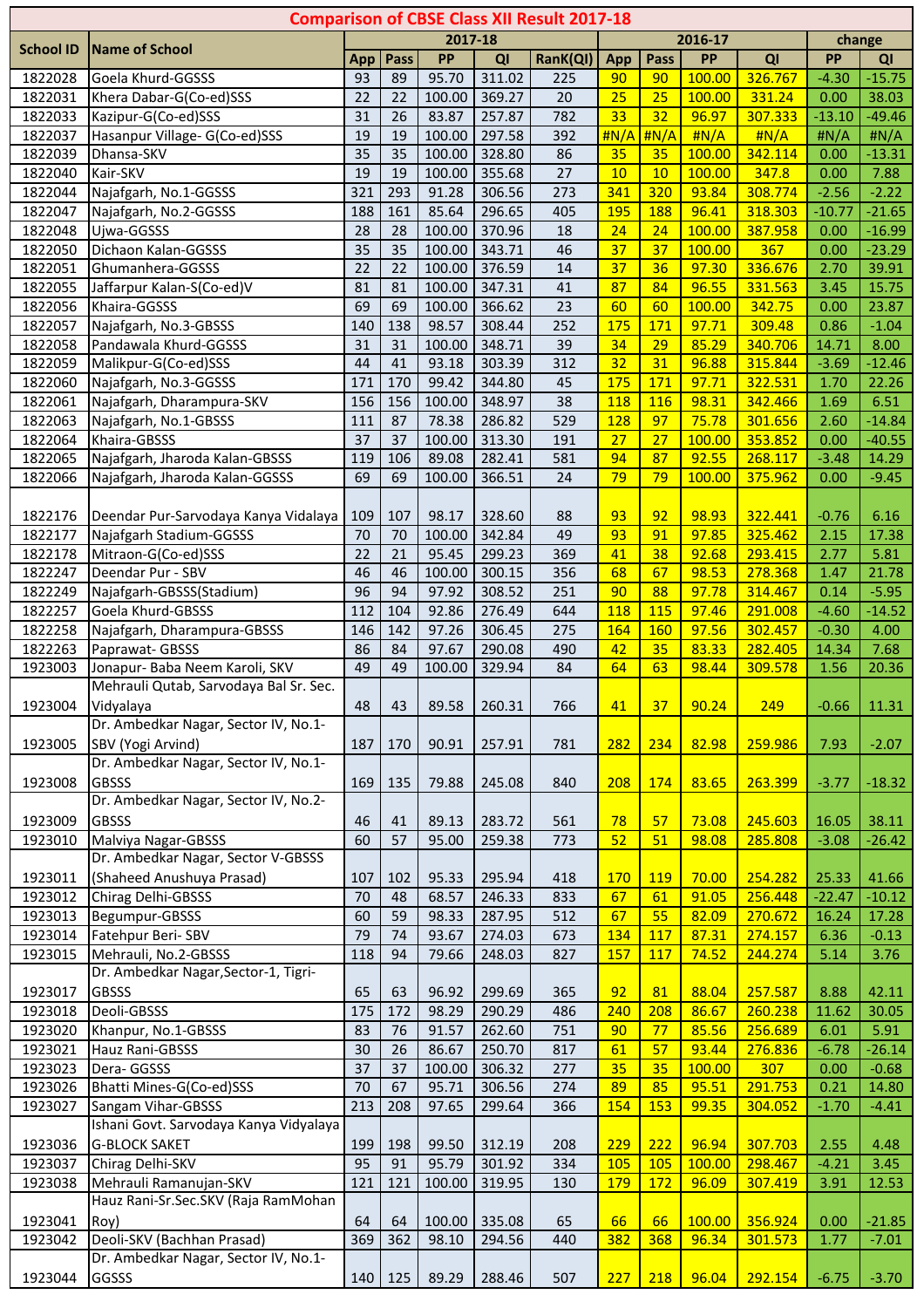| <b>Comparison of CBSE Class XII Result 2017-18</b> |                                                                      |          |          |                |                  |            |            |            |                |                    |                  |               |
|----------------------------------------------------|----------------------------------------------------------------------|----------|----------|----------------|------------------|------------|------------|------------|----------------|--------------------|------------------|---------------|
| <b>School ID</b>                                   | <b>Name of School</b>                                                |          | 2017-18  |                |                  |            |            | 2016-17    | change         |                    |                  |               |
|                                                    |                                                                      | App      | Pass     | <b>PP</b>      | QI               | RanK(QI)   | App        | Pass       | <b>PP</b>      | QI                 | PP               | QI            |
|                                                    | Dr. Ambedkar Nagar, Sector IV, No.2-                                 |          |          |                |                  |            |            |            |                |                    |                  |               |
| 1923045                                            | GGSSS                                                                | 128      | 116      | 90.63          | 287.96           | 511        | 139        | 129        | 92.81          | 269.576            | $-2.18$          | 18.38         |
| 1923046                                            | Malviya Nagar-SKV                                                    | 110      | 109      | 99.09          | 321.85           | 120        | 120        | 114        | 95.00          | 290.9              | 4.09             | 30.95         |
|                                                    |                                                                      |          |          |                |                  |            |            |            |                |                    |                  |               |
| 1923047                                            | Dr. Ambedkar Nagar, Sector V-GGSSS                                   | 197      | 196      | 99.49          | 311.39           | 220        | 218        | 216        | 99.08          | 297.936            | 0.41             | 13.45         |
| 1923048                                            | Chattarpur-GGSSS                                                     | 283      | 279      | 98.59          | 296.63           | 407        | 312        | 300        | 96.15          | 290.891            | 2.43             | 5.73          |
|                                                    | Dr. Ambedkar Nagar, Sector V, No.2-                                  |          |          |                |                  |            |            |            |                |                    |                  |               |
| 1923050                                            | GGSSS                                                                | 72       | 69       | 95.83          | 282.39           | 583        | <b>107</b> | 105        | 98.13          | 287.991            | $-2.30$          | $-5.60$       |
| 1923052                                            | Sangam Vihar-GGSSS                                                   | 407      | 397      | 97.54          | 292.27           | 467        | 312        | 307        | 98.40          | 296.221            | $-0.85$          | $-3.96$       |
| 1923055                                            | Pushp Vihar, M.B.Road-GGSSS<br>Saket, Block J-SBV (Vir Chander Singh | 179      | 174      | 97.21          | 321.44           | 124        | 167        | 156        | 93.41          | 298.383            | 3.79             | 23.06         |
| 1923056                                            | Garhwal)                                                             | 219      | 153      | 69.86          | 246.00           | 834        | 217        | <b>160</b> | 73.73          | 261.53             | $-3.87$          | $-15.53$      |
| 1923057                                            | Begumpur, MMTC/STC Colony-SKV                                        | 73       | 73       | 100.00         | 306.71           | 271        | 84         | 83         | 98.81          | 286.452            | 1.19             | 20.26         |
| 1923058                                            | Pushp Vihar, M.B.Road-GBSSS                                          | 128      | 97       | 75.78          | 254.85           | 803        | 134        | 110        | 82.09          | 266.985            | $-6.31$          | $-12.13$      |
| 1923059                                            | Fatehpur Beri-SKV (Priya Darshani)                                   | 190      | 186      | 97.89          | 308.78           | 249        | 210        | 195        | 92.86          | 273.581            | 5.04             | 35.20         |
|                                                    | Dr. Ambedkar Nagar, Sector IV, No.3-                                 |          |          |                |                  |            |            |            |                |                    |                  |               |
| 1923060                                            | GGSSS                                                                | 190      | 179      | 94.21          | 278.77           | 611        | 192        | <b>182</b> | 94.79          | 292.589            | $-0.58$          | $-13.82$      |
| 1923061                                            | Sultanpur-SKV                                                        | 88       | 88       | 100.00         | 308.08           | 256        | 51         | 50         | 98.04          | 339.804            | 1.96             | $-31.72$      |
| 1923063                                            | AYA NAGAR-SKV                                                        | 134      | 133      | 99.25          | 322.67           | 116        | 98         | 98         | 100.00         | 321.173            | $-0.75$          | 1.50          |
| 1923064                                            | Mandi Village - GGSSS                                                | 55       | 54       | 98.18          | 292.67           | 461        | 49         | 48         | 97.96          | 291.204            | 0.22             | 1.47          |
|                                                    | Dr. Ambedkar Nagar, Sector IV, No.3-                                 |          |          |                |                  |            |            |            |                |                    |                  |               |
| 1923065                                            | <b>GBSSS</b>                                                         | 81       | 68       | 83.95          | 274.23           | 671        | 95         | 83         | 87.37          | 262.347            | $-3.42$          | 11.89         |
|                                                    | Dr. Ambedkar Nagar, Sector V, No.3-                                  |          |          |                |                  |            |            |            |                |                    |                  |               |
| 1923066                                            | <b>GBSSS</b>                                                         | 67       | 61       | 91.04          | 283.12           | 570        | 68         | 44         | 64.71          | 247.059            | 26.34            | 36.06         |
| 1923068                                            | Saket, Block G-GBSSS                                                 | 122      | 104      | 85.25          | 268.07           | 719        | 112        | 103        | 91.96          | 280.589            | $-6.72$          | $-12.52$      |
| 1923071                                            | Pushp Vihar, M.B.Road-SKV                                            | 168      | 166      | 98.81          | 298.40           | 378        | 129        | 124        | 96.12          | 300.682            | 2.69             | $-2.28$       |
| 1923074                                            | Saket, Block J-GBSSS                                                 | 61       | 47       | 77.05          | 238.80           | 851        | 67         | 63         | 94.03          | 285.239            | $-16.98$         | $-46.44$      |
| 1923079                                            | Mehrauli, No.2- SKV                                                  | 87       | 82       | 94.25          | 283.15           | 569        | 60         | 57         | 95.00          | 276.25             | $-0.75$          | 6.90          |
| 1923080                                            | Dr. Ambedkar Nagar, Tigri- GGSSS                                     | 118      | 117      | 99.15          | 328.69           | 87         | <b>115</b> | 114        | 99.13          | 320.417            | 0.02             | 8.27          |
| 1923081                                            | Chattarpur, Acharya Tulsi SBV                                        | 107      | 107      | 100.00         | 314.69           | 168        | 117        | 117        | 100.00         | 315.658            | 0.00             | $-0.97$       |
|                                                    | Dr. Ambedkar Nagar, Sector-                                          |          |          |                |                  |            |            |            |                |                    |                  |               |
| 1923351                                            | V(Dashinpuri Extension)-SV                                           | 171      | 165      | 96.49          | 314.51           | 173        | 223        | 211        | 94.62          | 298.605            | 1.87             | 15.91         |
| 1923354                                            | GBSSS, AYA NAGAR                                                     | 35       | 35       | 100.00         | 293.34           | 454        | 35         | 33         | 94.29          | 323.371            | 5.71             | $-30.03$      |
| 1923355                                            | Sultanpur-GBSSS                                                      | 42       | 39       | 92.86          | 260.14           | 767        | <u>62</u>  | 61         | 98.39          | 283.806            | $-5.53$          | $-23.66$      |
| 1923358                                            | Mandi Village- GBSSS                                                 | 31       | 30       | 96.77          | 276.55           | 643        | 18         | <b>18</b>  | 100.00         | 300.722            | $-3.23$          | $-24.17$      |
| 1923359                                            | Jonapur - SBV                                                        | 41       | 41       | 100.00         | 284.39           | 555        | 59         | 58         | 98.31          | 285.475            | 1.69             | $-1.08$       |
| 1923360                                            | Dera-GBSSS                                                           | 23       | 23       | 100.00         | 294.70           | 438        | 17         | 17         | 100.00         | 295.471            | 0.00             | $-0.78$       |
|                                                    |                                                                      |          |          |                |                  |            |            |            |                |                    |                  |               |
| 1924001                                            | Sriniwaspuri-SBV (Govind Ballabh Pant)                               | 138      | 99       | 71.74          | 234.32           | 862        | 233        | 142        | 60.94          | 215.747            | 10.80            | 18.57         |
| 1924003                                            | Ali Ganj-SV                                                          | 65       | 63       | 96.92          | 298.62           | 377        | 77<br>57   | 71         | 92.21          | 280.623<br>216.632 | 4.72             | 17.99         |
| 1924004<br>1924005                                 | Jangpura-GBSSS<br>Hari Nagar Ashram-GBSSS                            | 44<br>53 | 34<br>39 | 77.27<br>73.58 | 261.52<br>249.55 | 759<br>822 | 50         | 28<br>38   | 49.12<br>76.00 | 245.7              | 28.15<br>$-2.42$ | 44.89<br>3.85 |
| 1924009                                            | Sadiq Nagar-SBV                                                      | 50       | 44       | 88.00          | 292.88           | 458        | 108        | 90         | 83.33          | 269.972            | 4.67             | 22.91         |
| 1924014                                            | Defence Colony, Varun Marg-GBSSS                                     | 52       | 30       | 57.69          | 229.02           | 871        | 80         | 62         | 77.50          | 249.213            | $-19.81$         | $-20.19$      |
|                                                    | <b>GEORGI STOIKOV RAKOVSKI</b>                                       |          |          |                |                  |            |            |            |                |                    |                  |               |
|                                                    | SARVODAYA KANYA VIDYALAYA C-                                         |          |          |                |                  |            |            |            |                |                    |                  |               |
| 1924023                                            | <b>BLOCK DEFENCE COLONY</b>                                          | 57       | 57       | 100.00         | 303.79           | 304        | 50         | 49         | 98.00          | 299.48             | 2.00             | 4.31          |
| 1924025                                            | Defence Colony, Block A- SN SKV                                      | 116      | 115      | 99.14          | 316.28           | 158        | 132        | 127        | 96.21          | 302.561            | 2.93             | 13.71         |
| 1924027                                            | East of Kailash, No.2-SKV                                            | 100      | 100      | 100.00         | 300.92           | 347        | 67         | 67         | 100.00         | 319.522            | 0.00             | $-18.60$      |
| 1924031                                            | Sriniwaspuri-GGSSS                                                   | 134      | 130      | 97.01          | 299.76           | 363        | 144        | 134        | 93.06          | 290.396            | 3.96             | 9.37          |
| 1924032                                            | East of Kailash, No.1-GGSSS                                          | 115      | 107      | 93.04          | 276.01           | 647        | <b>110</b> | <b>110</b> | 100.00         | 317.855            | $-6.96$          | $-41.85$      |
| 1924033                                            | Andrews Ganj- SKV                                                    | 106      | 106      | 100.00         | 310.01           | 235        | <b>112</b> | 107        | 95.54          | 296.536            | 4.46             | 13.47         |
| 1924037                                            | Jungpura-SKV (Kamla Nehru)                                           | 84       | 82       | 97.62          | 317.32           | 147        | 57         | 49         | 85.97          | 264.982            | 11.65            | 52.34         |
| 1924038                                            | Lodhi Road, Tyagraj Nagar-RPVV                                       | 77       | 76       | 98.70          | 351.18           | 36         | 87         | 86         | 98.85          | 331.931            | $-0.15$          | 19.25         |
| 1924039                                            | <b>INA Colony- SKV</b>                                               | 160      | 145      | 90.63          | 281.74           | 586        | 50         | 41         | 82.00          | 266.04             | 8.63             | 15.70         |
| 1924041                                            | Nehru Nagar-G(Co-ed)SSS                                              | 60       | 54       | 90.00          | 266.28           | 734        | 56         | 52         | 92.86          | 275.393            | $-2.86$          | $-9.11$       |
| 1924043                                            | Hari Nagar Ashram-SKV                                                | 79       | 67       | 84.81          | 284.51           | 554        | 91         | 86         | 94.51          | 286.176            | $-9.69$          | $-1.67$       |
| 1925002                                            | Noor Nagar-SBV                                                       | 112      | 78       | 69.64          | 257.09           | 788        | 138        | 96         | 69.57          | 249.152            | 0.08             | 7.94          |
| 1925003                                            | Chirag Enclave-SBV (Kautilya)                                        | 152      | 144      | 94.74          | 292.27           | 466        | <b>196</b> | 181        | 92.35          | 301                | 2.39             | $-8.73$       |
|                                                    | New Friends Colony-GBSSS (Chander                                    |          |          |                |                  |            |            |            |                |                    |                  |               |
| 1925005                                            | Shekhar Azad)                                                        | 48       | 46       | 95.83          | 288.56           | 504        | 87         | 82         | 94.25          | 275.782            | 1.58             | 12.78         |
|                                                    |                                                                      | 276      | 115      | 41.67          | 195.14           |            |            |            |                |                    |                  |               |
| 1925006                                            | Madanpur Khadar- SBV (Rama Krishna)                                  |          |          |                |                  | 884        | 348        | 125        | 35.92          | 180.032            | 5.75             | 15.11         |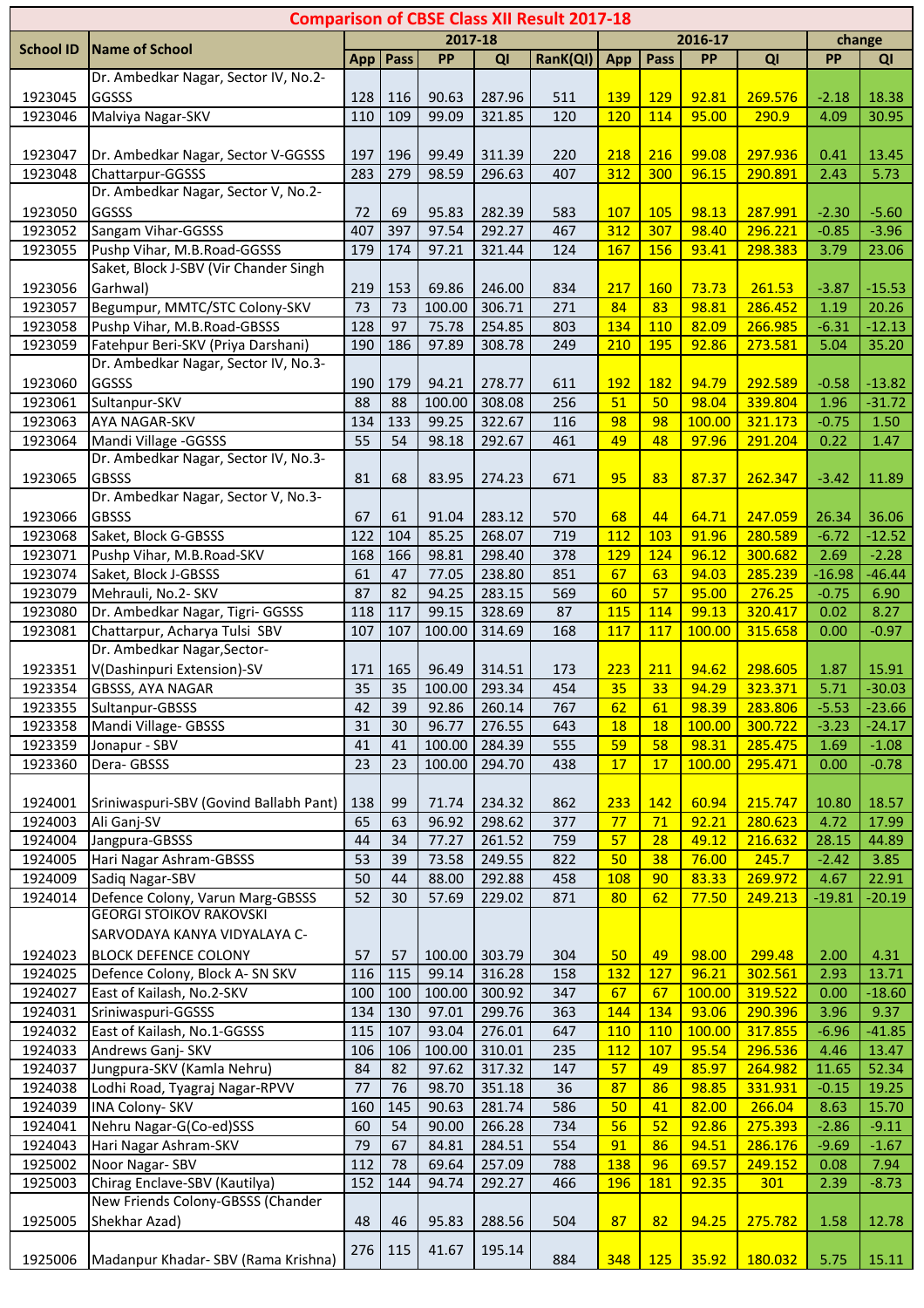| <b>Comparison of CBSE Class XII Result 2017-18</b> |                                                            |            |            |                |                  |                |            |                   |                |                    |                    |                  |
|----------------------------------------------------|------------------------------------------------------------|------------|------------|----------------|------------------|----------------|------------|-------------------|----------------|--------------------|--------------------|------------------|
| <b>School ID</b>                                   | <b>Name of School</b>                                      |            |            | 2017-18        |                  |                |            |                   | 2016-17        |                    |                    | change           |
|                                                    |                                                            | <b>App</b> | Pass       | PP             | QI               | RanK(QI)       | App        | Pass              | PP             | QI                 | <b>PP</b>          | QI               |
|                                                    | Tuglakabad Extn.-SBV (Sardar                               |            |            |                |                  |                |            |                   |                |                    |                    |                  |
| 1925007                                            | Vallabhbhai Patel)                                         | 77         | 73         | 94.81          | 287.43           | 518            | <b>169</b> | 154               | 91.12          | 276.763            | 3.68               | 10.67            |
| 1925009                                            | Molar Band, No.1- SBV                                      | 315        | 267        | 84.76          | 257.57           | 783            | 510        | 432               | 84.71          | 258.363            | 0.06               | $-0.79$          |
| 1925011                                            | Kalkaji, No.2-GBSSS                                        | 112        | 86         | 76.79          | 255.53           | 800            | <b>198</b> | 136               | 68.69          | 242.343            | 8.10               | 13.18            |
| 1925012                                            | Kalkaji, Block G-GBSSS                                     | 99         | 68         | 68.69          | 237.73           | 856            | <b>121</b> | 97                | 80.17          | 241.785            | $-11.48$           | $-4.06$          |
| 1925014                                            | <b>Tuglakabad Village-GBSSS</b>                            | 69         | 52         | 75.36          | 242.77           | 843            | <b>109</b> | 73                | 66.97          | 233.028            | 8.39               | 9.74             |
| 1925015                                            | Badarpur, No.1-GBSSS                                       | 263        | 230        | 87.45          | 270.89           | 696            | 268        | 212               | 79.10          | 262.146            | 8.35               | 8.74             |
| 1925016                                            | Kalkaji, DDA Flats, Phase II-GBSSS                         | 108        | 84         | 77.78          | 249.62           | 821            | 135        | <b>118</b>        | 87.41          | 265.044            | $-9.63$            | $-15.42$         |
| 1925017                                            | Tuglakabad, Railway Colony- SBV                            | 155        | 130        | 83.87          | 254.72           | 805            | 228        | 188               | 82.46          | 245.662            | 1.41               | 9.05             |
| 1925020                                            | Tuglakabad Extn., No.2-GBSSS                               | 87         | 68         | 78.16          | 250.60           | 818            | 86         | 72                | 83.72          | 260.674            | $-5.56$            | $-10.08$         |
| 1925027                                            | Tekhand - GGSSS                                            | 132        | 118        | 89.39          | 265.91           | 736            | 157        | 97                | 61.78          | 236.854            | 27.61              | 29.06            |
| 1925029                                            | Kalkaji, No.1-SKV (Veer Savarkar)                          | 171        | 167        | 97.66          | 295.61           | 424            | 219        | 209               | 95.43          | 297.406            | 2.23               | $-1.79$          |
|                                                    | Tuglakabad, Railway Colony-SKV (Rani                       |            |            |                |                  |                |            |                   |                |                    |                    |                  |
| 1925031                                            | Jhansi)                                                    | 289        | 281        | 97.23          | 313.99           | 180            | 264        | 260               | 98.49          | 312.523            | $-1.25$            | 1.47             |
| 1925032                                            | Green Park Extn.-SKV (Gargi)                               | 127        | 125        | 98.43          | 301.31           | 343            | <b>108</b> | 102               | 94.44          | 285.231            | 3.98               | 16.08            |
| 1925033                                            | New Friends Colony-SKV                                     | 118        | 117        | 99.15          | 316.31           | 157            | 89         | 88                | 98.88          | 313.944            | 0.28               | 2.37             |
| 1925035                                            | Noor Nagar-SKV                                             | 243        | 204        | 83.95          | 283.64           | 563            | 272        | 252               | 92.65          | 296.272            | $-8.70$            | $-12.63$         |
| 1925037                                            | Molar Band- SKV                                            | 404        | 385        | 95.30          | 293.30           | 455            | 515        | 489               | 94.95          | 310.647            | 0.35               | $-17.35$         |
| 1925038                                            | Kalkaji, No.2-SKV                                          | 157<br>130 | 142<br>123 | 90.45<br>94.62 | 279.34           | 609<br>483     | 164<br>161 | 162<br>156        | 98.78<br>96.89 | 300.573<br>280.106 | $-8.33$<br>$-2.28$ | $-21.24$         |
| 1925039                                            | Kalkaji, No.3-GGSSS                                        |            |            |                | 290.68           |                |            |                   |                |                    |                    | 10.58            |
| 1925040                                            | Tuglakabad Village-SKV                                     | 177        | 159        | 89.83          | 272.51           | 686            | <b>179</b> | 152               | 84.92          | 266.48             | 4.91               | 6.03             |
| 1925041                                            | Kalkaji, DDA Flats, Phase II-GGSSS<br>Badarpur, No.1-GGSSS | 238        | 203<br>163 | 85.29          | 266.91           | 732            | 240        | <b>199</b><br>221 | 82.92<br>96.09 | 261.421            | 2.38               | 5.49             |
| 1925042                                            | Tuglakabad, Railway Colony, No.2-                          | 173        |            | 94.22          | 308.23           | 254            | 230        |                   |                | 306.757            | $-1.87$            | 1.47             |
| 1925046                                            | GGSSS                                                      | 271        | 268        | 98.89          | 311.70           | 215            | 266        | 263               | 98.87          | 298.109            | 0.02               | 13.60            |
|                                                    |                                                            |            |            |                |                  |                |            | 115               |                |                    |                    |                  |
| 1925049<br>1925051                                 | Joga Bai-GGSSS<br>Badarpur, No.2-GBSSS                     | 113<br>181 | 111<br>158 | 98.23<br>87.29 | 309.85<br>272.84 | 239<br>683     | 117<br>272 | 229               | 98.29<br>84.19 | 322.282<br>267.173 | $-0.06$<br>3.10    | $-12.43$<br>5.67 |
| 1925052                                            | Joga Bai-GBSSS                                             | 41         | 34         | 82.93          | 269.37           | 709            | 42         | 38                | 90.48          | 262.071            | $-7.55$            | 7.29             |
| 1925053                                            | Molar Band, No.2- GGSSS                                    | 212        | 206        | 97.17          | 301.36           | 341            | 271        | 264               | 97.42          | 304.114            | $-0.25$            | $-2.75$          |
| 1925054                                            | Badarpur, No.2-GGSSS                                       | 225        | 213        | 94.67          | 288.82           | 503            | 200        | 200               | 100.00         | 318.42             | $-5.33$            | $-29.60$         |
| 1925055                                            | Chitranjan Park-GBSSS                                      | 96         | 86         | 89.58          | 266.98           | 731            | 154        | 113               | 73.38          | 238.032            | 16.21              | 28.95            |
| 1925056                                            | Tughlakabad Extn.-SBV                                      | 147        | 127        | 86.39          | 258.84           | 776            | <b>170</b> | 152               | 89.41          | 265.553            | $-3.02$            | $-6.72$          |
| 1925057                                            | Molar Band, No.2-GBSSS                                     | 199        | 170        | 85.43          | 261.45           | 760            | 312        | 141               | 45.19          | 205.744            | 40.24              | 55.71            |
|                                                    | Tughlakabad, Railway Colony, No.2-                         |            |            |                |                  |                |            |                   |                |                    |                    |                  |
| 1925058                                            | <b>GBSSS</b>                                               | 142        | 114        | 80.28          | 256.69           | 793            | 154        | 122               | 79.22          | 243.844            | 1.06               | 12.85            |
|                                                    | Lajpat Nagar, Ring Road-SBV (Shaheed                       |            |            |                |                  |                |            |                   |                |                    |                    |                  |
| 1925059                                            | Hemu Kalani)                                               | 133        | 113        | 84.96          | 277.31           | 631            | 151        | <b>140</b>        | 92.72          | 288.801            | $-7.75$            | $-11.49$         |
|                                                    | Chitranjan Park-SKV (Shyama Prasad                         |            |            |                |                  |                |            |                   |                |                    |                    |                  |
| 1925060                                            | Mukherjee)                                                 | 100        | 82         | 82.00          | 302.65           | 322            | 98         | 97                | 98.98          | 310.388            | $-16.98$           | $-7.74$          |
|                                                    | Tughlakabad Extn., No.1-SKV (Aruna                         |            |            |                |                  |                |            |                   |                |                    |                    |                  |
| 1925061                                            | Asif Ali)                                                  | 354        | 324        | 91.53          | 287.04           | 525            | 392        | 345               | 88.01          | 273.885            | 3.52               | 13.15            |
| 1925062                                            | Madanpur Khadar- SKV                                       | 390        | 362        | 92.82          | 299.30           | 367            | 360        | 341               | 94.72          | 301.303            | $-1.90$            | $-2.01$          |
|                                                    | Masjid Moth-Sarvodaya(Co-ed)                               |            |            |                |                  |                |            |                   |                |                    |                    |                  |
| 1925246                                            | Vidyalaya                                                  | 35         | 33         | 94.29          | 309.29           | 245            | 44         | 44                | 100.00         | 292.205            | $-5.71$            | 17.08            |
| 1925247                                            | Badarpur, No.3-GBSSS                                       | 130        | 93         | 71.54          | 254.24           | 807            | <b>186</b> | 144               | 77.42          | 256.774            | $-5.88$            | $-2.54$          |
| 1925248                                            | Badarpur, No.3-GGSSS                                       | 202        | 194        | 96.04          | 306.85           | 268            | 240        | 234               | 97.50          | 306.2              | $-1.46$            | 0.65             |
| 1925249                                            | Tughlakabad Extn.-GBSSS No.3                               | 122        | 86         | 70.49          | 228.02           | 873            | <b>183</b> | 114               | 62.30          | 221.295            | 8.20               | 6.72             |
| 1925250                                            | Tughlakabad Extn.-GGSSS No.2                               | 294        | 271        | 92.18          | 280.86           | 595            | 241        | 229               | 95.02          | 276.124            | $-2.84$            | 4.73             |
| 1925333                                            | Shahpur Jat-S(Co-Ed)V                                      | 41         | 41         | 100.00         | 312.46           | 203            | 31         | 31                | 100.00         | 328.806            | 0.00               | $-16.34$         |
| 1925334                                            | Lajpat Nagar-RPVV                                          | 103        | 103        | 100.00         | 411.44           | $\overline{2}$ | 79         | 79                | 100.00         | 383.684            | 0.00               | 27.75            |
| 1925335                                            | LAJPAT NAGAR GOVT.(CO.ED)S.S.S                             | 249        | 236        | 94.78          | 307.82           | 258            | 158        | 128               | 81.01          | 270.747            | 13.77              | 37.07            |
| 1925341                                            | <b>HARKESH NAGAR GGSSS</b>                                 | 145        | 143        | 98.62          | 294.99           | 433            | <b>120</b> | <b>119</b>        | 99.17          | 297.292            | $-0.55$            | $-2.31$          |
| 1925342                                            | <b>HARKESH NAGAR GBSSS</b>                                 | 86         | 64         | 74.42          | 263.88           | 747            | 68         | 62                | 91.18          | 277.206            | $-16.76$           | $-13.32$         |
| 1925345                                            | Jasola Village, GGSSS                                      | 88         | 87         | 98.86          | 312.98           | 196            | <b>150</b> | 149               | 99.33          | 306.267            | $-0.47$            | 6.71             |
| 1925353                                            | Jasola Village, GBSSS                                      | 47         | 43         | 91.49          | 277.72           | 626            | 58         | 53                | 91.38          | 274.31             | 0.11               | 3.41             |
| 1925356                                            | <b>Tekhand - GBSSS</b>                                     | 78         | 48         | 61.54          | 225.82           | 876            | <b>113</b> | 44                | 38.94          | 189.832            | 22.60              | 35.99            |
| 1925359                                            | Badarpur, Tajpur Pahari - GGSSS                            | 48         | 48         | 100.00         | 332.52           | 73             | 47         | 47                | 100.00         | 323.085            | 0.00               | 9.44             |
| 1925360                                            | Badarpur, Tajpur Pahari - GBSSS                            | 46         | 32         | 69.57          | 238.50           | 853            | 23         | 14                | 60.87          | 224.826            | 8.70               | 13.67            |
| 1925399                                            | Molar Band, No.3- GBSSS                                    | 270        | 131        | 48.52          | 205.97           | 882            | 303        | 204               | 67.33          | 244.37             | $-18.81$           | $-38.40$         |
| 1925400                                            | Molar Band, No.4- GGSSS                                    | 303        | 283        | 93.40          | 294.53           | 441            | 421        | 397               | 94.30          | 295.492            | $-0.90$            | $-0.96$          |
| 1925401                                            | Molar Band, No.1- GGSSS                                    | 452        | 418        | 92.48          | 302.30           | 328            | 395        | 354               | 89.62          | 268.491            | 2.86               | 33.81            |
| 1925402                                            | Molar Band, No.2- SBV                                      | 364        | 245        | 67.31          | 245.95           | 835            | 156        | 94                | 60.26          | 232.532            | 7.05               | 13.42            |
| 1925403                                            | Madanpur Khadar- GBSSS                                     | 144        | 68         | 47.22          | 216.17           | 878            | 76         | 39                | 51.32          | 213.605            | $-4.09$            | 2.56             |
| 1925404                                            | Madanpur Khadar- GGSSS                                     | 224        | 190        | 84.82          | 269.15           | 711            | 229        | 209               | 91.27          | 285.074            | $-6.44$            | $-15.93$         |